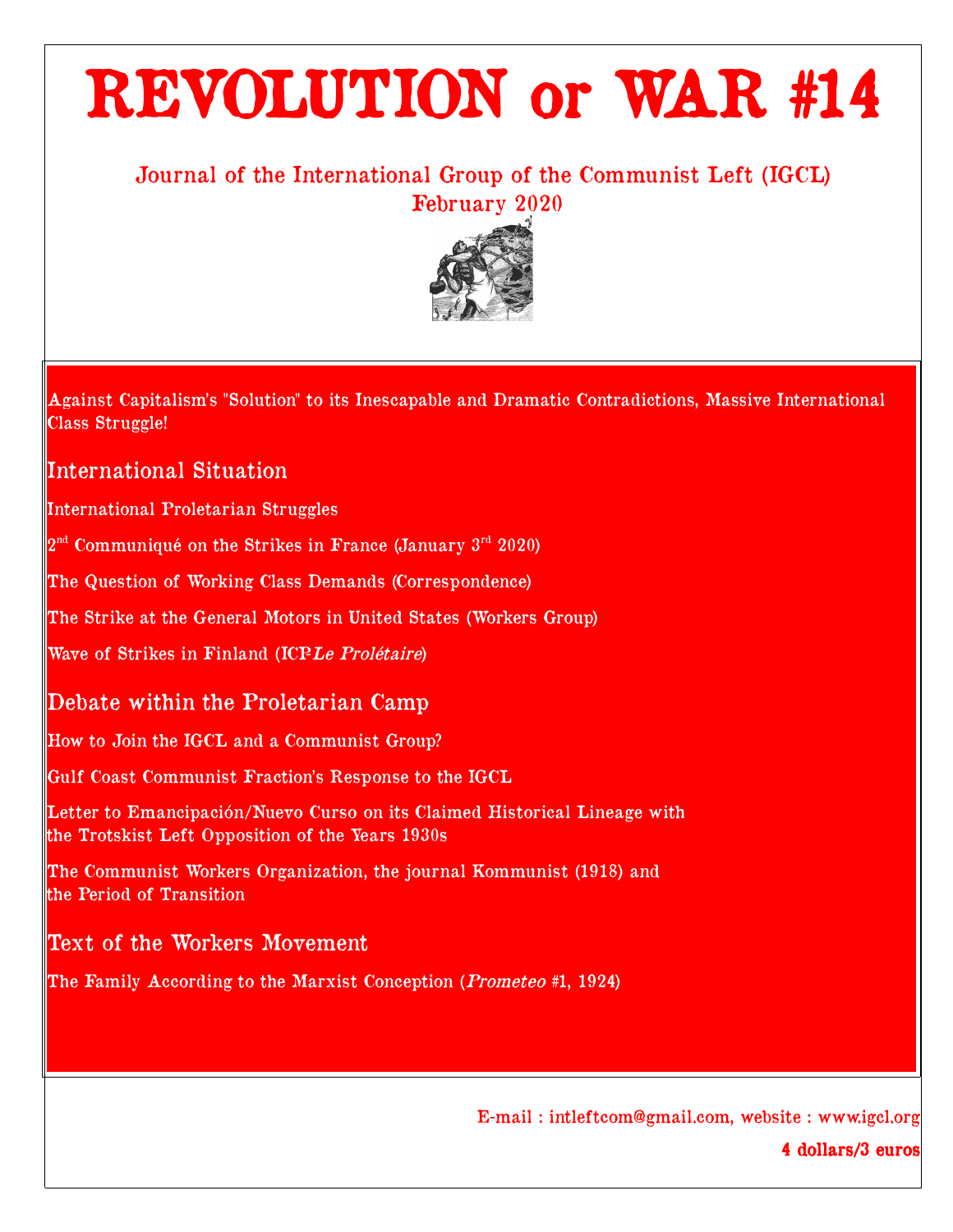| Content<br>(Our review is also available in French)                             |  |
|---------------------------------------------------------------------------------|--|
| Against Capitalism's "Solution" to its Inescapable and Dramatic Contradictions, |  |
| <b>International Situation</b>                                                  |  |
|                                                                                 |  |
|                                                                                 |  |
|                                                                                 |  |
|                                                                                 |  |
|                                                                                 |  |
| Debate within the Proletarian Camp                                              |  |
|                                                                                 |  |
|                                                                                 |  |
| Letter to Emancipación/Nuevo Curso on its Claimed Historical Lineage with       |  |
|                                                                                 |  |
| The Communist Workers Organization, the journal Kommunist (1918) and            |  |
|                                                                                 |  |
| <b>Text of the Workers Movement</b>                                             |  |

The Family According to the Marxist Conception (Prometeo #1, 1924).....................................................27

# Call on Support

We thank our readers who understand and support our activity through written, material or financial contributions, as well as by other means. Publishing, printing and mailing costs of our review represent a large financial effort, given our limited resources. The development towards decisive class conflicts, as well as our organization's overall activity (intervention in the class and regroupment...), all this demands, among other things, an important financial effort on our part. We appeal to all readers interested in our work, and the analyses that we defend, to show their support by subscribing and by getting the word out about our review, which is published in full version in English and French. We also publish a Spanish version with selected articles (any help with translations is also welcome). If they want to receive the journal regularly and be informed of our communiques, they can send us their email at [intleftcom@gmail.com.](mailto:intleftcom@gmail.com)

# Warning for the English version of this journal

We were unable to correct and verify the English translation of several texts in this issue. We apologize for the difficulty of the reading and we hope that there is no political misunderstanding. If any doubt, one can always refer to the French version.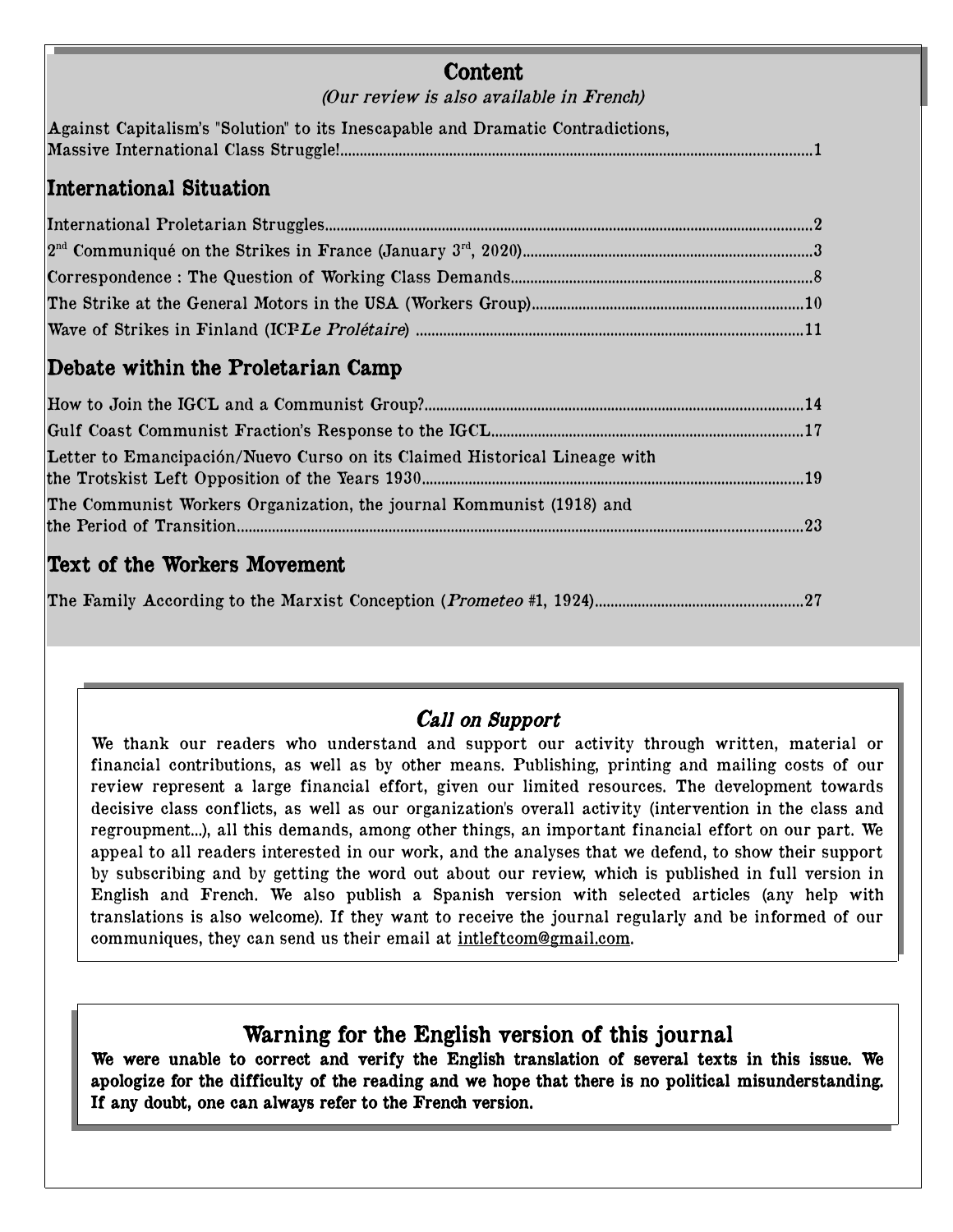## Against Capitalism's "Solution" to its Inescapable and Dramatic Contradictions, Massive International Class Struggle!

roletarian struggles and "social revolts" have multiplied since last summer all around the word, affecting all continents. Capitalist **Social revolts"** have multiplied since last summer all around the word, affecting all continents. Capitalist society is in a period of massive class confrontations worldwide because of the economic impasse and the drive towards imperialist war. The outcome of these beginning historical confrontations between the capitalist class and the proletarian class will decide the path towards generalized imperialist war, the only path for capitalism if it is not destroyed, or the path a towards pre-revolutionary period. To be clear, only the proletarian international insurrection, its destruction of the capitalist state and the exercice worldwide of its class dictatorship can prevent the whole of humanity from falling into a global catastrophe.

In the last six months, we have seen further evidence of the untenability of capitalist social relations. The ruling class has no other course to offer than intensified militarization of its economic rivalries, which requires the imposition of austerity on the home front, accompanied by the class collaborationist argument that these economic sacrifices must be borne by "all" (as usual the cost of imperialism is paid for by intensifying the exploitation of the proletariat) to increase competitiveness in relation to other imperialist powers, whether officially allies or foes. In the post Cold War era, the terrain of these conflicts was mostly economic, specifically as regards to direct confrontation between major powers. However, recently we have seen how intimate is the connection between military commitment and commercial interests, and how willing imperialist powers are to escalate their commercial conflicts to the point of military conflict. A dispute over access to energy resources off the coast Cyprus has escalated to the point that Greek authorities openly contemplate a military clash with Turkey. The latter has sent military forces to Libya to assist the government in Tripoli in the fight against the Russia-backed general Haftar. In Libya too, control of oil resources is an immediate stake, concerning numerous competing powers, as it is in Syria where Trump gloated they had seized the oil. Imperialist fronts are developing across North Africa, the Sahel,

and the Middle East. In these arenas of conflict, access to energy resources, pipelines, and shipping routes are a direct stake for the different national bourgeoisies.

The austerity, unemployment, and degradation of the living and working conditions of large swathes of workers have provoked revolts with varying degrees of proletarian character across the globe, ranging from petty bourgeois led struggles appealing to British and US imperialism in Hong Kong, to struggles with a marked proletarian character, in which the unions and capitalist left parties nevertheless are strongly present to sabotage them. While some of these revolts have been oriented around typically petty bourgeois demands, such as the resignation of the government when there isn't a viable alternative to capitalist rule, others have featured working class demands and been motivated by degradation of living and working conditions. Proletarians have mobilized in countries around the globe, notably in Lebanon, Iraq, Chile, France, the US around demands for employment, higher wages, payment of wages, against increasing the pension age. These struggles are a response to the attempt of the bourgeoisie to make the proletariat pay for its crisis and finance the drive to war by intensifying exploitation, and as such they are connected to the fight against imperialist war whether the participants of those struggles are conscious of it or not. That is why we can say that these massive class confrontations will determine the outcome of the historical alternative revolution or war.

In this period, given the stakes there is a pressing need for revolutionaries to become the effective vanguard of the class, a task which requires confrontation of bourgeois political forces intervening in the class struggle as well as debate and discussion among comrades and groups in the revolutionary camp to clarify what is objectively in the interest of the class and what are appropriate orientations to put forwards during struggles. These are key aspects of the process of reappropriating the communist program and the formation of the party.

Stavros, February 1<sup>st</sup> 2020.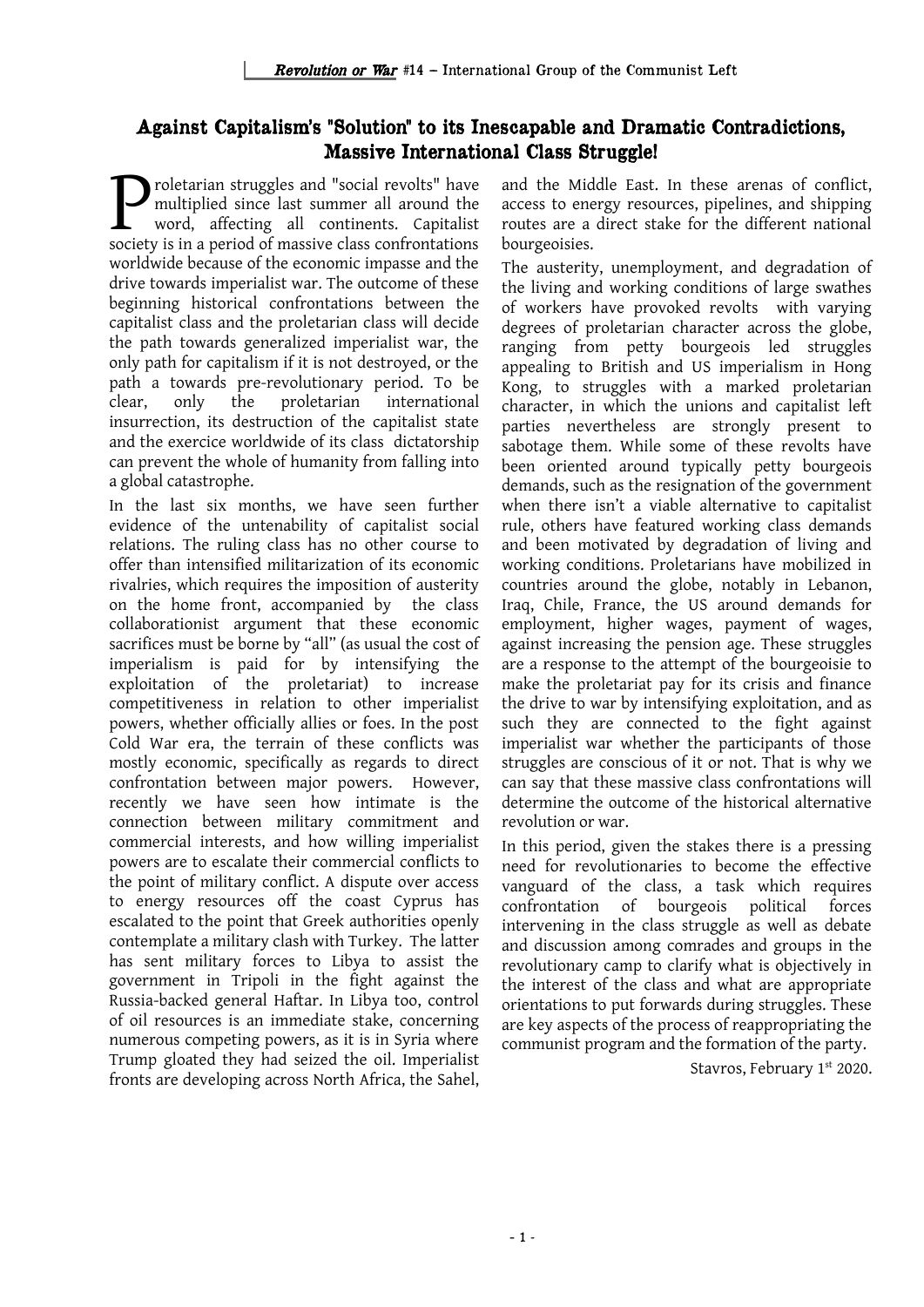# International Situation

he various episodes of massive social struggles and revolts that have crossed all continents in recent months respond to the The various episodes of massive social struggles and revolts that have crossed all continents in recent months respond to the class offensive of all the national bourgeoisies and their states. Economic crisis, economic and imperialist rivalries and the prospect of war can only lead to an exacerbation of class antagonisms under the impulse of the ruling classes. The period that has begun can be characterized as that of massive class confrontations whose outcome will largely determine the march to generalized imperialist war or the opening of a prerevolutionary perspective. The information and study of these various class confrontations is one of the tasks assigned to communist groups in order to be able to define a general understanding of the course of historical events, always determined by the balance of power between the classes, by the class struggle, and to develop their capacity of intervention as political vanguards of the proletariat.

Limited by the space and the frequency of our journal we had to make a choice among these different workers and popular mobilizations among those with proletarian characteristics. In addition to the information that the international bourgeois media could not pass over in silence, the reader can refer - we invite him/her to do so - to the revolutionary and more particularly communist press. The websites of the Internationalist Communist Tendency (http://www.leftcom.org), of the PCI-Le Prolétaire (http://www.pcint.org/), to mention only the most active communist groups<sup>[1](#page-3-0)</sup>, or the review A Free Retriever's Digest (https://afreeretriever.wordpress.com/) and Nuevo Curso (https://nuevocurso.org/) have widely mentioned and taken position on different struggles on the American, Asian and European continents.

We have made the choice here to inform and take a stand on three proletarian struggles which seem to us, by their respective characteristics and dynamics, to show both the path to follow and the future of class struggle; and, through their limits, the main terrain of class confrontation, the one that the proletariat must assume and lead if it wants to be

able to thwart the union and political traps that lead to defeat and clear its revolutionary path. The strikes of December-January in France – the mobilization is still going on at the time of writing even if the strikes have for the most part ceased have clearly raised the question of political confrontation with the bourgeois state, with its police force, of course increasingly violent, but especially with its leftist union and political forces, in order to be able to extend the struggle, here the strike, to all proletarian sectors in France. The strike of the General Motors in the United States puts into perspective, even contradicts, the myth of a bluecollar American working class that can only vote for Trump. At the same time, it confirms that any remaining struggle in the corporation, here the automobile sector, imposed by the union apparatus as an organ of the capitalist state, is doomed to failure. Finally, largely ignored by the international media, the proletarian initiative in Finland - a country that is the world champion of happiness according to a bourgeois study - of a strike at the Post Office and its extension to all the main sectors of the country has succeeded in making the Finnish bourgeoisie retreat, momentarily of course. Contrary to the proletariat in France, which did not succeed, despite its combativeness and experience, to dispute the control and direction of the struggle to the trade unions, the proletariat in Finland took the initiative of the struggle and imposed its timing, weakening all the more the Finnish state and its trade union and political forces' mastery and control of the confrontation.

We are only at the very beginning of historical class confrontations. But already experience teaches us that the proletariat will not be able to avoid engaging resolutely in the political struggle, in political confrontation, against the bourgeois state forces that are the unions and the left and leftist parties - as much bourgeois as the parties of the right. Claiming, fighting, disputing, controlling the political direction of each struggle, its terrain and its deadlines, against union sabotage is the path that the workers of General Motors have not been able to see, the one that the proletarians in France have glimpsed but have not been able to assume, the one that the proletariat in Finland has been able probably in particularly favourable circumstances that are likely not to re-occur - to assume in part and thus provoke a retreat of the bourgeoisie.

*Revolution or War*, January  $30<sup>th</sup>$  2020

<span id="page-3-0"></span>We could also mention the ICC website (https://world.internationalism.org/). Nevertheless, the positions of this group on workers' struggles almost always lead back to a defeatist position on workers' struggles, the theory of decomposition obliges, and to a petty-bourgeois idealistic vision of the class struggle which manifests itself by denouncing as traps, or maneuvers of the bourgeoisie, struggles because they are not "pure and self-organized" freed from the trade-union and leftist forces. We cannot develop here.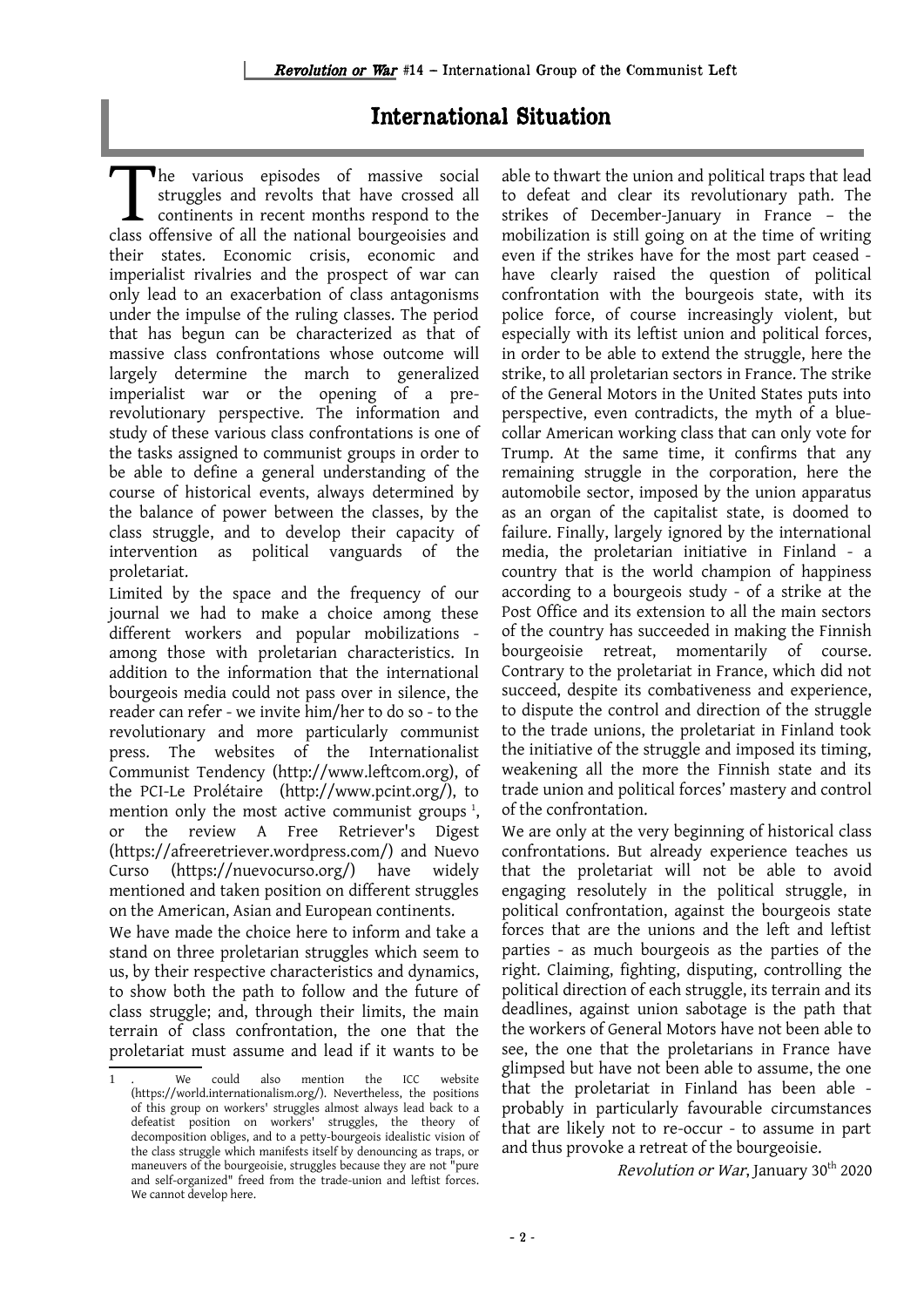#### 2nd Communiqué on the Strikes in France (3 January 2020)

*We are only publishing here our latest communiqué on the situation in France, which retraces the whole dynamic of the workers' mobilization since last September. We accompany it with a final update on what has happened since it was written on 4 January. Readers, especially those not living in France, who would like to go back in more detail on the progress of this mobilization and on the intervention of the revolutionaries, can refer to our statement of 2 November 2019. [\(http://www.igcl.org/Active-Support-to-the-Strikers-of\)](http://www.igcl.org/Active-Support-to-the-Strikers-of) and our 1st communiqué 8 December [\(http://www.igcl.org/Communique-on-the-Strikes-in\)](http://www.igcl.org/Communique-on-the-Strikes-in).*

*[Warning: in the original French version, the editor got the dates wrong. This communiqué was written on Friday, January 3 instead of Friday, January 4 and he also confused January 7 as Monday instead of Tuesday, January 7, the day of the official government-union discussions. We have corrected that in this English version. We thank the readers, and the comrades of the ICT, who alerted us immediately to the confusion.]*

The strikes that began on the 5th of December continue in a number of sectors, particularly those related to public services. Readers The strikes that began on the 5th of December<br>
continue in a number of sectors, particularly<br>
those related to public services. Readers<br>
living outside France should note that there has been a mobilization against the abolition of pension systems in favour of a new system that significantly postpones the effective retirement age and considerably reduces pensions, sometimes by as much as 30%. The strike continues to paralyze a large part of public transport, especially in the Paris region, despite attempts to intimidate, pressure and repress by the management and managerial staff of striking companies (mainly SNCF, national trains, and RATP, metro, bus and part of the trains in the Paris region) and the police, especially during demonstrations and picket lines. Despite government provocations and media propaganda, the movement still enjoys the support and sympathy of a majority of the population according to polls  $^2$  $^2$ . After the two weeks of Christmas holidays, the teachers will return from vacation on Monday the 6th. The next day, Tuesday 7, the government will receive all the unions. The fact that there have been no formal discussions or negotiations since December 18th shows that the government has tried to play the card of rotting the strike without trying to resolve the situation and the exhausting daily hardships of hundreds of thousands of travellers going to work; and on the other hand to lock the strikers into a long and exhausting strike that is physically and financially exhausting - many are one month into the strike, which means they already lost one salary! It is very likely that this Tuesday the government will grant some small concessions of a secondary nature, to the so-called "reformist" unions, the CFDT and UNSA, so that they can call for the strike to be stopped with a minimum of

credibility in the eyes of their "base" and "public opinion". If this is the case, the media will headline on the trade union division, the ebb of the strike and the decrease in the number of strikers. On Thursday 9th, the "most left-wing" trade unions, the CGT, FO, SUD, FSU, gathered in an intersyndicale ["interunion"], will organize a 4th day of action and "interprofessional" demonstration. Depending on the extent of participation in the strike, in Education in particular, or even in other sectors, and the outcome of Tuesday's negotiations, the day of the 9th will mark the end, or the beginning of the end, of the strike and the failure of the mobilization to make the government back down, or else a redistribution of the cards, a disruption of the lines and forces confronting each other in this mobilization. But then we can think that the driving force of the current strike, the railway workers and the RATP workers, exhausted, will have to be taken over by another sector or other sectors.

How did it come to this? What has been the course of the struggle until today and what have been the different successive battles? And how have or should have the revolutionaries intervened in these?

In the previous [Communiqué of December 8th](http://www.igcl.org/Communique-on-the-Strikes-in)<sup>[3](#page-4-1)</sup>, after recalling the current international context of struggles and popular revolts, we tried to present the process that led from the massive strike at RATP on September 13th to the day of union action on December 5th and the start of the renewable strike. In particular, we recalled the importance that the extension of the wildcat strike at the Châtillon SNCF TGV maintenance centre at the end of October, itself preceded by a three-day stoppage of national traffic following an accident, could have taken if it had extended. It would have taken the initiative and control of the struggle away from the unions by anticipating the day of action on December 5th. The end of this strike, "victorious" because the management hastened to give in to local demands, closed this moment and in fact gave back the control

<span id="page-4-0"></span><sup>2</sup> . Still these days, and according to the polls of the bourgeoisie, more than 50% of the French population supports the strike movement, only 35% are against it, and 15% do not speak out... More than 70% of the "active" people, that is the working people, support the strike!

<span id="page-4-1"></span><sup>3</sup> . http://www.igcl.org/Communique-on-the-Strikes-in.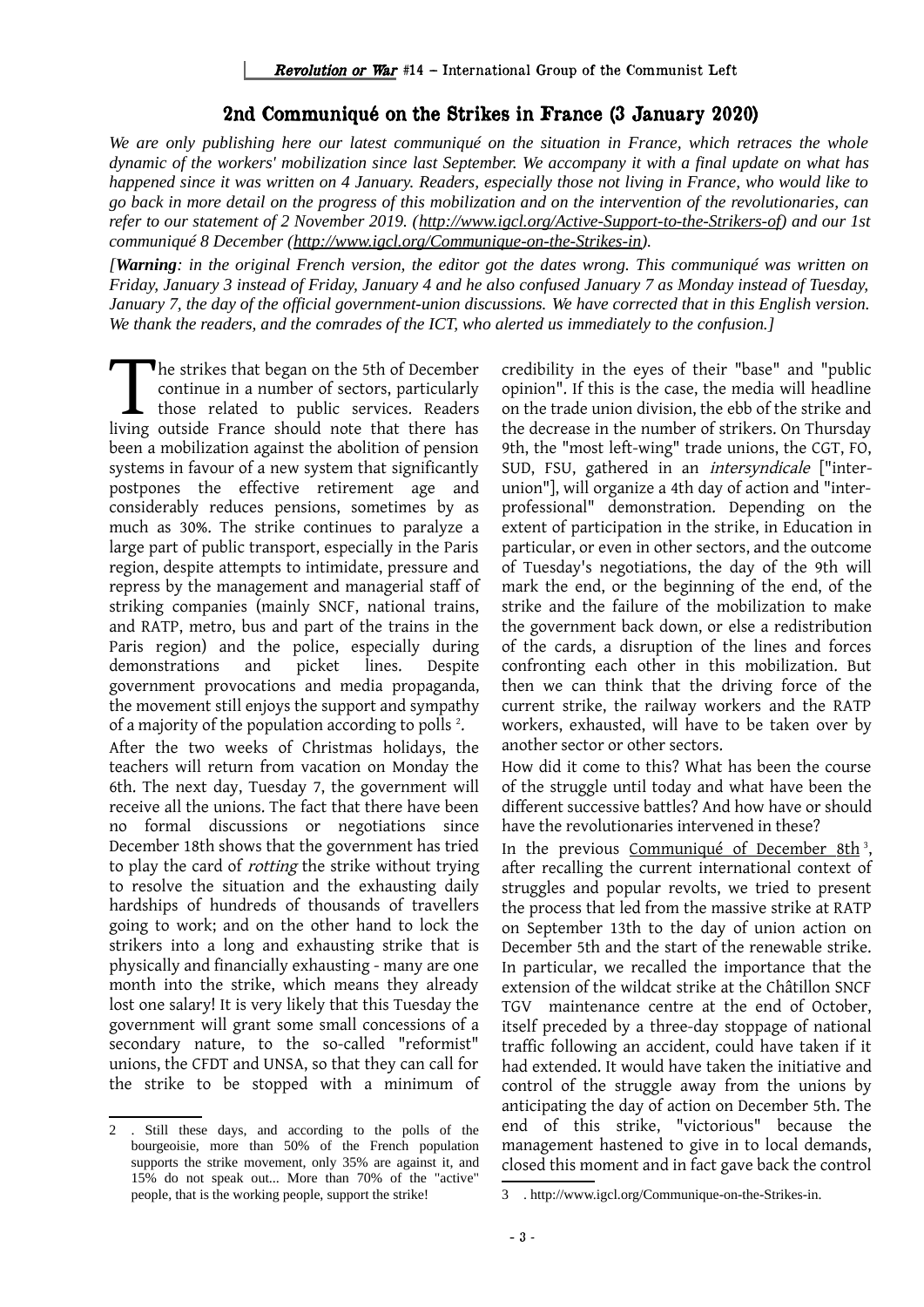to the unions until December 5th, and even until the 10th. We concluded this communiqué with the following statement, which seems to have been verified to date:

"Certainly, the bourgeoisie and its unions are in control of the situation; in particular and most certainly, this will be so between now and Tuesday and Wednesday [December 10 and 11, days of the second *day of action* and the meetings between the unions and the government]. Nevertheless, the will to fight is strong and a kind of arm-wrestling has been engaged with the government. And it is also where the proletariat can engage in a deadlock. The risk for all proletarians is to simply and passively wait for the transport blockade with the hope it may make the government withdraw its project instead of entering into the open struggle themselves".

#### From December 10 to 17...

The day of action on December 10th saw less participation in the strike and demonstrations than on the 5th (800,000 demonstrators versus 1.5 million according to the CGT). In our opinion, this drop in participation can in great part be explained by the lack of real perspectives for the generalization of the movement beyond the sectors traditionally in struggle (railway workers in particular). At the end of that day, it seemed that the control of the situation by the state, mainly government and unions, had been further strengthened... until the Prime Minister spoke the same evening.

While everyone expected him to announce some concessions (such as the withdrawal of the pivot *age* <sup>[4](#page-5-0)</sup>), which the "moderate" unions would have been quick to salute in order to call for a return to work, he reaffirmed the whole project as it stood to the great displeasure of the CFDT, which was then obliged to join the day of action planned for the 17th. We cannot go back here on the possible immediate reasons, tactics, clumsiness, etc. for such an uncompromising attitude. On the other hand, we know that objectively, due to the crisis and economic situation of capitalism, the national bourgeoisies have seen their "economic" and "financial" room for manoeuvre considerably reduced.

Then it seemed to us that the window of opportunity of the extension, closed since the 5th, was reopening - albeit timidly. This is why we distributed our leaflet of the 11th Do Everything to Help the Private Sector to Engage in the Strike!<sup>[5](#page-5-1)</sup>

"Training, encouraging, helping, the private sector workers to engage in struggle and strike action is the priority of the day if we want to make the government move back! Blocking transport will not be enough. The proxy strike, which puts most of the weight of the struggle on the railway workers and RATP [Paris region Transport] workers alone, can only lead to <sup>a</sup> deadlock and exhaustion of the strikers. The window, the opportunity, the occasion, to train and extend the strike to the proletarians of the private sector is still there. At least by next Tuesday the 17th and the demonstrations of that day. After that, it is quite possible that the strike, reduced to railway workers and RATP workers for the most part, will be reduced to a 'arm-wrestling' struggle with no other aim than to last as long as possible. At this game, the bourgeoisie and the entire state apparatus will be the strongest. They will control the situation, if only through the unions, and will wait for the struggle to end on its own. As for the railway workers in 2018".

Our leaflet was favourably received wherever it could be distributed <sup>[6](#page-5-2)</sup>, but we were not the only ones to put forward this slogan of extension to the private sector. In particular, many interprofessional [interpro] assemblies, organized on local or regional bases, composed largely of strikers, adopted this orientation and tried to put it into practice: picketing (at RATP bus depots in particular), delegations and leaflet distribution to companies, blocking of certain ports (Le Havre, Rouen...) or industrial zones, agitation for strikes in shopping centres, street demonstrations, either at city or neighbourhood level, holding of meetings open to all, etc. Actually, an opposition tended to appear within these organizations on the issue of extension, between the basic trade unionist apparatuses and a part of the participants in these assemblies. To a certain extent, the opposition that had emerged between the wildcat strikers at the Châtillon maintenance centre at the end of October and the union SUD mainly (see our communiqué of December 8th) has been reproduced identically: some trying to bring back the deadlines for the days of action, i.e. on the trade union ground, and others trying to break this trade union control over the high points and orientations of the struggle itself. Nevertheless, the orientation of "national"

extension and generalization did not take place during this period and, despite participation in the strike and demonstrations as important as the 5th,

<span id="page-5-0"></span><sup>4</sup> . Everyone could retire at 62 but with a "lifetime" discount on their pension of 5% per missing year of contributions - 42 are needed - until the age of 64. Actually, the effective age is pushed back to at least 64.

<span id="page-5-1"></span><sup>5</sup> .http://www.igcl.org/Do-Everything-to-Help-the-Private.

<span id="page-5-2"></span><sup>6</sup> . Even though some railway workers told us that at some meetings they had to endure the hostility of the trade unionists, or even their attempt to prevent the distribution, when they reproduced it.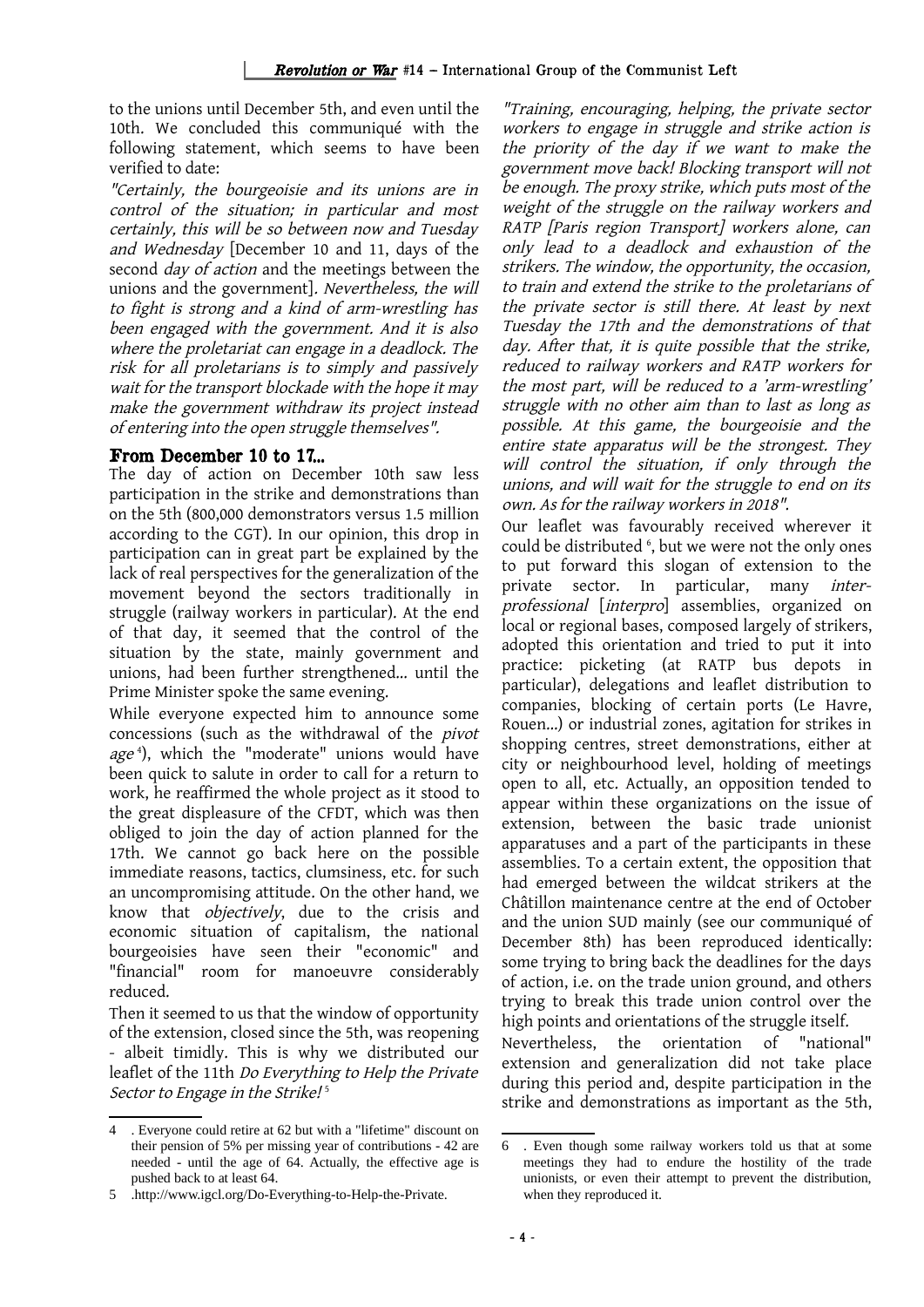the 17th came, in fact, to close this open window on the generalization of the strike. Once the risk passed (especially since three days later the highly mobilized teachers were on holiday), the bourgeoisie immediately pushed its advantage: the same evening, the government announced the resumption of discussions with the unions for the 7<sup>th</sup> of January. The UNSA and the CFDT renewed their call for a Christmas truce, in short, to stop the strike. And the Intersyndicale fixed a fourth day of action for January 9th! The postponement of these deadlines, in particular the day of action set for the 9th, was experienced as a real sabotage of the mobilization by many assemblies of strikers, which further strengthened the development of local assemblies and interpro initiatives.

#### The Two Weeks of Holidays

For two weeks, the strikers found themselves almost alone, including in the media. Teachers on school holidays for two weeks, as some of the country's proletarians were as much concerned about family celebrations as they were about mobilization, Christmas and New Year's Day in the middle of the week, the government was able to safely and provocatively display its own departure on holiday accompanied as it was by the disappearance of the union leaders. While the strike continued! The strikers had no other choice, no other prospect than to make it last until January 9<sup>th</sup>, *holding on and* holding on again and again, day after day, using up a lot of energy in this fight that was locking them in a little more each day. But it is not just about the strikers. It is also the whole proletariat in France, its great masses working in the private sector, whether industry, commerce and services, who have installed themselves in the strike by "proxy", wishing that the railway workers and others last as long as possible, even bringing them their sympathy, but unable to join them in the open strike.

Our leaflet and the direct intervention for the extension was becoming out of date at that time, its orientations and slogans losing any effectiveness. It was necessary to adapt our direct intervention according to the evolution of the immediate balance of power in this struggle, that is to say according to the relative success of the bourgeoisie in locking up the strikers of the SNCF and RATP mainly, if not only, in the long strike.

"We reproduce here the leaflet that PCI-Le Prolétaire [ICP-Proletarian] is currently distributing and dated last night. We share its positions, the analysis of the immediate situation and the orientations of struggle that the communists must put forward these days, that is to say during the Christmas and New Year weeks, despite the holidays

and union sabotage. Especially the call, today, at this very moment, after the episode which closed on the 17th big street demonstration, for the organisation of strike committees, inter-general assemblies, picket lines, etc., to be organised to "expand and unify the movement". We invite all those who share its orientations to spread this leaflet around them and in the general assemblies and demonstrations. (...). The IGCL, December 22".

It seemed to us then that the weight of the intervention had to focus on "local initiatives", such as interpro assemblies, to encourage the most combative workers to organize and lead the battle against the union manoeuvres; or even to be able to carry out one or more local or geographical extensions. For us, the orientations put forward by the ICP leaflet corresponded to the necessities of the struggle at that very moment:

"Against this sabotage, open or not, of union apparatuses completely integrated into the bourgeois network of maintaining social order, salvation lies only in the organization of the struggle on class bases. Already in many places strike committees have been set up to lead the struggle, "inter-professional" general assemblies are being held to extend and unify the movement over the differences of trade and corporation, effective picket lines are being set up, and calls for national days of mobilization are being made by the strikers to get around the blockade of the union apparatuses. These initiatives are still limited, but they point the way forward for workers in the current and future struggles against all bourgeois attacks" (leaflet of the ICP, December 21st, pcing.org).

For the time being, it seems to us that this orientation should be maintained at least until Monday. This period, which will end tomorrow [Saturday 4th] with "local" demonstrations called mainly by SUD and many CGT local sections, has seen a continuation of mobilization and various local initiatives. At the same time, the repression both on the picket lines and in the demonstrations, just yesterday in Paris for example, by the police and the RATP management in particular, the (relative but growing) tensions between strikers and nonstrikers, have worsened, a sign that the bourgeoisie feels that today, with the situation under control, it can begin to think about increasing repression even more and inflicting the widest and deepest possible defeat.

## Reality, Difficulties and Limits of Strikers' Assemblies and "Interpro" Ones

We have noted that a more or less open opposition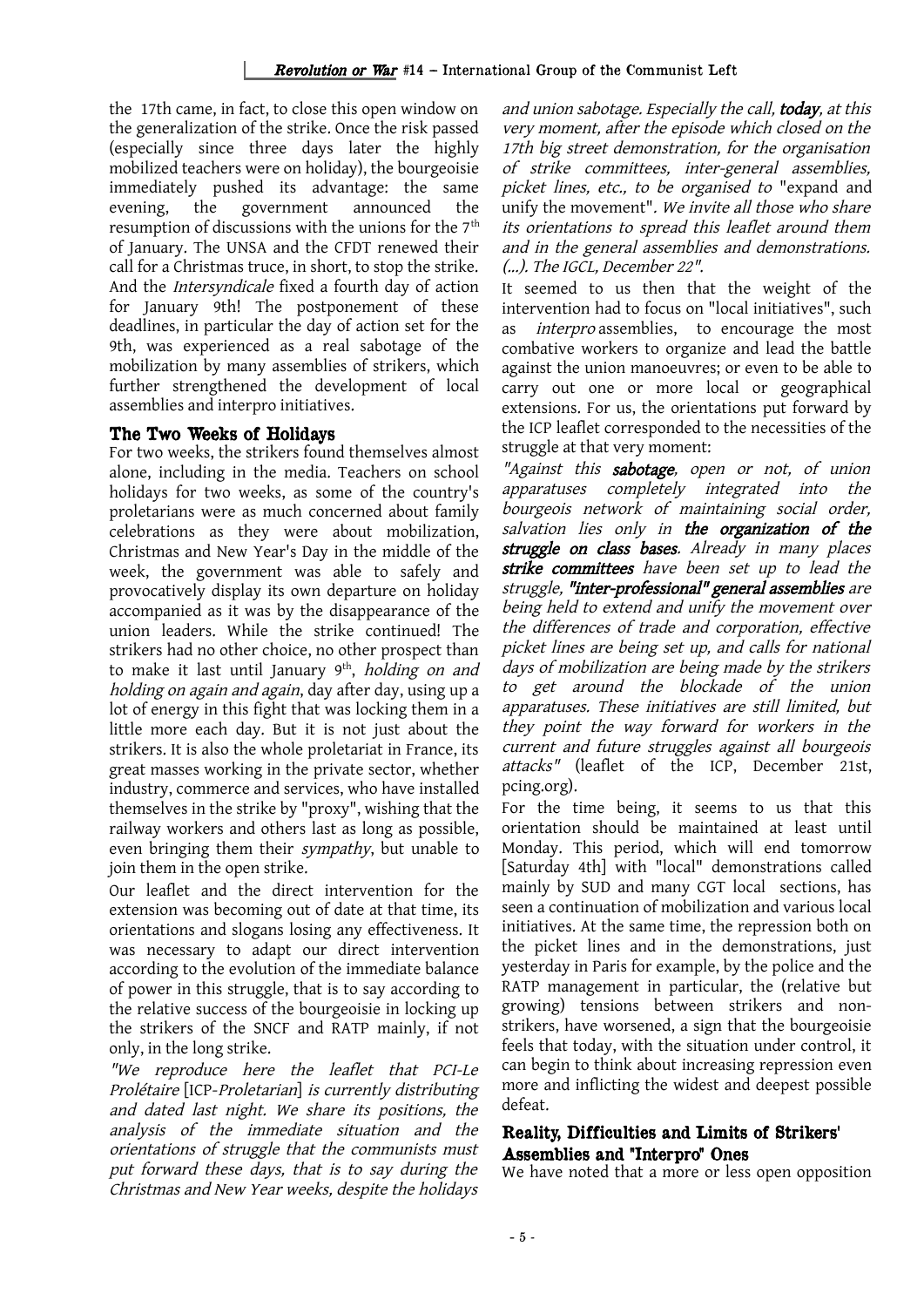#### Revolution or War #14 – International Group of the Communist Left

has tended to emerge within the "grassroots organizations", strikers' assemblies, interpro assemblies, etc.,. We also noted that some of our correspondents regretted the fact that a certain criticism of the unions was put forward after December  $17<sup>th</sup>$  and  $18<sup>th</sup>$  in the ICP leaflet. It is indeed difficult, when the strike has been going on for a month at the cost of financial sacrifices and constant exertion, to openly question the conduct of the strike. However, the assemblies of strikers and others cannot be summed up in a succession of interventions in which each one tells that his/her workplace has been on strike at x% since the 5th, that everyone remains determined, and that the strike will continue until the end and the applause that punctuates these apparently voluntary, energetic and radical declamations. It is easy to be reassured among those that are already "convinced". It can be comforting and warm. But it is not enough to make the fight and the strike effective. The assemblies must discuss, debate and decide on the orientations and decisions to be taken by confronting the various proposals. Otherwise, they are left to the control and goodwill of the trade union apparatuses, including the rank and file ones. And the fact that the strike is formally voted on every day does not change anything. Here are excerpts from an interview of a striker of the SNCF published on the site Paris-luttes info (https://parisluttes.info/le-nombre-est-la-mais-il-manque-13200), which rather well points out the opposition that we noted above within the General Assemblies and the difficulties which the proletariat in struggle is confronted with even today in this mobilization.

"In the Vaires-sur-Marne depot at the General Assembly [GA], there are quite a few of us, ranging from 50 to 200 people, we are open to other sectors in struggle, teachers, RATP, hospital workers, postal workers... We very quickly created the Vaires-sur-Marne Strike Committee which meets twice a week to propose actions, it was obvious to everyone: the strike belongs to the strikers and to no one else. This allows the strike to be animated outside of the Paris trade union demonstrations. (...). That being the case, the GAs throughout the country, we don't know exactly what is going on. It's a shame, because in <sup>1986</sup> there was <sup>a</sup> Central Strike Committee, <sup>a</sup> national coordination that allowed us to collect all the information on the actual number of strikers, but also to coordinate the slightly more radical operations. A strike committee is now being formed in the Ile-de-France [Paris] region, but it still has a lot of limitations. (...).

– What do you think of the attempts at coordination, such as the GA interpro, which took place in Paris? I have the feeling that they remain quite largely limited to militants (Trotskyists, autonomous, trade unionists) and have difficulties to spread? [Question of the Paris-luttes-info].

– Yes, as <sup>I</sup> said earlier, the Interpro GAs and different coordinations have their limits, even if the will to give the strikers a democratic place to meet is positive. The fact is that there are always the same people, the same union, autonomous, political and other activists. The question is how can these coordinations or GAs be widened when most people have an exacerbated distrust of co-optation and recuperation. Who benefits from this? We'll never win anything if, no matter which organization we're in, we can't question ourselves and leave the initiative to others, push as many people as possible to speak up, express their ideas, have the texts come out of a common emanation, etc" (Interview with T., railway woman and yellow vest, Paris-luttes-info, 31 December 2019).

This experience seems to us to confirm the orientation we are putting forward above, at least until Monday. The intervention of the revolutionaries should today be concentrated in these assemblies in order, as the ICP leaflet indicated, to gather the energies and the important minorities of proletarians, strikers or not, who remain mobilized. More concretely, and with the approach of a week in which it is highly probable that the last battles will be fought, the capacity of these minorities, comprising thousands of proletarians, to consolidate and centralize at the national level would be a first step towards an alternative to the fate of this mobilization on which the unions are working. As the comrade in Parisluttes-info says, the outline of a national coordination, or at least initially of regional, local coordinations, would allow it to make a national appeal, to adopt motions, to distribute leaflets for the extension of the strike, to march under its banner during demonstrations with its own slogans and, especially at the present time, to dispute the unions for the true leadership of the struggle.

So that is where we believe we are today, Friday the 3rd, in this proletarian struggle. In addition to the objective of informing the greatest number of people in France as well as comrades in other countries and continents, we submit this analysis of the development of the strike and the adaptation of our intervention - admittedly limited because of our weak, very weak, forces in France - according to the moments and needs of the struggle to proletarians at large and to the communist and revolutionary groups.

The IGCL, Friday January 3rd, 2020.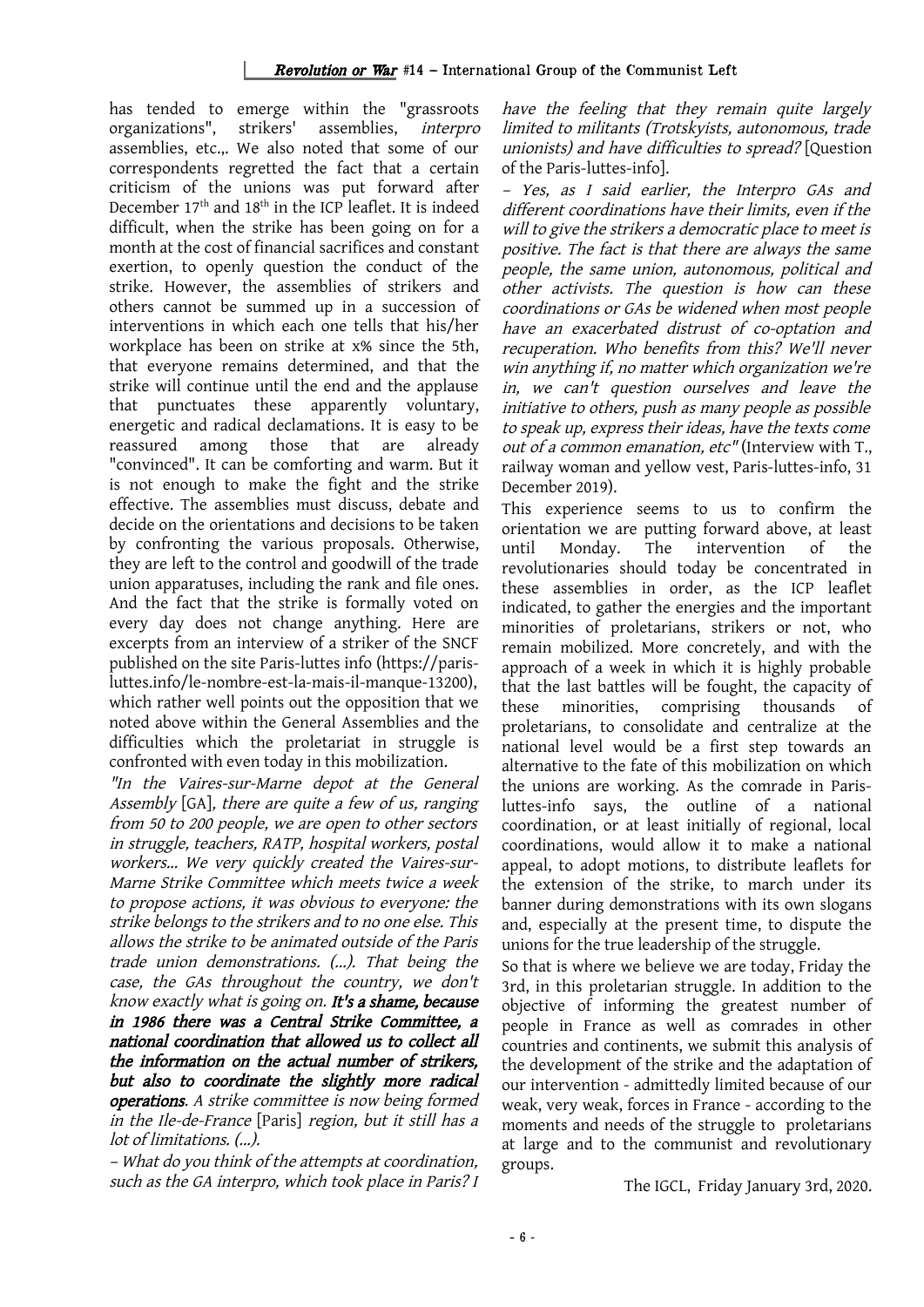PS. Just as this communiqué was being made public, we have learned that the Intersyndicale is adding another day of action on Saturday, the 11th, two days after the 9th, "To involve private sector workers who are not on strike", according to the unions. We are not able to say at this time whether this new union day responds to a strong labour push in the private sector and seeks to short-circuit the local attempts and initiatives of the Interpro and other GAs for the extension or whether it is simply aimed at speeding up a possible end to the strike…

## Since January  $4^{\text{th}}$ ...

Playing once again the time and the decay of the strike, the government finally postponed until the day after the union day of action on 9 January the announcement of the provisional withdrawal of the pivotal age to allow the CFDT and UNSA unions to call an end to the strike. The scenario - which we announced in the previous communiqué - planned since mid-December to provoke the reflux and the end of the movement had to be pushed back to Friday January 10 because of the fighting spirit of the workers. However, the maneuver was not totally successful to the point that, in addition to the continuation of the strikes, the bourgeoisie's polls did not indicate a decline in majority support for the strike and an even greater majority rejection of the government's plan.

At the same time, and while exhausted railway workers and RATP workers were desperately calling on other sectors, especially the private sector, to join them in the strike, the CGT was calling for refineries to be blocked - knowing that it takes a good month minimum for there to be a shortage of petrol at service stations - and for ports to be blocked... 72 hours only on days of action. The proletarians on strike since December 5 learned that the Intersyndicale bringing together in particular the CGT and FO, very well established in the refineries, the CGT being the only dockers' union, had blocked for more than a month the extension and not the ports - including in the sectors it controls. The result was that the union days of action definitively took precedence over the workers' dynamic to the point of becoming the only perspective for "mass" action, which ended up isolating the strikers. Taking advantage of their exhaustion - 45 days on strike! -, the intersyndicale therefore called for a new day of action on Saturday, January 11, two days after the previous one, on the pretext that private sector workers who could not strike during the week could thus come to demonstrate. In doing so, in the name of "extension", it definitively closed the way to extending the strike to the private sector and took

definitive control of the movement despite the continued fighting and mobilization.

Caught between the unions calling for the resumption of work, CFDT and UNSA, the government's refusal to yield anything, and the media on the one hand and, on the other hand, the Intersyndicale having effectively sabotaged the extension, the strikers from SNCF and RATP - the other sectors on strike, often in the minority, mainly in the civil service not having the strength of the first two - found themselves forced to return to work, little by little, from Monday January 13. Since then, only a few nuclei or isolated sectors - national radio and garbabe collector for example - have continued the movement. However, anger and combativeness remain and many local and momentary initiatives, in particular demonstrations, continue to be developed by groups of workers, often grouped together in interpro assemblies - i.e. in struggle or mobilization committees -, often led and controlled by leftists and grassroots trade unionism. This combativeness, now a minority, forced the Intersyndicale to organise other days of action, such as the 24th January or the 29th. The latter saw the number of participants plummet. The presentation of the law to parliament will be an occasion for the Intersyndicale to call for new days of action, which it has now completely mastered. Barring a rebound foreign to the very dynamics of the workers' struggle, it is highly probable that the movement will end in an immediate failure of the proletariat in France.

Its inability to contest the initiative of the fight, its organisation, its demands, its objectives - especially extension - is the main lesson that can already be drawn from this struggle. By letting the unions define the timing of the struggle through the days of action, including in December, the proletariat remained under control and could not free itself, or go beyond the union framework and the general control of the situation by the state. Wanting the extension and generalization of the struggle requires that the proletariat effectively take its political leadership and initiative against the inevitable opposition of all the trade union apparatuses, including the apparently radical and grassroots ones. Apart from the strike and the organisation of its extension, in particular the general assemblies, the regrouping in struggle committees or interpro assemblies of the minorities and the most combative sectors is not enough if their orientation amounts to turning the workers' dynamic back on the timing and terrain of the union days of action, that is to say on the terrain of the big trade union and the government. (January  $30<sup>th</sup>$ ).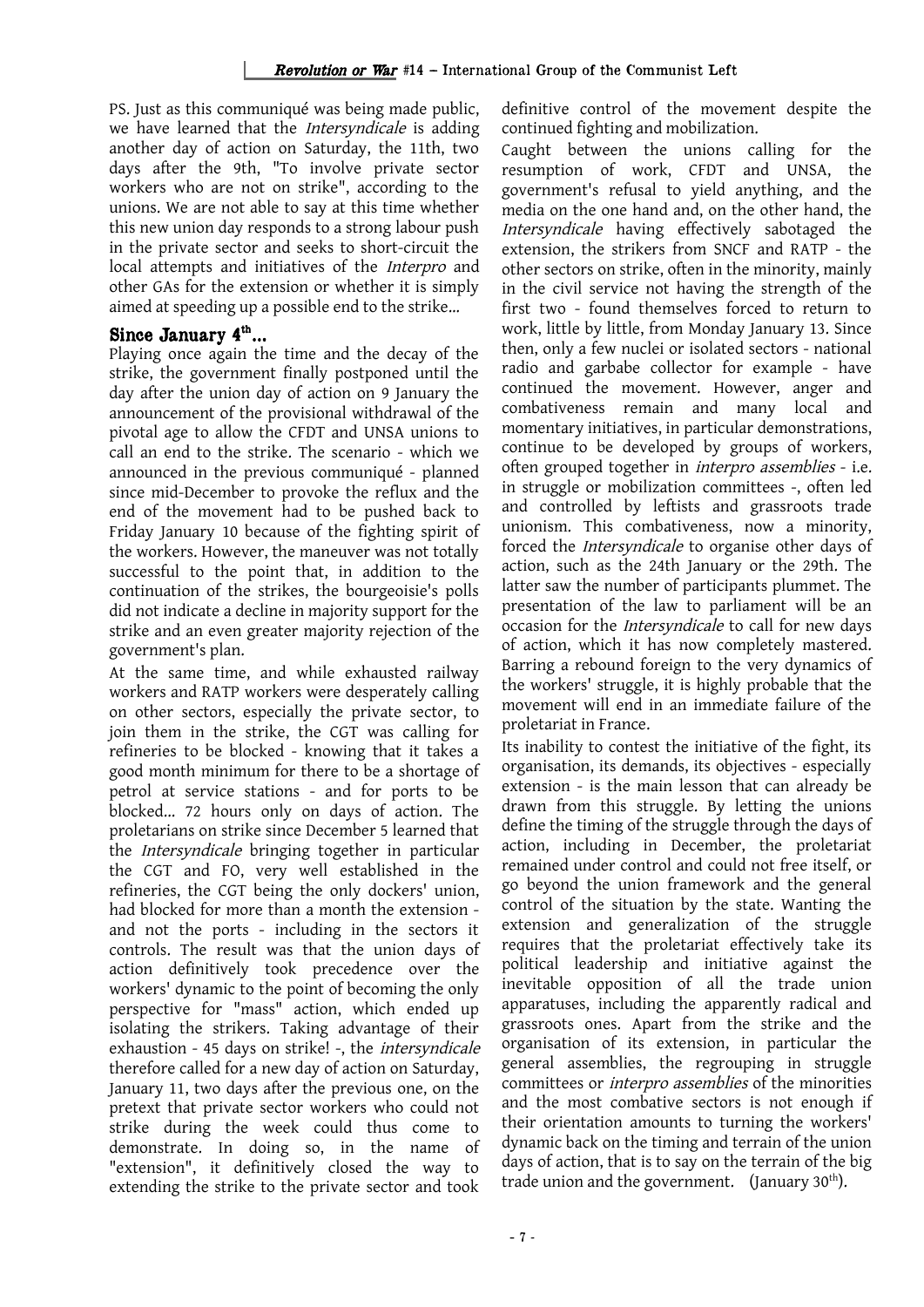# Quick Critical Comments on our December 8th Communique and the Working Class demands and our Response

*hile we have received supportive comments and agreement with our orientations puts forwards, we have also received some criticism. They mainly concerned two points: our denunciation of the unions from the 18th and their participation, in fact, during the festive season, in the famous Christmas that is to say, in the governments and agreement with our orientations puts forwards, we have also received some criticism. They mainly concerned two points: our denunciation of the unions from the 18th and their particip criticised, in particular by striking railway workers, for undermining the unity of the assemblies, even though "despite everything, the unions were calling for 9 January". Very quickly on this point: for us, the unity of the workers is not in the unity of the unions, but in the dynamics of the general assemblies to extend and unify the struggle, here the strike, a dynamic to which the unions, whether "right" (CFDT, UNSA) or "left" (CGT, FO...) are always opposed and seek to sabotage. The other criticism concerned the attention we paid to the demands n our* [december 8](http://igcl.org/Communique-on-the-Strikes-in)*th*  [communique](http://igcl.org/Communique-on-the-Strikes-in) *[7](#page-9-0) . We publish below an exchange with a comrade.*

Hello,

It would be time to get in touch with Francis Cousin and the maximalist group "Guerre De Classe" in order to get out of your reformist ambitions. Retirement at 60 and wage increases are not revolutionary solutions, they are union demands that keep us locked in the capitalist straitjacket. Will retirement at 60 put an end to the exploitation of man by man? No, it will only slightly mitigate its effects. Wage increases to do what? To buy social peace and get the proletarians back to work without flinching? We don't want to color our chains. To hell with your patches like Engels said!

LONG LIVE THE REVOLUTION! LONG LIVE THE ABOLITION OF CAPITAL FOR A HUMANE LIFE AT LAST!

[http://guerredeclasse.fr/2019/](http://guerredeclasse.fr/2019/12/06/a-bas-les-greves-debiles-du-pere-noel-des-impostures-marchandes/?fbclid=IwAR356a-t0GK2HmArpqhZdu5iIbI2-2K8KFgSY4NbUlCPe819etemE4LJ7iA)

Regards, ReC.

#### Our response :

#### Dear comrade,

We are sorry to answer you so quickly and summarily, as your criticism deserves a more thorough answer, even though this is a historical debate which, in our opinion, has already been settled in the past. You will forgive us for the quickness of this reply and its perhaps polemical tone.

The "reformist" isn't necessarily who you think he is. It is rather the one who reduces or limits any demand to its economic dimension alone without understanding its dimension above all political in any class struggle of the proletariat. Whether he/she seizes it in order to make it the one and only goal, and thus divert the class struggle from its confrontation with the capitalist state, or whether he rejects it as an abstract and "radical" principle, even moral, because it could corrupt a pure and ideal struggle (which, in the end, leads just as much to ignoring and deviating from the political confrontation with the entire state apparatus), does not change the common approach of method - both "erroneous" - and of incomprehension of the very dynamics of proletarian struggle and class struggle. Economic and political dimensions intersect and are two moments of the process of class struggle .

For "Marxists", the struggle over the choice of demands - when it is raised, no absolute - aims at imposing demands in which the greatest number of proletarians, at a given time and place, can recognize themselves and engage in the collective struggle. Economic demands are not an end in themselves, but a moment and a means for the development and unification of the struggle. We accept the criticism of the proposals we are making today - the demands we put forward may not be those that correspond to the needs of the extension and generalization of the struggle. But we maintain that in general there is a struggle to be waged against the demands put forward by the unions and leftists today, this Monday and Tuesday, against the "simple withdrawal" of the project. In connection with the current general control of the bourgeoisie, with the unions in the lead, over the development of this struggle, this demand of the unions politically gives the government, the left parties and the unions the upper hand and imposes the bourgeois ground and it must be fought.

<span id="page-9-0"></span><sup>7</sup> . http://igcl.org/Communique-on-the-Strikes-in.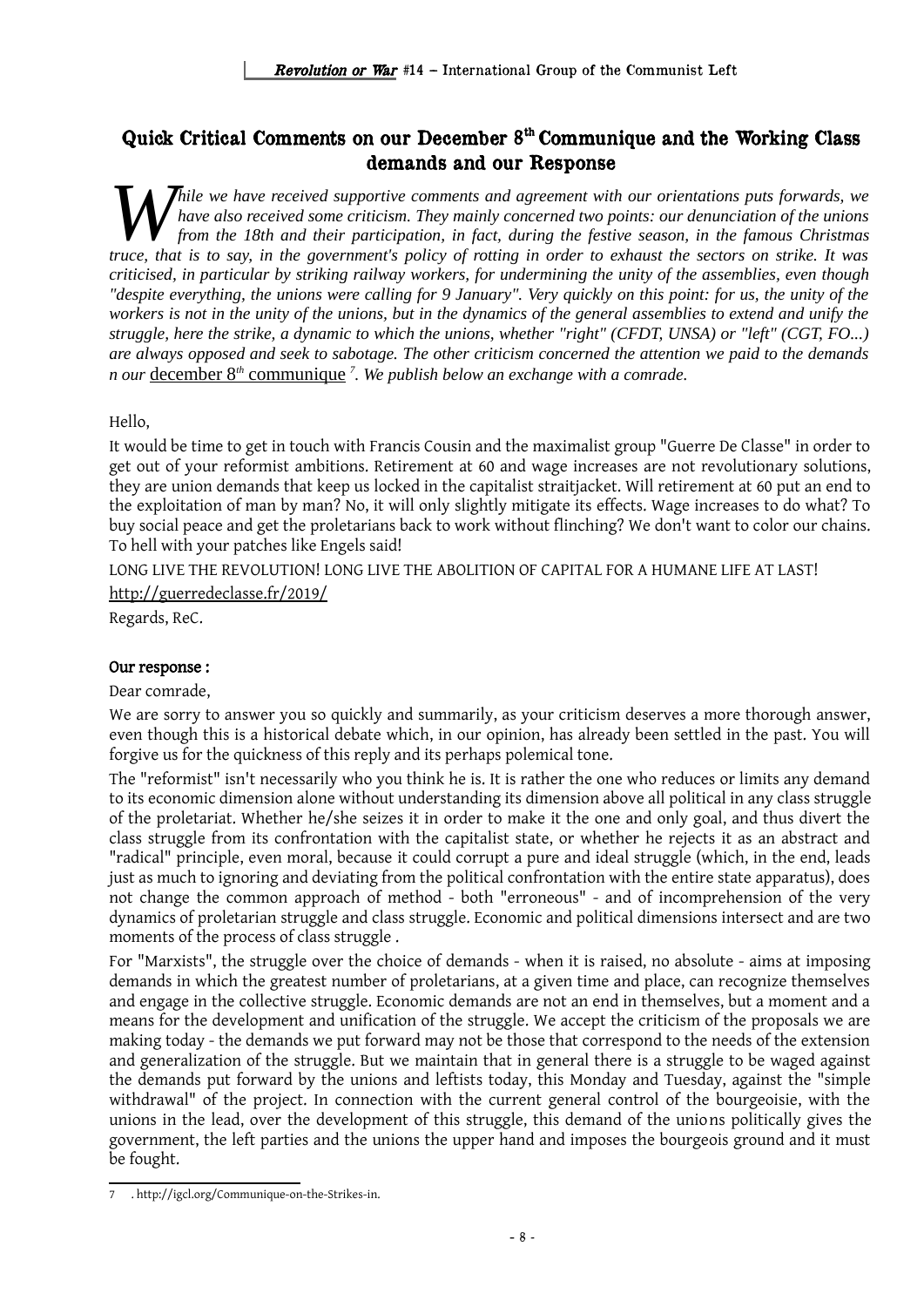#### Revolution or War #14 – International Group of the Communist Left

Why the discount? Our proposal is debatable and open to debate. The suppression of any discount on pensions, which affects everyone and in fact delays all retirements beyond the legal age (-5% per missing year), not only can gather a maximum of proletarians and help them to engage them in the struggle beyond the corporations and the different pension systems (on which the bourgeoisie wants to lock us to divide) but, moreover, it imposes on capital the ground and the logic of the proletariat which rejects any consideration of "good management" or any other economic argument... Now if comrades or workers advance the demand of 55 years for all, we have nothing against it if it becomes a real and concrete objective in which a maximum number of proletarians recognize themselves and take it up in the struggle. We do not have an absolute "accounting" on the demands but just a political appreciation according to the moments and places, according to the dynamics of the proletarian struggle. The same applies of course to wage demands even if any progress on this level is immediately questioned by capital. The class struggle for wages is also a moment of the revolutionary struggle of the proletariat for... the abolition of the wage-labour. Marx explained it very well himself.

More deeply, we invite you to read (or reread) Mass Strike, Party and Trade-Union of Rosa Luxemburg (among others). And we remind you that February 1917 started with a demonstration of proletarian women for bread, an economic demand, and the insurrection of October 1917 took place, not in the name of such a radical idea as the Revolution, but for the stop of war and for peace - a demand with both political and economic character - that only the insurrection and the dictatorship of the proletariat could ensure.

So, beware of radical postures which, very often, are only the other side of what you call "reformism".

Communist Greetings, J. for the IGCL.

# Pamphlets of IGKlasbatalo and the IFICC (orders at [intleftcom@gmail](mailto:intleftcom@gmail))

Student Struggle and Assemblies of Neighbourhood (Internationalist Communists - Klasbatalo) La dégénérescence de l'IC : le PCF (1924-1927) (International Fraction of the ICC, only in French) Groupe des Travailleurs Marxistes (Mexique, 1938) (International Fraction of the ICC, only in French and Spanish)

La question de la guerre (1935) (International Fraction of the ICC, only in French) Morale prolétarienne, lutte de classes et révisionnisme (IGCL from the IFICC, only in French and Spanish)

Unions Against the Working Class (1976, reprinted from the ICC Pamphlet).



## French Reprinting of the ICC Pamphlet Unions Against the Working Class

For our readers from North America, we have reprinted the ICC pamphlet in French Unions Against the Working Class in French that it is difficult to find on this continent and which was written en 1976. It is also available in English. Even though our group, the IGCL, does not necessarily claim all the arguments and positions of this pamphlet, we think it is an historical document which matters to make known by the young generations and which can serve as a "programmatic" reference for today's communist groups.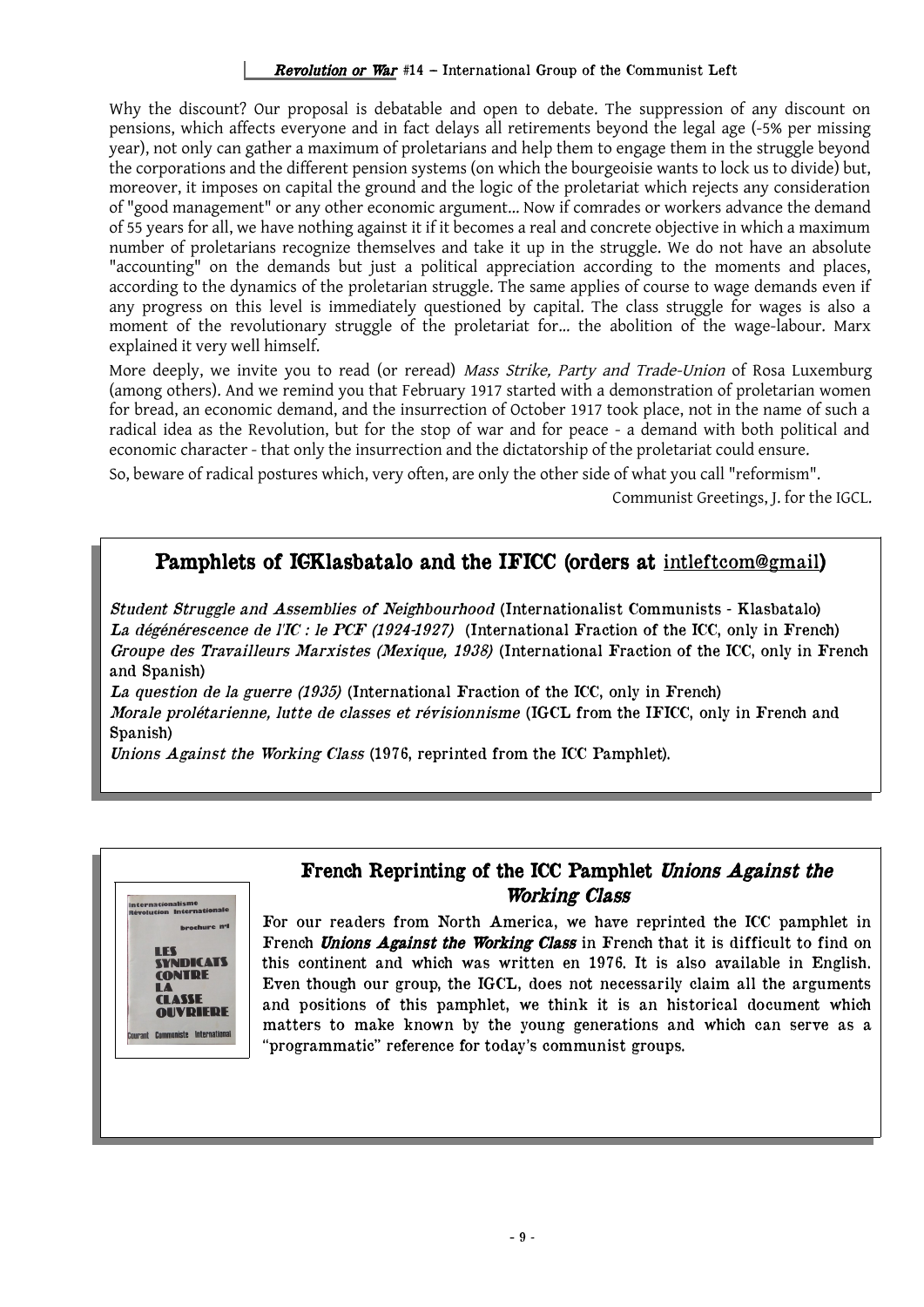## General Motors strike in the United States - Workers Group, November 1, 2019

*The comrades of the Workers Group in the United States published the following article which gives an account of the strike at the General Motors plants last fall. Indeed, in the country where supposedly all bluecollar workers voted for Trump, there would still be workers' struggles! That's the first lesson of this strike. The comrades make very clear the alliance of the unions with the U.S. auto companies and the capitalist state. They also show the limitations that the workers have suffered in this struggle, especially their inability to fight the union's stranglehold on the struggle. Since then, the comrades have published a second part to their article [8](#page-11-0) . This part does not really go back to the strike, but only deals with the trade union question in general and the organisation that the workers in struggle should have. If we do not share the vision that presents the trade unions* "as labor contractors and wage mediators" *against capital - for us trade unions today have above all an anti-worker political role at the service of the capitalist state -, we agree with the organizational means that the comrades put forward in this article. We hope to be able to come back to it in a - the ? - next issue.*

*Revolution or War.*

## Solidarity, 'Sacrifice' and Sabotage (Workers Group, Nov 1, 2019)

The Humiliating Defeat of GM Workers Offers Many Lessons about Today's Trade Unions and Tomorrow's Labor Struggles. The end of The Humiliating Defeat of GM Workers Offers<br>
Many Lessons about Today's Trade Unions<br>
and Tomorrow's Labor Struggles. The end of<br>
the 40-day strike by the United Auto Workers against General Motors has left many autoworkers across the U.S. with feelings of anger, frustration and some serious questions about where they and their co-workers go from here.

When the strike began on September 16, many of the over 49,000 autoworkers belonging to the UAW were not only supportive of the action, but also very clear about their demands and what they would consider a victory: the end of the multi-tier system, an end to the growing number of temporary workers by giving them permanent status, a rollback of the concessions handed to the company by the UAW in every contract since 2007, a commitment to not close any more plants, and a guarantee that new products are built in the U.S. by UAW autoworkers. Modest thought they are, these demands would have been the first gains that workers would have made in contract negotiations since the late 1970s.

Moreover, because of the practice of "pattern bargaining," not only GM, but also Ford and Fiat Chrysler workers would have benefited from the fulfillment of these demands.

However, it was clear very early on that the demands of the autoworkers — their open and adamant support for their temporary co-workers, their belief that over a decade of "sacrifice" to keep GM afloat after its bankruptcy and government bailout should be rewarded, and so on — were not shared by the UAW officials chosen to negotiate with GM management. This should have come as no surprise to anyone familiar with the UAW.

The reality is that the UAW as an institution never wanted to go on strike; the reason they authorized it was fear and pressure. But we're not talking about fear of and pressure from the autoworkers themselves, but fear of and pressure from the ongoing federal government investigation into the close ties between the UAW officials and the management of the Big Three auto manufacturers.

Over the past years, numerous investigations into incidents of corruption, embezzlement and graft by top UAW officials have moved from Regional officials into the heart of the union's headquarters and uncomfortably close to the office of union President Gary Jones. Several past presidents, vice presidents and regional officials have been indicted or designated as "persons of interest" by the government for their roles either in the use of union funds to enrich themselves or in the receipt of bribes from management to ensure that concession deals are pushed through.

The investigations have so eroded morale and trust among autoworkers that the UAW was desperate and willing to try anything to restore even a small portion of confidence in their leadership, including resorting to a strike — albeit one that was heavily stage-managed.

In many respects, the strike, as organized, was little more than theater. The UAW gave GM ample time to build up a stock of vehicles and other necessary products to help them weather the work stoppage. By the time the action began, GM had a solid supply that could last them 87 days. In other words, even a strike lasting two and a half months would not harm GM's ability to sell vehicles with desired options, thus allowing them to continue to generate profits while not having to pay for the power needed to produce vehicles (be that the labor-power of the autoworkers or the electricity needed for the machines).

Moreover, it is abundantly clear now that the strike was *designed to fail*. This is not only because, as

<span id="page-11-0"></span><sup>8</sup> . http://wp2p.workersgroup.org/2019/12/01/solidarity-sacrifice-and-sabotage-part-2/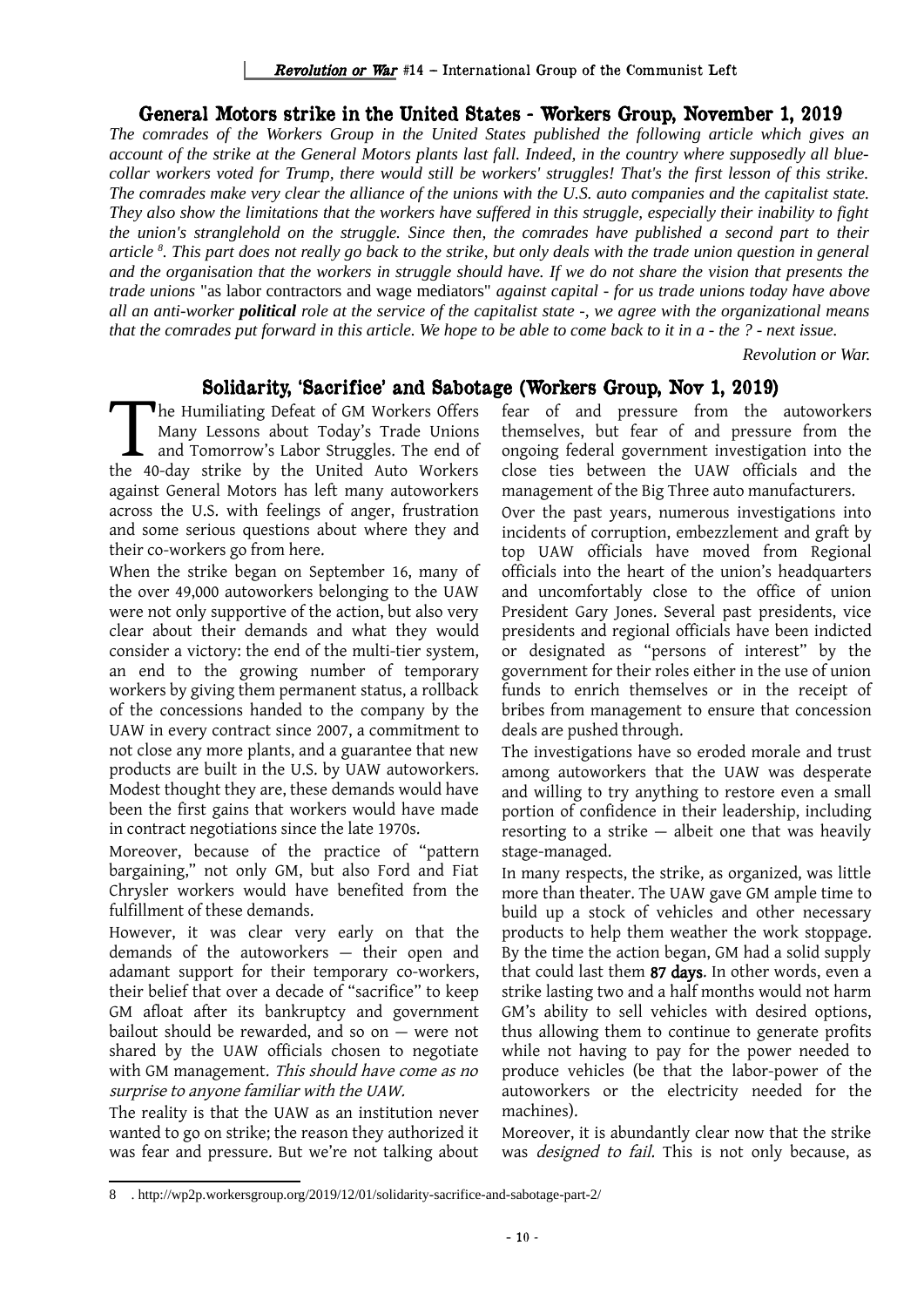usual, it was governed by the "injunction politics" that have robbed workers of their ability to win battles against the exploiting classes for decades, but also because it was never meant to hurt the company or its shareholders (the UAW being a major one). The demands of the workers were never seriously considered to be part of the agenda, only a propaganda tool to keep them "on the line."

And then there was the mysterious meeting between GM CEO Mary Barra and her top staffers, on one side, and UAW President Gary Jones and Vice President Terry Dittes a few days before the tentative contract was announced. Little has been said or confirmed about this meeting, but what has been leaked centers around two words that no worker wants to hear: Taft-Hartley. If the rumors are true, the meeting was to inform the UAW that if a deal was not reached soon, then President Trump would have invoked the Taft-Hartley "slave-labor" act and ordered autoworkers back to the plants, deal or no deal.

## The Problem with Unions

Even though unions represent only 6.3 percent of all workers outside of government jobs, they continue to be seen as the only effective means of fighting for the interests of the class in the workplace. This is understandable, from an historical perspective, but nevertheless a core problem for workers today.

Historically, unions have been seen as a primary means for workers to organize and defend themselves from the daily attacks by the exploiting classes. From the first craft unions of the 19th century to the industrial and amalgamated unions of the 20th and 21st, unions are still seen as the only viable means of securing and ensuring job security and a better standard of living — even if, in reality, none of these are actually achieved.

The enactment of laws like the National Labor Relations Act fundamentally changed the character of unions. No longer were they, or could they be, an organized expression of the demands and desires of workers themselves. Capitalist "legalization," with its labyrinth of bureaucracy and regulations that demanded a mirror within the unions, transformed them into a collective mediator and negotiator of the price of a worker's ability to carry out labor. Thus, instead of its main mission being to defend what workers have won in the past, its role is now to create an "equitable" agreement with the exploiters on their terms. "Stability" and "fairness" — and, most of all, preserving capitalist "competitiveness"  $-$  is the order of the day. The workers be damned.

In addition, the legalization process took workers themselves out of the very functioning and leadership of unions, with positions above the local level increasingly (and now consistently) being filled mainly by elements from the exploiting classes: lawyers, "labor relations" experts, professional statisticians and consultants. Occasionally, they include a few workers who once worked for a few months on the floor, mostly for color and cover. Is it any wonder that the staff workers at any large "international" union headquarters are often subjected to the most disgusting union-busting methods?

This transformation, which actually began more than a century ago (the first targets being the railroad unions), initiated the process of integrating unions into the capitalist system as the aforementioned collective mediators of the price of labor-power. That transformation also opened the floodgates, accelerating and intensifying the flow of the exploiters' ideology into the working class.

The dominance among unionized workers of nationalism, sectoralism and chauvinism, as well as the intensifying of the ideology that tells workers they are "dummies" and incapable of running things for themselves, is specifically designed to maintain the class-based divisions that keep all workers in a position of precarity, fear and subordination.

An excellent example of this is the reaction of the UAW and many autoworkers to the wildcat strikes by Mexican workers in the *maquiladoras* against the Big Three. Last February, when tens of thousands of autoworkers struck in Matamoros against the low wages and horrific working conditions in the factories — two things that autoworkers in the U.S. and Canada have complained about since the beginning of outsourcing — the response of the UAW was to … hold flag-waving nationalist rallies and call for a boycott of products made in Mexico! At a time when cross-border solidarity between U.S. and Mexican workers, fighting for the same demand against the same companies, could have hobbled the Big Three and weakened them in advance of contract negotiations here, the UAW strengthened the hand of the bosses by keeping workers divided along national lines and preventing real unity.

The view of the unions that gains can only be fought for when the companies are profitable does nothing but shackle the well-being and interests of workers to that of their exploiters. Even worse, it keeps workers divided against themselves, even within a single industry. The needs of the working class are subordinated not only to one sector of the capitalists, but even to a sub-sector, where groveling is the only accepted form of survival.

> Workers Group, November 1st 2019 (http://wp2p.workersgroup.org/).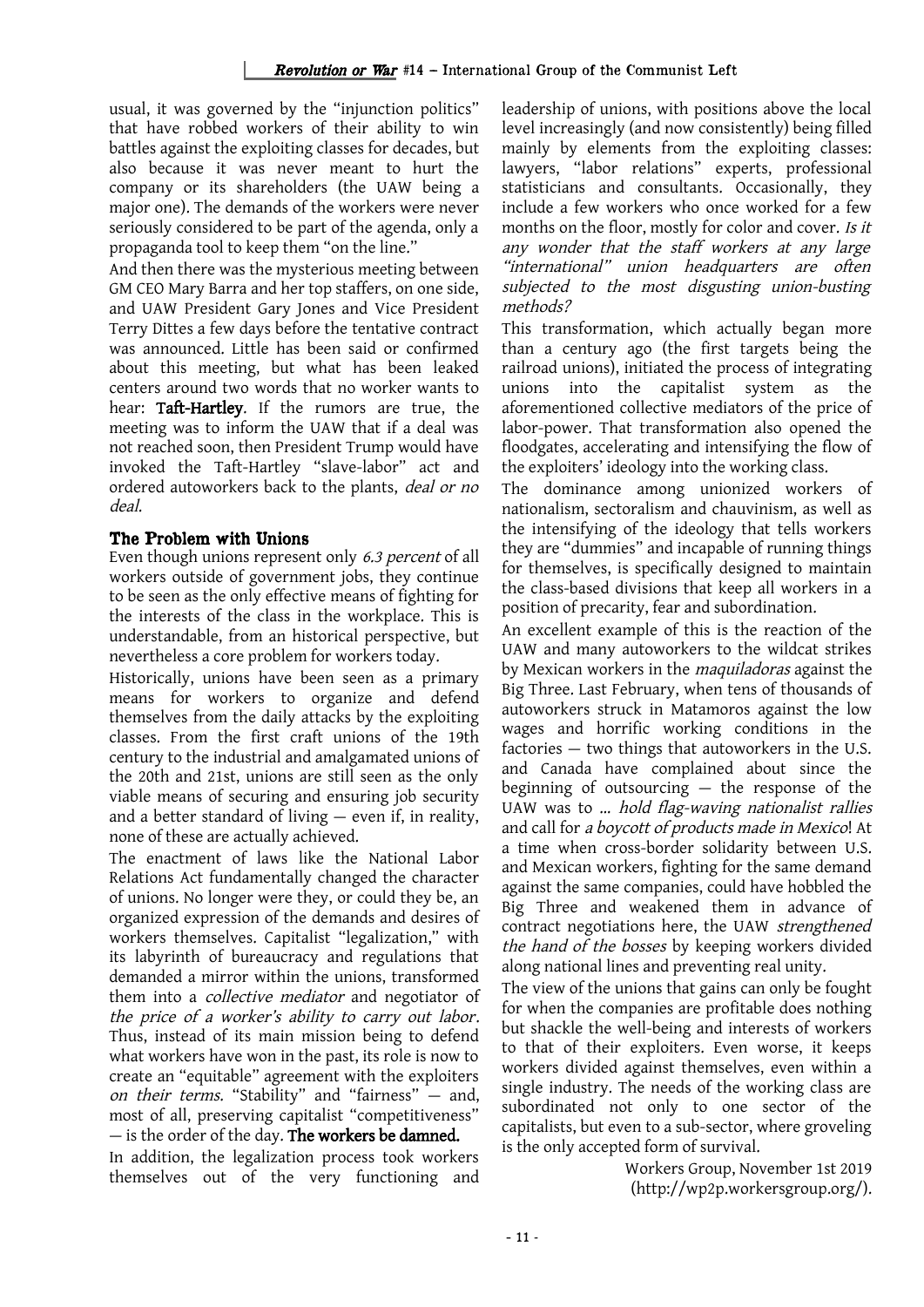# Finland: Wave of Strikes in the "Happiest Country in the World" (International Communist Party – Le Prolétaire)

n March 2019, the United Nations published its World Happiness Report <sup>[9](#page-13-0)</sup>: for the second year in a row Finland was ranked first. Finland is a small Nordic country with a population of 5.5 million and a reputation for being a model welfare state. The media around the world have reported on its plans to create a guaranteed universal income for all its inhabitants to eradicate poverty. I<br>Nor

But the reality is less rosy and it seems that Finnish proletarians do not have the same opinion on their living and working conditions as the bourgeois statisticians of the UN. If we start with this famous "universal income" instituted in 2017, it was actually only at an experimental stage for two years. It only applied to 2,000 long-term unemployed, drawn by lot, and its amount was only 560 euros, a sum equivalent to the unemployment benefits it replaced, the only advantage for the beneficiaries being that it was granted even to the terminally unemployed. In the end, the measure was not renewed because of the hostility of the employers and the lower middle classes, who complained that the level of social expenditure and the taxes that finance it were too high.

Finland was a prosperous country which, like other northern European countries, was for a long time able to finance a welfare state capable of guaranteeing social peace and binding the proletariat to the capitalist system and the bourgeois state. This is no longer the case; the country has been hard hit by the economic crisis of 2008, the consequences of which were felt for years. A symbolic example of this is the fall of Nokia; the former telecom giant only escaped bankruptcy by divesting itself of a large part of its activities and cutting thousands of jobs in Finland and around the world. Similarly, forestry and the paper industry, which is traditionally the country's largest sector <sup>[10](#page-13-1)</sup> and still accounts for just over 20% of the country's exports, have suffered a severe crisis. Most paper production has been relocated to Asia and Latin America and the weakest companies have disappeared.

The economic difficulties of this former capitalist paradise have also affected or threatened large sectors of the petty bourgeoisie; this has led to the emergence of an extreme right-wing political party which has become in a few years the third political force in the country, "The Real Finns". In their programme there is a strong emphasis on the "defence of the bosses of small and medium-sized enterprises", alongside the defence of the "Finnish identity" [11](#page-13-2) and anti-immigrant and Eurosceptic positions.

After their spectacular score in the parliamentary elections of 2015 (19%), the True Finns entered the government led by the Centre Party with the National Coalition Party, two traditional right-wing bourgeois parties.

The central objective of this reactionary government was the recovery of Finnish capitalism, which meant restoring the rate of profit by lowering the "cost of labour" and reducing social spending.

The main tool has been a "competitiveness pact" negotiated with trade unions, which is supposed to reduce labour costs by 3.5%. This was a package of austerity and anti-labour measures, the main ones being a wage freeze and an increase in working time (3 extra unpaid working days per year), an increase in the retirement age to 65 years from 2025 (which will vary thereafter according to the increase in life expectancy), a reduction in unemployment benefits, a 30% reduction in the payment of holiday pay for civil servants, an increase in employees' social security contributions (and an equivalent reduction in company contributions); on the employers' side, on the other hand, the "pact" provided for a reduction in taxes.

By worsening the situation of the working class and the masses, these measures have improved the health of the enterprises; however, they have not been able to bring the country out of a recession caused by the decline in its export market share in a sustainable manner. The growing unpopularity of the government led the Real Finns to leave the government in 2017, causing a crisis within the government, with the "moderates" leaving the party to remain in the coalition. This crisis and its more open positioning on the far right did not weaken the party, contrary to what political analysts believed. The April 2019 parliamentary elections were in fact

<span id="page-13-0"></span><sup>9</sup> . cf. «World Happiness report», 20/3/19.

<span id="page-13-1"></span><sup>10</sup> . 60% of the exploited forest area belongs to private owners (26% to the State and the rest to logging companies, etc.): there are more than 600,000 of them (i.e. almost 14% of the population), half of them having only small properties (less than 2 hectares).

<span id="page-13-2"></span><sup>11</sup> . In particular, they are hostile to compulsory Swedish language learning at school. Swedish is the country's second official language, with the Swedish-speaking minority constituting about 5% of the population.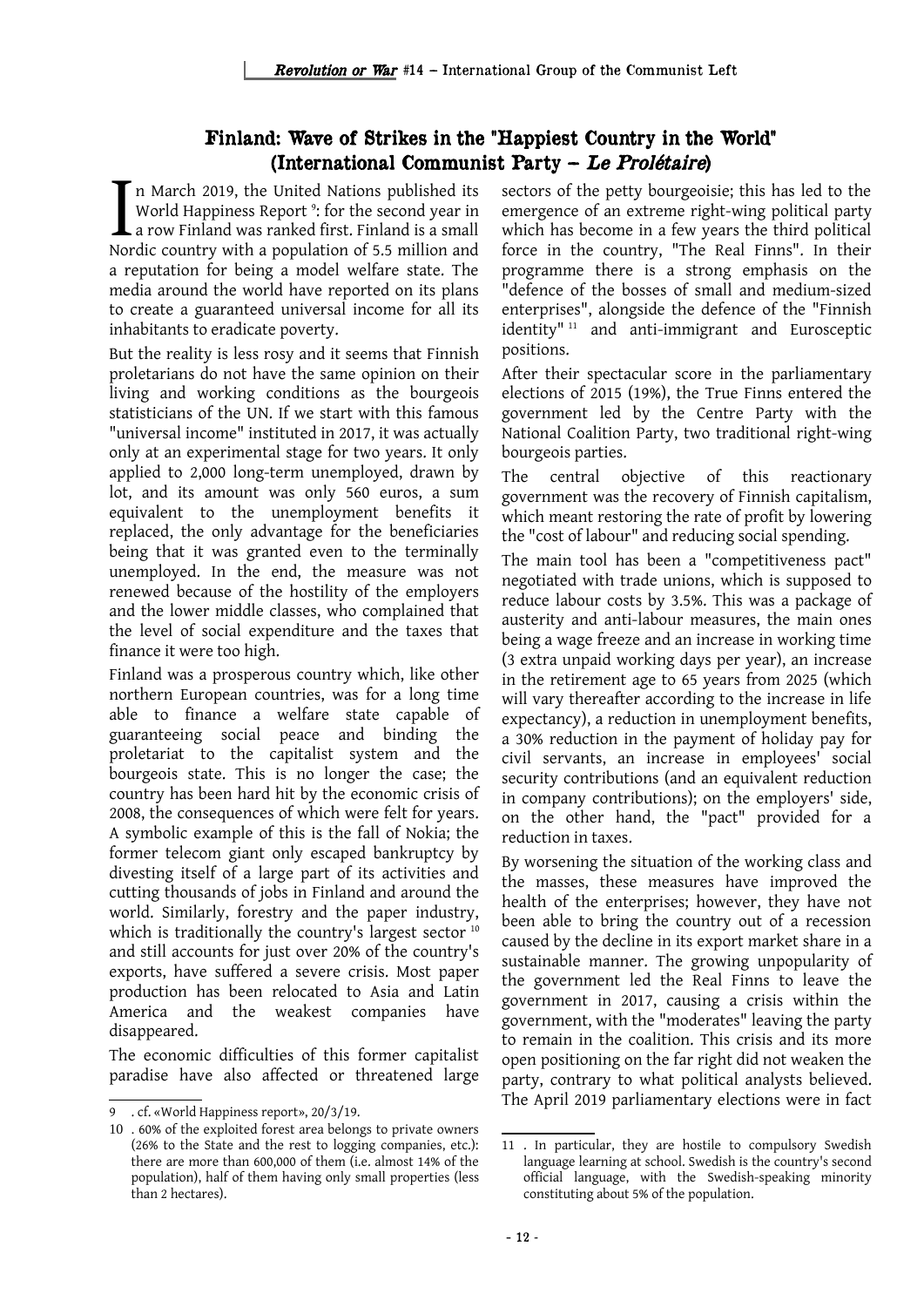marked by the retreat of the parties that were in government, in particular the Centre Party of the former Prime Minister, which experienced a real collapse. The Social Democratic Party won with 17.5% of the vote, but was hounded by the True Finns (17.2%). The new government was formed by an alliance with the Greens (which with 12% of the votes had a historic result), the "Left Alliance" (ex-PC) and... the Centre Party, which was disowned by its voters.

Despite the election promises of the left-wing parties, the new government only foresees a reduction in the austerity policy of the previous government; in particular, it has committed itself to carry out the "reform" of the social security and health system aimed at reducing costs by cutting back on benefits, initiated by the Centre Party. This did not prevent it from receiving the support of the trade unions, which were much more sensitive to its promises of productive investment than to the interests of the proletarians.

## Victory of the Strikers

It did not take long for Finnish workers to realise, if they had any doubts, which side the new government was on. The Post Office, a semi-public institution, had decided to transfer 700 employees to a subsidiary as part of its quest for profitability, thereby cutting their salaries by up to 30%!

The project only just known, the workers went on strike on November 11. For almost two weeks, 10,000 postal workers followed the movement, in solidarity with the threatened workers and to demand wage increases. But the conflict extended beyond the Post Office: solidarity strikes were called on November 25 in land and air transport, ferries, etc.

When the threat of a blockade of the ports or even a general strike loomed, the management of the Post Office withdrew its project, no doubt at the instigation of the government, which was worried about a blockage of the economy (exports, mainly by sea, account for 40% of GDP). A few days later the Prime Minister was forced to resign under pressure from the Centre Party, which criticised him for his weakness in relation to the workers; it was the Minister of Transport who was elected in his place on December 8, becoming perhaps the youngest acting head of government in the world – she is 34.

This undeniable success of the proletarian struggle served as an encouragement to workers in other sectors. Thus, from December 9, 100,000 workers in industry (chemicals, wood and oil, etc.) and services went on strike for three days, demanding wage increases and an end to unpaid work and, more generally, anti-social measures that the new government has absolutely no intention of repealing; since September, a strike over unpaid overtime has been widely followed.

The withdrawal of the Post Office project is only a first victory for Finnish workers in the face of the attacks on them, which the current government, under pressure from the capitalists, does not intend to spare them. But this victory can and must serve as a lesson for future struggles and as an example for proletarians in other countries: it is by breaking with the well-established practices of class collaboration and social consensus, by launching an unlimited strike and by calling on workers in other sectors that it is possible to make a government back down.

There is no doubt that the Finnish trade unions will do everything in their power to try to get this lesson forgotten.

It is up to the proletarians of Finland and elsewhere to remember it and put it into practice!

Le Prolétaire n°535, December 28<sup>th</sup>, 2019 (translated from French by us).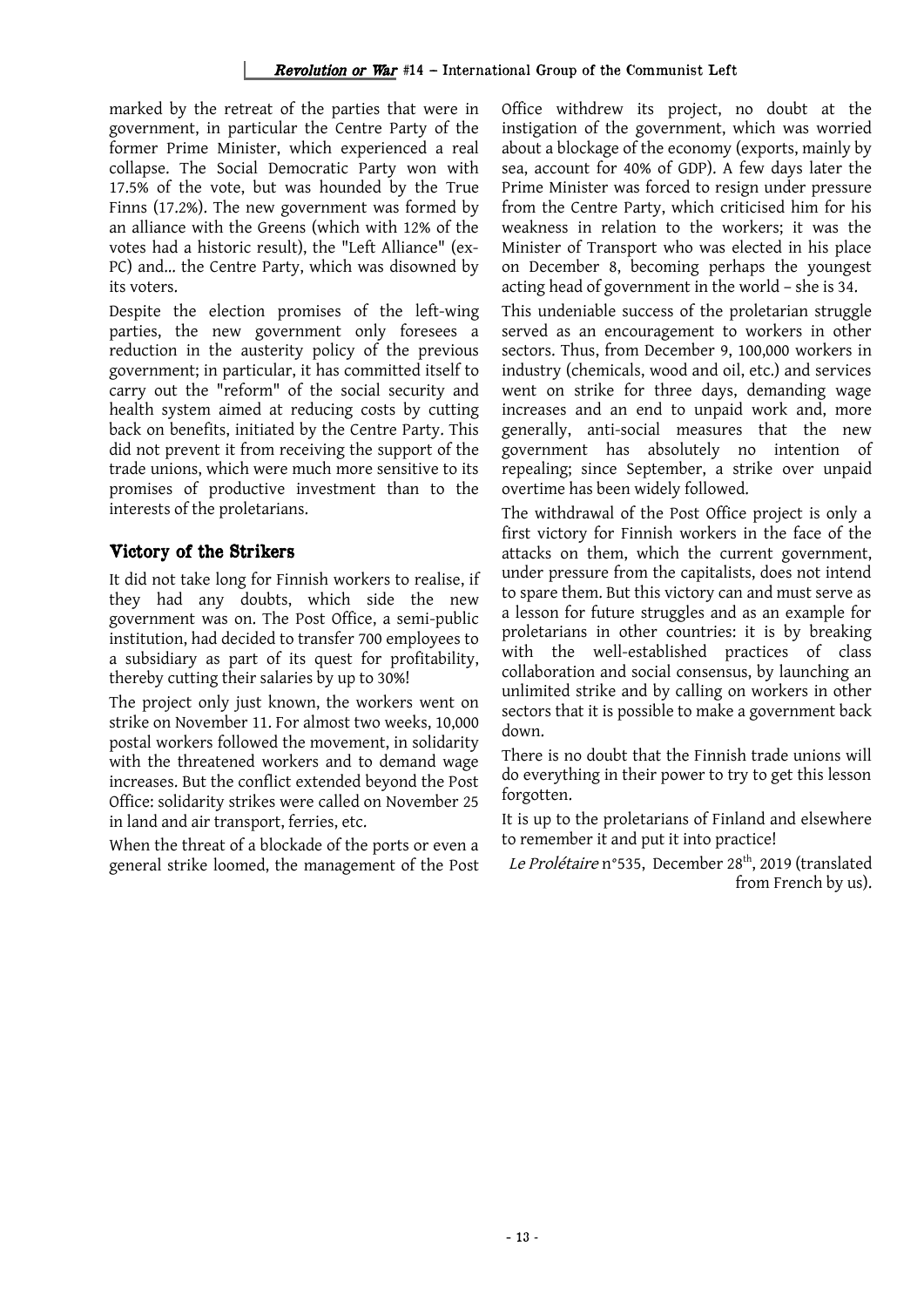# Debate within the Proletarian Camp

## How to Join the IGCL and a Communist Group?

*everal comrades in different countries have recently asked us about the conditions and process for joining our group. We thought it would be useful to publish one of our answers to which any reader or sympathizer could refer. Over and above the specific conditions of membership linked to the principles* **a** *and political platform of the IGC, it seems to us that the method we are presenting here should apply to any process for and political platform of the IGC, it seems to us that the method we are presenting here should Communist group today. Any comments or criticisms will also be welcome, whether they come from individual activists or from already established political groups or circles.* 

The IGCL to comrade L,

#### Dear comrade,

What are the terms and conditions for joining our group? Membership to any communist group, <sup>a</sup> fortiori the communist party of tomorrow, of new members is an individual process that is based on a political consciousness, or conviction, and militant will: "A party lives when there is the existence of a doctrine and a method of action. A party is a school of political thought and consequently an organisation of struggle. The first characteristic is a fact of consciousness, the second is a fact of will, or more precisely of <sup>a</sup> striving towards <sup>a</sup> final end" (Party and Class, Communist Party of Italy, 1921<sup>[12](#page-15-0)</sup>). Political consciousness refers first and foremost to the communist program and, more immediately, to the political platform of the group or party. The will refers to the militant commitment within an organized and centralized collective body, the party.

#### The Political Platform

From a formal point of view, the agreement – as well formal – with our basic positions (http://igcl.org/+Our-political-positions+) is the condition and the main criterion for any membership of our group (as with any communist group). But, as you will see, all these positions do not really constitute a political platform in which each position, which we call a class position, is argued and presented in a global framework. This is due to several reasons, one of the main ones being that, to date and without prejudging future circumstances, we do not consider that the IGCL can, or should, aspire to constitute the pole, or even one of the poles, of international grouping. Even if we do not exclude the possibility of gathering and integrating new comrades into our struggle, of course, we include all our activities, in addition to intervention in workers' struggles, around the struggle for the party and international regroupment; that is, concretely around the Internationalist Communist Tendency, which we consider to be the main organization of the historical forces and currents of the Communist Left and the only one in a position to be and act as an historical and international pole of regroupment, or reference, nowadays.

Nevertheless, our positions of principle, the basis for any membership of our group, lie within the framework of the political platforms of the ICT and the "original" ICC, i.e. the one that does not integrate the question of the idealistic and opportunistic theory of decomposition that this organization adopted in the 1990s. This is not simply due to chance – the political origins and trajectories of our members having been influenced rather by one or the other of the two currents as the case may be – nor to our limits alone as a group. We believe that the main "historical" divergences between the two historical currents overlap with most – not all – of the essential questions facing the proletariat and its political minorities today and which they will have to answer in the period ahead. These debates should be assumed, organized and systematized by these forces and even should to be conducted within the same organizational framework, at least in this common space that constitutes the proletarian camp, or the party in the making. This is the meaning and one of the main axes of our political orientation since our constitution.

As for the individual definition, or positioning, on our positions of principle, you can refer to the approach and statement that one of our sympathizers, now a member of our group, had adoptedin 2014: S[tatement on ICT and ICC](http://igcl.org/Statement-on-the-ICT-and-ICC) [Platforms](http://igcl.org/Statement-on-the-ICT-and-ICC) (Revolution or War  $#2^{13}$  $#2^{13}$  $#2^{13}$ ). For us, this is an example of the method that should be used for any process of regrouping and joining a communist

<span id="page-15-0"></span><sup>12 .</sup> This text was published in Rassegna Comunista April 15th 1921 and written by Bordiga : https://www.marxists.org/archive/bordiga/works/1921/pa rty-class.htm.

<span id="page-15-1"></span><sup>13</sup> . http://igcl.org/Statement-on-the-ICT-and-ICC.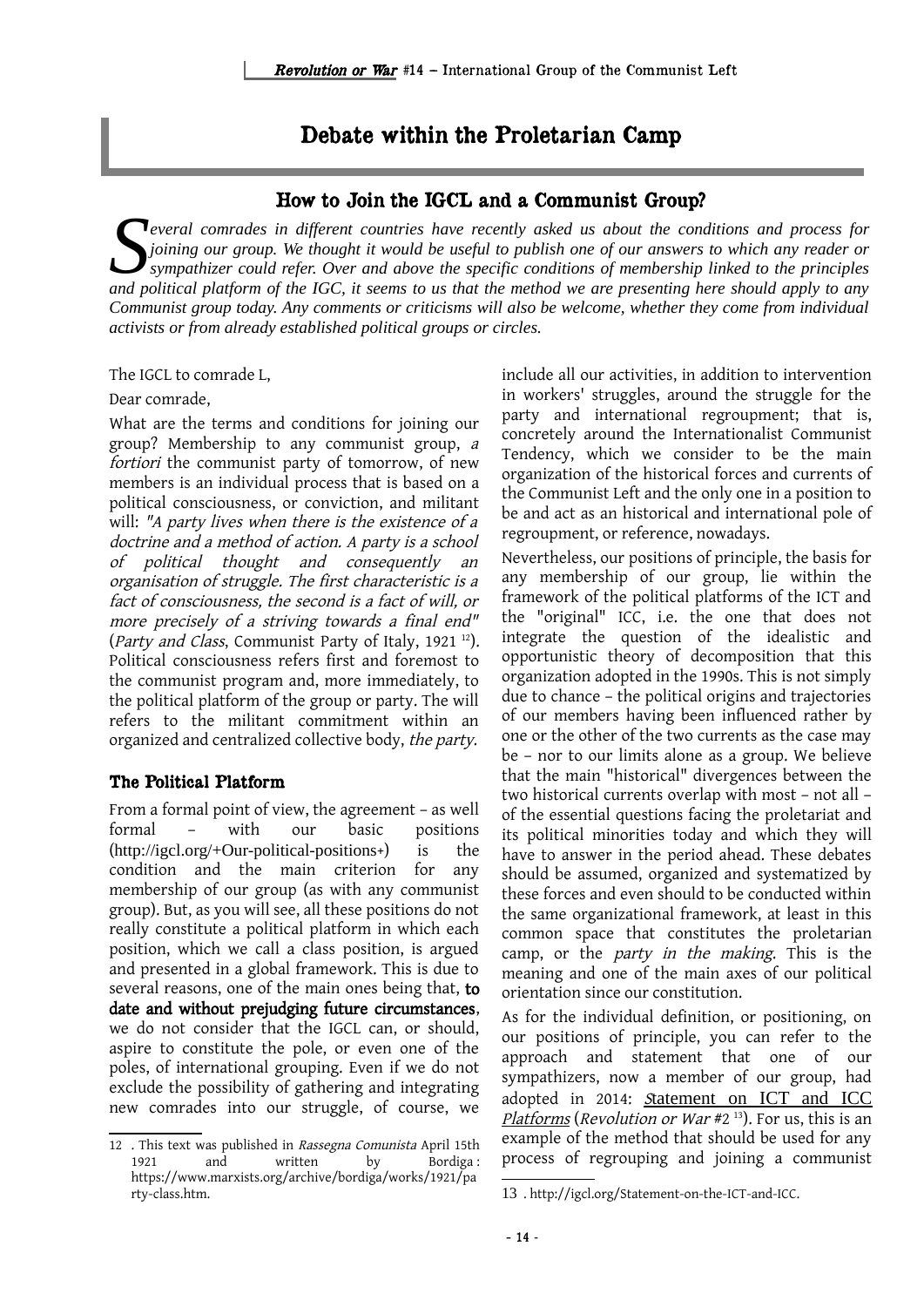group and ensuring its maximum success in the long term.

## The Political Orientations

The agreement "verified, i. e. discussed between the comrade wishing to join and the group as a whole, with all the points of the platform, in our case our basic or principle positions, is a prerequisite for any membership. But this one must also be based on a global agreement with the main political orientations of the group, or party, i. e. with the "tactics", so that there is a minimum homogeneity and political unity for the organisation to act as effectively as possible – principles and tactics being closely linked and being required to be coherent. It is in this sense that the IGCL constitution conference in 2013 adopted Theses on the International Situation (RG #1) and a text, Critical Review of <sup>a</sup> Contribution to an Balance-sheet of the International Communist Left, which "was adopted as an Orientation Text by the November <sup>2013</sup> Conference of constitution"" [14](#page-16-0) (RG #2) which defined our orientation towards the proletarian camp.

Of course, and unlike the platform and questions of principle, it is not a question of agreeing word for word, point by point, with texts addressing tactical issues. Our theses on the international situation date from July 2013 and, since then, the international historical situation has evolved, confirming some of our points, invalidating others, and raising others still that the theses did not address. Nevertheless, the fundamental theoretical and political framework of this document is defined by the historical alternative Proletarian Revolution or generalized imperialist war as the ultimate expression of all the contradictions of capitalism and thus the main factor of the evolution of its situation; and in particular the evolution of the historical relation of forces between capital and labour, between the capitalist class and the proletariat. This question is therefore also an essential point for integration into our group today because it determines all our activity and intervention in the class and the proletarian camp for which a minimum of homogeneity and political unity are necessary for their development and effectiveness.

The same applies to the political orientation to be developed in the fight for the party. The conception of the proletarian camp as a whole, i.e. with its strengths and weaknesses, its unity and contradictions – in particular its division between partydist and anti-partydist forces  $15 - 1$  $15 - 1$ , the permanent danger of the penetration of political opportunism within it and therefore of the fight to be waged against it, and the fact that the party of tomorrow can only be constituted on the basis of the programmatic heritage of the Communist Left [16](#page-16-2), is a point to be discussed and clarified before joining the ICGL. Indeed, today, this orientation, just like the one defined by the historical alternative, determines all our activities and our intervention in the proletarian and revolutionary camps. This vision bases our position that the ICT is in the current period the only organization in capacity and... in duty to polarize all the forces, old and new, that are resolutely part of the fight for the party, the forces that we call the *partydist* forces. Nevertheless, in itself, this latter position cannot be considered as a criterion for membership: there is no guarantee, nor even unfortunately any indication in the current policy of the ICT, that it will one day assume this function as it should and that the historical situation will not end up changing the situation, redistributing the cards, within the proletarian camp.

## The Militant Commitment and the Political **Organization**

Finally, there is another "criterion" for joining our group (as with any communist group): that of the conception of the political organization, its functioning and the relationship between the militant and the organized and centralized international collective body. This point is related to the question of militant will. But it is also a question of fundamental principle and, moreover, one of the most difficult to debate and clarify. It is largely in daily militant practice that the new member and... the organization clarify and verify the validity and accuracy of the conception and militant collective and centralized – we insist – practice. That is why we try to publish at least extracts of our internal activities reports for our general meetings. We refer you to the Activities Report<sup>[17](#page-16-3)</sup> ( $RG#12$ ), which our 2nd General Meeting adopted last June. Beyond the few elements of our daily life and functioning mentioned therein that could shed light on the reality of our activities and functioning, we draw your attention in particular on what we present, and

<span id="page-16-0"></span><sup>14</sup> . http://igcl.org/Critical-Review-of-a-Contribution.

<span id="page-16-1"></span><sup>15</sup> . If we cannot address this issue here, it should be noted that it is far from being limited to the party's sole formal claiming.

<span id="page-16-2"></span><sup>16</sup> . This does not mean excluding, or ignoring, by "principle", other revolutionary forces that may exist and that do not claim the Communist Left.

<span id="page-16-3"></span><sup>17</sup> . <http://igcl.org/Activities-Report-for-the-2nd>.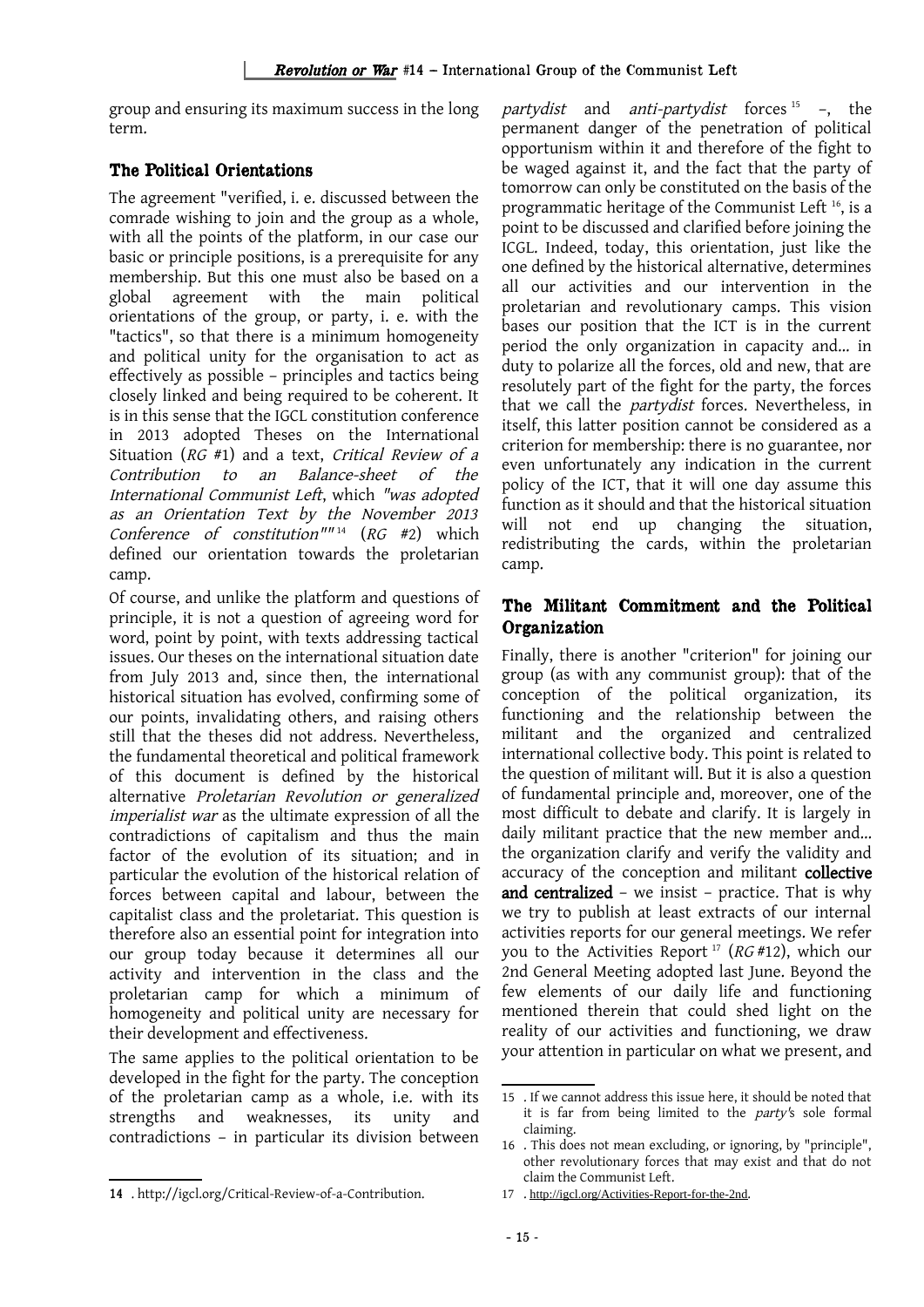claim, as the party method to be developed and put into practice, including in today's small circles. You can also refer to the report for our 1st general meeting (RG #6) in 2016.

These are therefore the three "criteria" – formal agreement with the platform, general agreement with the orientations, willingness to militant commitment in a centralised international collective body – on which we believe that a genuine political integration can be achieved in any communist group, and of course within the IGCL itself as it exists today. Genuine integration or adherence we insist, because it is not a question of integrating new comrades in itself – of "winning militants" to make up a large number – without them being really convinced of the positions of principle, the general orientations and the functioning of the group and in real capacity to be able to defend them within the class and the other political forces on behalf of the group, or the party, on the one hand; and on the other hand in capacity to integrate themselves just as truly, effectively into the conscious, international, organized and centralized collective activity of the communist group. Militant commitment and membership is therefore not, in our view, just a declaration of agreement and membership. This is a genuine political process, it cannot be otherwise, between the organisation and the new member in which political discussions and clarifications of issues of principle and tactics are accompanied by a growing common militant practice in which the new militant, even if formally not yet a member of the group, is invited and encouraged to participate. And in which the group and the militant can verify the concordance between the programmatic and principled agreement and their actual militant understanding in practice. This is true for the new militant or member, of course. But it is also true for the group as a whole, which also checks for itself on this occasion the coherence between its principles and its current practice.

(...).

So, in concrete terms, we propose you that we engage in a systematic discussion of the points of our platform, or positions of principle, in relation to the two platforms of the ICT and the ICC. Of course, we are also open to any other questions from you – especially about current events. We try to favour written correspondence, which "obliges" a minimum of method and seriousness to present positions and arguments; and this for both the militant and the group as a whole. The discussion process we propose to you is not a discussion between a teacher and his student, but a dynamic process in which the "two parties", although unequal – the collective, organized, centralized and historically linked political body of the Communist Left does not have the same historical and political "weight", nor the same responsibility, as the militant individual – enrich each other and learn from each other.

Besides, certainly in a second time, but it can be quite fast, we could study the possibility of a first meeting in France or Italy (we suppose that you live in Italy). Physical meetings are occasions to move discussions forward and can even help, or complement, correspondence and written contributions. In particular, they make it easier to eliminate misunderstandings or confusion that distance and writings do not always manage to clear up.

(...)

Do not hesitate to let us know if you have any disagreement or questions about the content of this letter and the orientations we are proposing to you.

Fraternal Greetings, the IGCL, August 15<sup>th</sup> 2019.

# Full Part of Our Basic Positions : the Historical Lineage

"The positions and activity of revolutionary organizations are the product of the past experiences of the working class and of the lessons that its political organizations have drawn throughout its history. The IGCL thus traces its origins to the successive contributions of the Communist League of Marx and Engels (1847-52), the three Internationals (the International Workingmen's Association, 1864-72, the Socialist International, 1884-1914, the Communist International, 1919-28), the left fractions which detached themselves from the degenerating Third International in the years 1920-30, in particular the German, Dutch and Italian Lefts, and the groups of the Communist Left which had specially developed in the 1970s and 1980s and which were stemming from these fractions."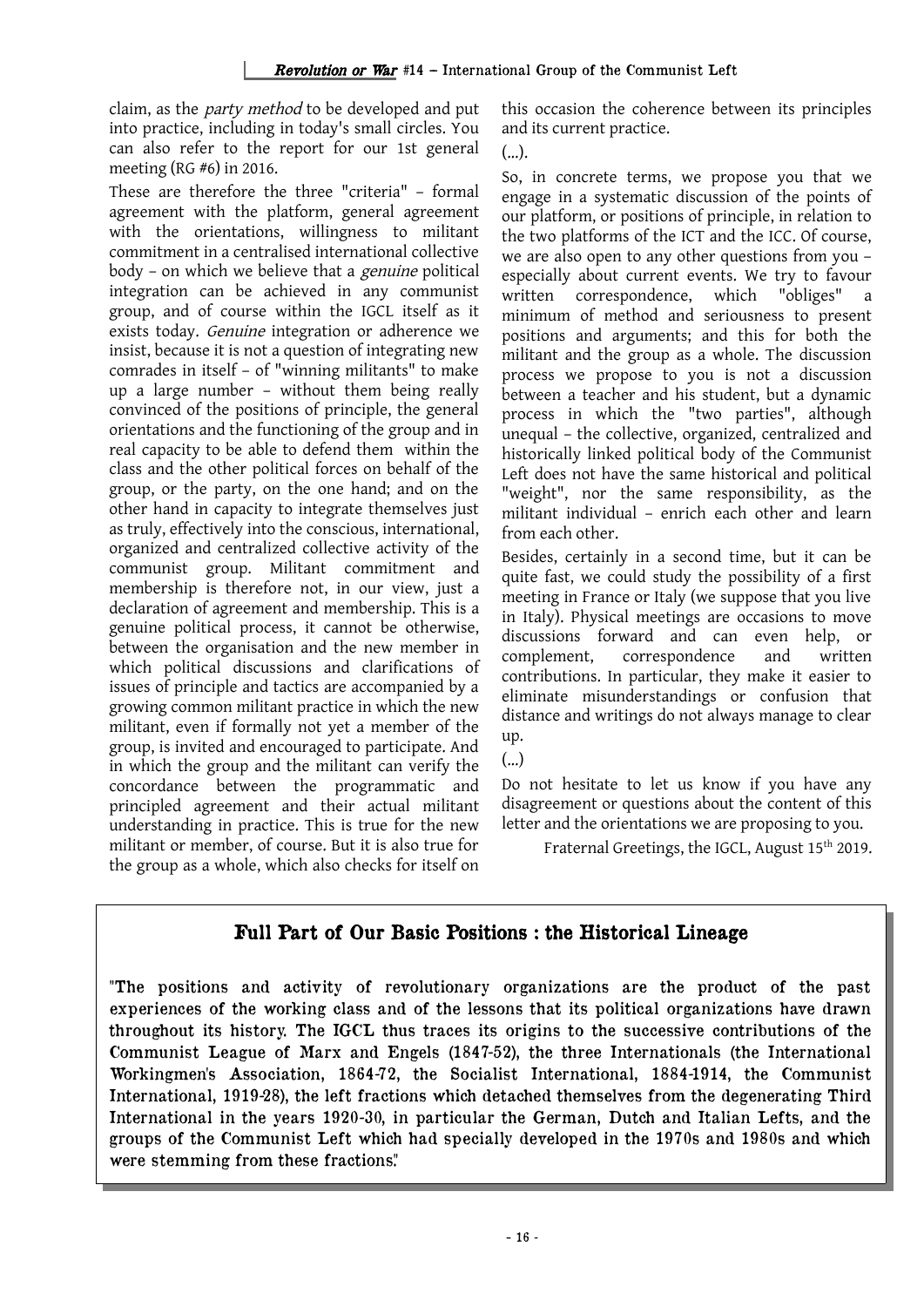## Letter of the Gulf Coast Communist Group (November 30, 2019).

*n the issue #12 of this journal, late July, we published the new basic positions of the Gulf Coast Communist Fraction (https://gulfcoastcommunistfraction.wordpress.com/), its new Points of Unity, as well as our Communist Fraction (https://gulfcoastcommunistfraction.wordpress.com/), its new Points of the Gulf Coast as our Comments (\*). We reproduce here the comrades' response and we welcome the quality and seriousness of t seriousness of their arguments. We'll respond to them in the next issue. We have already sent them a first reply which deals with the question of participation in the elections which the comrades consider possible, and even "necessary", according to the mobilization of the working class. We criticize and fight this position. The second reply deals mainly, and again, with the trade union question. It underlines in particular the difference in understanding of the dynamics of class struggle - which is also reflected in the justification of the GCCF to participate in elections in certain exceptional situations as the reader will see below. Without entering here into the argument itself, we believe that the comrades tend to ignore the very dynamics of the class struggle and to consider it in a static way. In particular, their vision tends to lead them to consider the proletarian struggle and the extension of class consciousness in its ranks as an addition of individuals and individual consciousness when it is essentially a collective struggle, whether it is an immediate and local struggle or a mass mobilization, which goes beyond individuals and their individual consciousness. We will certainly come back to this in the next issue of our journal.*

#### *Revolution or War*

\*. See the GCCF blog ( https://gulfcoastcommunistfraction.wordpress.com) or our webpages : http://igcl.org/New-Points-of-Unityof-the-Gulf and http://igcl.org/July-20th-2019.

Dear friends,

We would like to thank you for the letter that was sent to us, in moving forward in the debate and confrontations necessary for the regroupment of the Communist Left, we send you a response clarifying and addressing some of the comments you made on our revised points of unity.

First of all, it should be made clear: you refer to our points of unity as a "platform", but it is not that, it is something simpler; it is the basic unifying positions that constitute our collective, but not a platform detailing our mid-term tasks, strategies for taking power, or our tactics for intervening in struggles. We do foresee adopting a platform, but our grouping is still developing a perspective and still in the stage of what you described as a 'discussion circle'. With this clarification established, we can move on to addressing your comments on our formulations.

The contention on point 2 is that this phrasing is "unclear" and can leave a space open for concessions to leftism, bourgeois radicalism, etc. It is precisely the opposite case. "Overcoming" captures more what we were intending to mean than "replacement". Perhaps we were trying to be too technical with terms, but we use "supersession" in the sense that Hegel or early Marx used it: a sublation, a determinate negation, a simultaneous preservation and cancellation of the thing. This is more precise than to say something like "abolish" capitalism, because there's more room to have multiple meanings behind "abolish". We don't want to simply and purely "negate" capitalism like the anarchists do, we want to sublate/supersede capitalism. We want to preserve socialized production and cancel/negate private ownership of production. To say we want to simply "abolish" or purely negate capitalism can be interpreted to mean to cancel/negate both socialized production and private ownership, amounting to resorting to a more archaic mode of production instead of superseding into a higher mode of production.

We agree with your assertion regarding point 12 that the dictatorship of the proletariat must be established outside and against the bourgeois parliament or legislative bodies, but this doesn't necessarily preclude the possibility of standing in elections on tactical grounds and doing so for purely propaganda purposes. If combative workers are mobilized onto the electoral terrain, it may be necessary for revolutionaries to stand in elections to attempt to pull the workers away from the electoral terrain and onto the proletarian class terrain. We do understand that, in this historical period, running in elections is rarely, if ever, a productive tactic for communists. However, to elevate our abstentionism from the level of tactics to the level of principles is to inhabit the ahistorical anarchist conception of the parliamentary question; our abstentionism is a tactical one. Even Amadeo Bordiga polemicized against the anarchist version of abstentionism in 1913<sup>[18](#page-18-0)</sup>.

In the rising phase of capitalism, communists ran for seats in the legislative bodies to pressure the bourgeois state to grant concessions to the

<span id="page-18-0"></span><sup>18</sup> . The "Bordigist" Current (1912-1952) by Philippe Bourrinet. http://www.left-dis.nl/uk/bordigist.pdf. 2014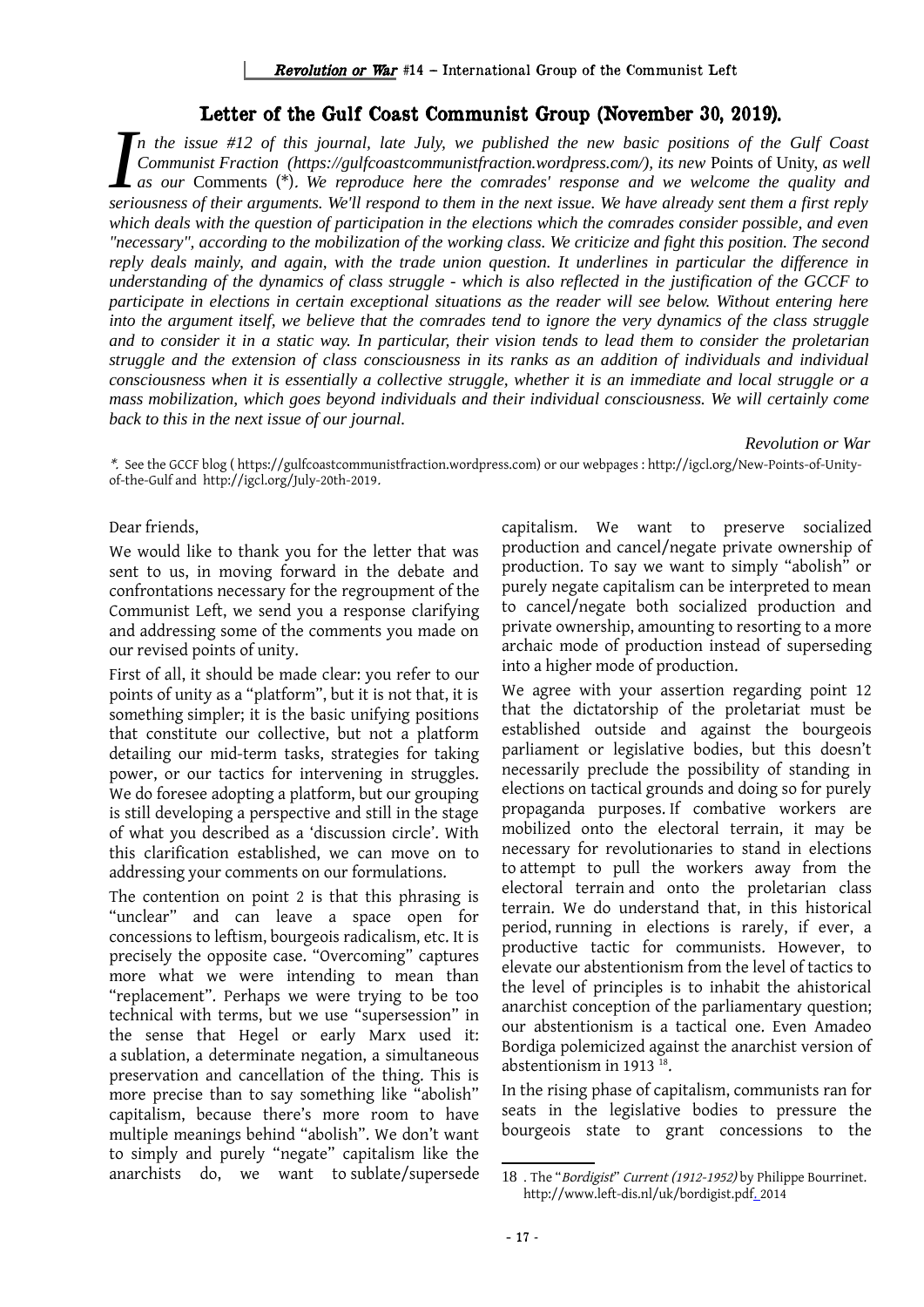proletariat through reforms; but in the declining phase, with the advent of state-capitalism, the executive body has overtaken the legislative body as the locus of political power within the bourgeois state, meaning there is no longer any use for communists to try to gain seats in any legislative body of the bourgeois state. This conceptualization can also be found in Marc Chirik's early pamphlet on decadence theory: "In this (ascending) period, the state, even though it already tended to raise itself above society, was still largely dominated by interest groups and factions of capital who mainly expressed themselves in the legislative part of the state. The legislature still clearly dominated the executive: the parliamentary system, representative democracy, still had a reality, and was the arena in which different interest groups could confront each other." …but in the descending period, "the legislature, whose initial function was to represent society, has lost any significance in front of the executive, which is at the top of the state pyramid"<sup>[19](#page-19-0)</sup>. We cannot win reforms that truly elevate the proletariat  $-$  it is only against the system of reformism and bourgeois "representation" that we propose the tactical possibility of using elections to denounce the sham that is their basis. We do not however believe this is a tactic that can just be used at any point in time  $-$  it's a tactic that must be used minimally and is only potentially useful during a period of real class combativity. Additionally, we ask the International Group of the Communist Left what their assessment is of the Internationalist Communist Party (Battaglia Comunista) running in the 1948 parliamentary elections in Italy? Do you sympathize more with the Bordigist faction that would eventually constitute into the International Communist Party (Il Programma), or do you agree with PCInt's intervention in the elections?

There may be a misunderstanding with regards to what is being referred to in point 13. Let's look at the section of the text that may be the cause of the confusion: "It is hypothetically possible for communists to collaborate with other communists who mistakenly believe that it's possible for communists to build from the ground-up unions that still have the function they had in the rising phase of capital, but to work with those who unionize and intervene on the behalf of the existing union-apparatus is to amount to working with those who act on behalf of the state-apparatus." This is an implicit reference to the Bordigist parties that believe it is possible to build "red unions". We are simply not rejecting the possibility of working with other genuine militants who have confused positions on the role of the union-form in the decadent phase of capitalism. To address the hypothetical posed: What do we do if the unionbureaucracy is forced, for a brief moment, to advocate for the extension and unity of a struggle? We support the extension and unity of the struggle, of course. We do not, however, endorse the unionbureaucrats, and we keep ourselves very honest and clear regarding their nature as saboteurs of class struggle. As soon as the struggle intensifies outside the control of the bureaucracy, there is no doubt they will change their tune, and it would be foolish to abandon vigilance towards them just because today they are advocating for the extension of the struggle — tomorrow they will be its gravediggers.

Agreed that point 15 is vague. Communists do not make a fetish of pacifism and armed struggle will most likely be necessary. The point is that the revolution cannot be reduced to a military campaign, to the building up of a military force and the conquest of "workers' territory" through military maneuvers. We would affirm that the formation of the Red Army during the Russian Civil War was a necessary decree for the Bolshevik Party, but also reflected the isolation of the Russian Revolution and not at all a policy to prefer in conditions that don't make it an absolute necessity. We agree with the International Communist Current's statement that the military terrain is "home ground of the bourgeoisie"<sup>[20](#page-19-1)</sup>. This is also why we would have agreed with the ratification of the Brest-Litovsk Treaty, because throwing the Bolshevik Party into a battle with the German Empire on the military terrain could have only meant guaranteed defeat and an even quicker degeneration of the revolution than what had, in fact, occurred.

To conclude our response to your letter, it should be noted that this is a positive contribution in the strengthening of ties between the groupings of the Communist Left and the progression of the 'partyin-process'. In fact, Gulf Coast Communist Fraction perceives this letter as a contribution to the development of its own collective from a 'discussion circle' to a full political component of the future party.

Fraternally, Gulf Coast Communist Fraction.

<span id="page-19-0"></span><sup>19</sup> . The Proletarian Struggle under Decadence by Marc Chirik in International Review #23, 1980. (https://en.internationalism.org/ir/023\_proletariat\_under\_ decadence.html).

<span id="page-19-1"></span><sup>20 .</sup> Why the Alternative Is War or Revolution by International Communist Current in International Review #30, 1982. (https://en.internationalism.org/ir/030\_war\_or\_revolution. html).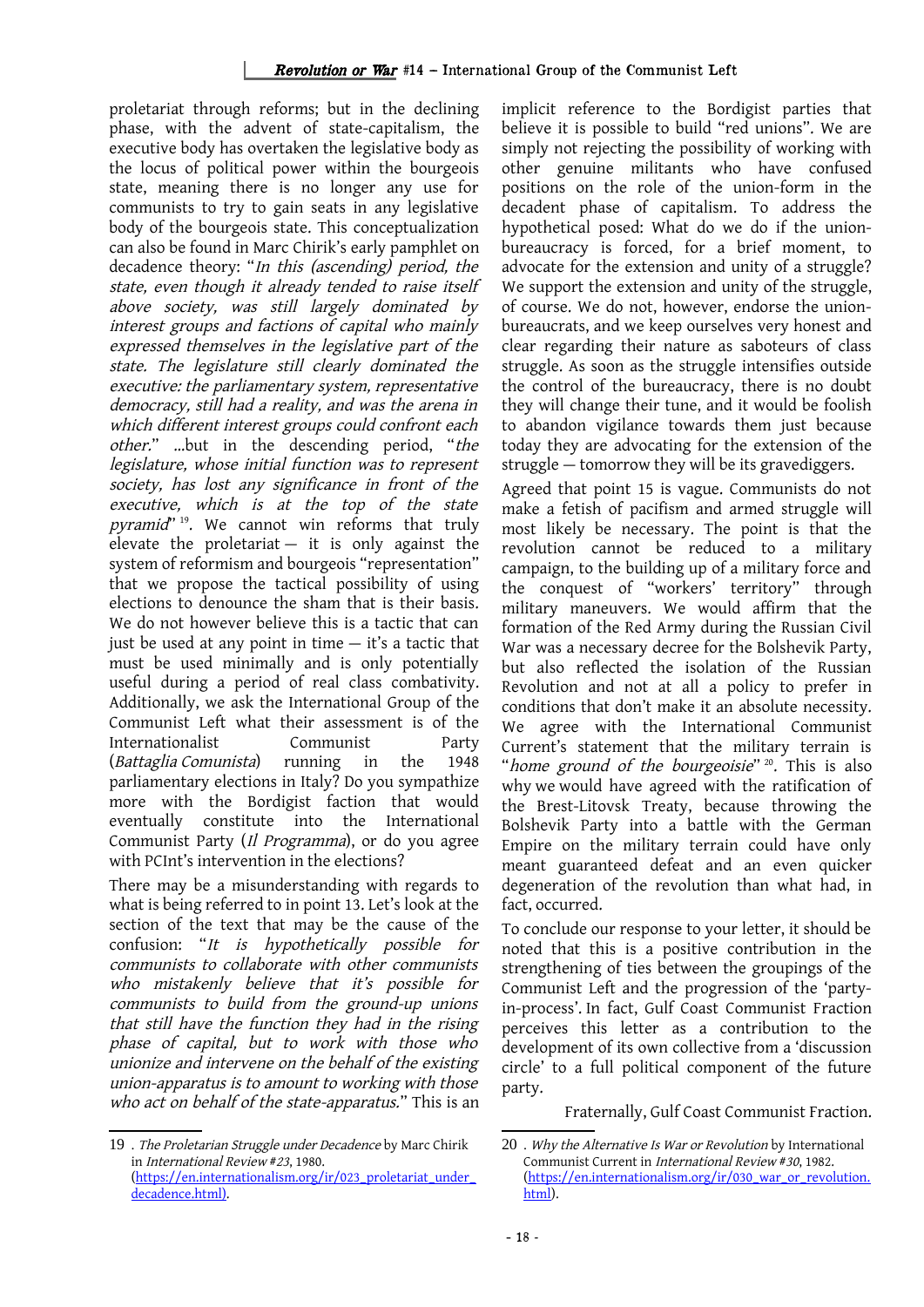# Letter to Emancipación-Nuevo Curso on its Historical Claiming of the (Trotskist) Left Opposition and the 4th International in the years 1930s (November  $15<sup>th</sup> 2019$ )

The IGCL to Emancipation/Nuevo Curso,

Dear comrades,

 $\blacksquare$  n our letter of July 10<sup>th</sup> 2019 after the Congress of Emancipation, we proposed to you "a **L** contradictory debate" about your claim of France contrades,<br>
In our letter of July 10<sup>th</sup> 2019 after the Congress of<br>
Emancipation, we proposed to you "a<br> *contradictory debate*" about your claim of<br>
historical lineage with the 4<sup>th</sup> International that the congress had adopted : "Our tendency is born as the International Communist Left, driven by the opposition of the Russian Left against the degeneration of the International. It constituted external fractions of the left (...). It founded the 4th International in 1938 when the path to a new world war was opened by the capitulation of the International without struggle against Nazism in 1933 and especially after the defeat of the Spanish Revolution in 1937..."

(https://nuevocurso.org/nuestra-tendencia translated by us). To date, you have not responded to this proposal. We regret this all the more since, in addition to the possible clarification of the disagreement between us on this issue, a number of former Trotskyist militants or ex-sympathizers are contacting us directly to initiate discussions. However, the main difficulty for these comrades is, in our opinion, to understand the essential need to make a programmatic, theoretical, political and even militant break with Trotskyism. The debate between us on this issue would therefore have a much broader scope than just the one of our relations.

## 1) Trotsky's Left Opposition and Munis's Fomento Obrero Revolucionario

To present the Left Opposition (of the 1930s) and then the 4<sup>th</sup> International (officially constituted in 1938) – that is, the political current around Trotsky before World War II – as part of the Communist Left, when the two currents clearly broke off in the early 1930s, is an historical and political error with significant negative consequences if the point is not clarified. Of course, it is necessary to differentiate between Trotskyism as a proletarian political current in the 1930s until the war and that embodied by the 4th International after the outbreak of the 2nd World Imperialist War, which openly abandons class principles by siding with one imperialist camp against the other. While there is therefore a difference to be made, this class betrayal is the final outcome of the previous opportunist process that affected the Trotskyist movement from its "official" constitution in the early 1930s. And it marks the definitive passage of Trotskyism as a political current, and with it of its political groups and parties, into the bourgeois camp, that of counterrevolution. Few groups and individuals from the Left Opposition then managed to remain faithful to proletarian internationalism... especially since this could only be done by breaking with the 4<sup>th</sup> International.

It is with one of these rare expressions, that of Grandizo Munis and the Fomento Obrero Revolucionario (FOR), that Emancipation actually claims its historical continuity. This political current effectively succeeded in breaking with the  $4<sup>th</sup>$ International in 1947 (see the [letter](https://www.marxists.org/francais/4int/postwar/1947/06/nt_19470600.htm) from Natalia Trotsky, Benjamin Peret and G. Munis to the PCI, the French party of the  $4^{\text{th}}$  International<sup>[21](#page-20-0)</sup>). Even if we can find Trotskyist remnants in some of the FOR's formulations and positions, its programmatic document, [For a Second Communist Manifesto](http://marxismo.school/Int/For%20a%20Second%20Communist%20Manifesto)<sup>[22](#page-20-1)</sup> (1961), clearly puts forward class positions: on the USSR, left parties, trade unions, national liberation struggles, etc. But it must be noted that they are in opposition, in rupture with the original positions of the Left Opposition and the pre-war  $4<sup>th</sup>$  International and its theoretical and programmatic framework as it appears in particular in its 1938 Transitional [Program](https://www.marxists.org/archive/trotsky/1938/tp/)<sup>[23](#page-20-2)</sup>.

## 2) Left Opposition or Communist Left?

And that is the danger for Emancipation/Nuevo Curso (NC). To date, NC's positions are clearly class positions that we welcome and regularly reproduce. But they do not fit into the programmatic framework of the pre-war  $4<sup>th</sup>$  International and the Left Opposition. They are even its open criticism in terms of theory and principles and its negation at the political level. This means that the class coherence of Emancipation and Nuevo Curso is based only on the individual capacities of its members, or some of them, to maintain themselves

<span id="page-20-0"></span><sup>21</sup> . We could not find any English version of this letter. Only in French : https://www.marxists.org/francais/4int/postwar/1947/06/

nt\_19470600.htm

<span id="page-20-1"></span><sup>22</sup> . http://marxismo.school/Int/For%20a%20Second %20Communist%20Manifesto.

<span id="page-20-2"></span><sup>23</sup> . https://www.marxists.org/archive/trotsky/1938/tp/.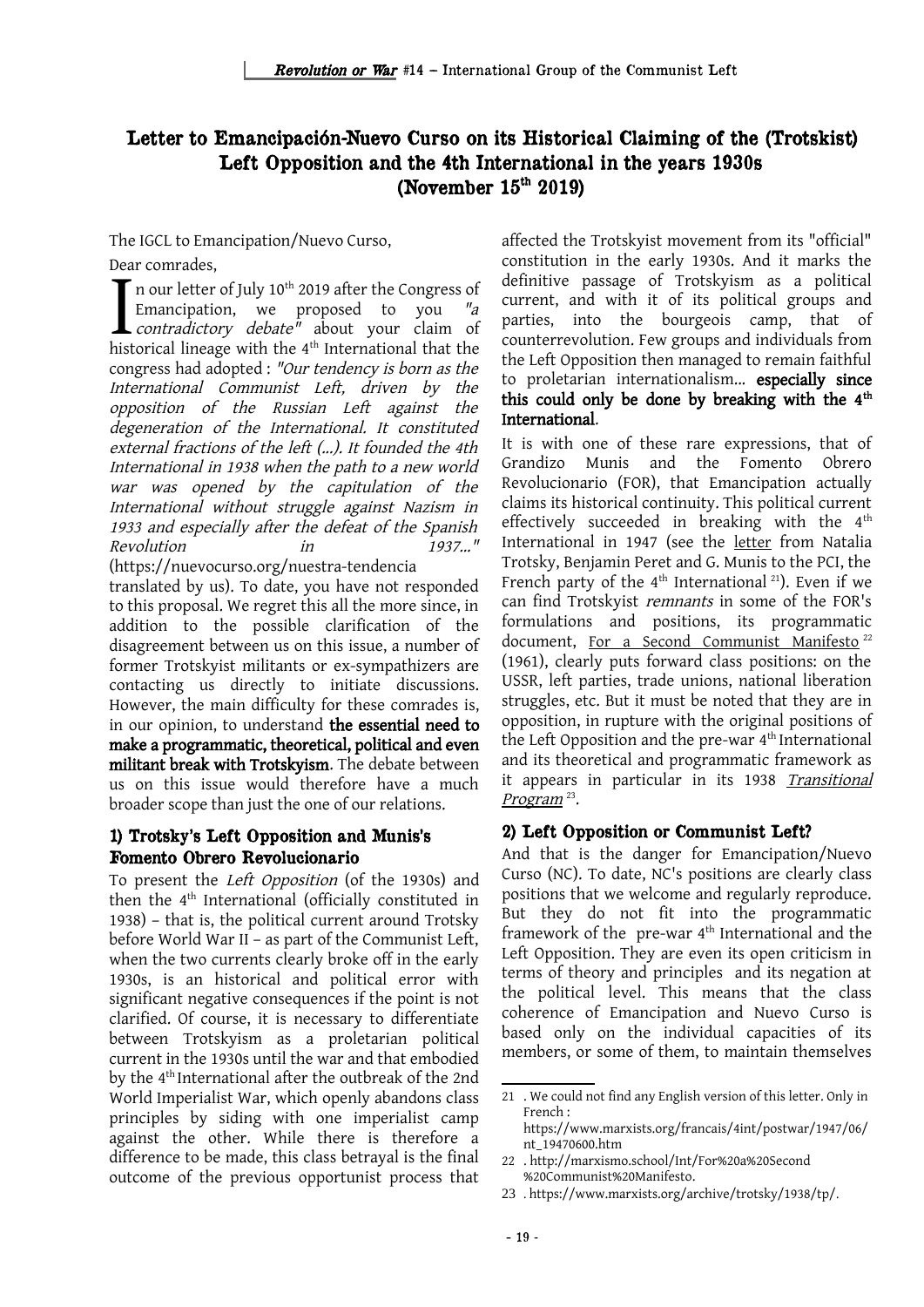in these class positions, and not on a collective body politically united and centralized around a program and clear principles. What will happen in situations of historical upheaval and storm that will inevitably affect Emancipation, like any communist group, and cause difficulties, hesitations, doubts, confusions, divergences, oppositions, even crises, within it? What will then be the programmatic reference to maintain a minimum of unity and define the framework for debate and political confrontation? For <sup>a</sup> second manifesto of 1961 or the 1938 Transitional Programme adopted by the  $4<sup>th</sup>$ International?

However, the transition from one to the other will be all the easier, in the heat of events, since the Manifesto does not formally or clearly break with the Programme. Even if the former considers that the latter should be "overcome", it does not reject it, even going so far as to reproach certain Trotskyist groups for "interpret[ing] the Transition Programme in a right-wing way"! Its Preface, written in 1965, even still claims organic and political continuity with the Left Opposition without making any balance-sheet of this experience and its historical failure: "In contrast to the reactionary degradation of the Communist International, the Left Opposition, which was at the origin of the Fourth International, expressed the ideological and organic continuity of the Revolution". Worse still, unfortunately, it takes up one of its foundations: "More than ever, the crisis of humanity is a crisis of revolutionary leadership, as Leon Trotsky said".

The Preface even claims that "most of the ideas and proposals contained in the Manifesto below were born from the fight against the degeneration of the Fourth International". There is no doubt that the militants around Munis had risen to class positions beginning with **their individual break** with the 4<sup>th</sup>. But the class positions that the FOR, as a collective and therefore political product and expression of the proletariat, had finally adopted, have emerged and are based on a history, on struggles and on a different theoretical and programmatic *corpus* that were in rupture with the Left Opposition. They are not the product of a left of the Left Opposition. But of the Communist Left whose struggle, or struggles, against the opportunism and degeneration of the CI and... then against the mere Left Opposition, provides the foundation and theoretical and political coherence of these class positions and serves as a reference for us even today. But, what debates within the Left Opposition have led from its 1930s positions to those of the FOR in 1961? What exactly was the political battle? Is the letter of June 1947 with Natalia Trotsky enough when it ends with a

"Long live the 4<sup>th</sup> international!"? What theoretical and political lessons? What contributions did this left of the Left Opposition make? Perhaps Munis' book Lessons from a Defeat, Promise of Victory ?

## 3) The United Front [24](#page-21-0) Put Forwards by the Trotskyist Left Opposition

The fundamental difference between the Trotskyist Left Opposition and the Communist Left lies in the fact that the former claims the first four congresses of the Communist International while the latter, its known currents (mainly Italian and German-Dutch lefts), claims only the first two (1919 and 1920). The divergence of the time, already in the making at the 2<sup>nd</sup> Congress of the CI, focused on the adoption by the 3<sup>rd</sup> and 4<sup>th</sup> Congresses of the United Front tactics with the Socialist parties, which had nevertheless moved openly and definitively to counterrevolution through their participation in national defence and Sacred Union between the classes during the 1st World imperialist war; and through their bloody and murderous opposition to the Russian revolution and workers' insurrections in central Europe, particularly that of January 1918 in Germany. Trotsky and the Left Opposition remained faithful to this tactic, which was the opportunistic consequence of the retreat of the international revolutionary wave and the growing isolation of revolutionary Russia. And they even became their most ardent and convinced defenders... until advocating and putting into practice the so-called "entryist" policy in the socialist parties in the mid-1930s! Finally, the united front tactic unleashed the anti-fascist united front, the main ideological and political weapon for the recruitment of the proletariat into the imperialist war. We certainly agree on this last point.

Written in 1943-1945, Munis' book, Lessons from a Defeat, Promise of Victory<sup>[25](#page-21-1)</sup>, traces the development of class struggle in Spain from the 1930s until the defeat of the Spanish Republic against Franco and, within it, the intervention of the then Trotskyist Left Opposition, in particular the Izquierda comunista group of which Munis himself was a member. As such, we invite as many people as possible to read and critically, as it should be, study this invaluable document. But we are obliged to note that the book is completely within the programmatic and political framework of Trotskyism of that time. And, in particular, that it does not draw any significant

<span id="page-21-0"></span><sup>24</sup> . We have taken the "united front" expression rather than "unique front" as the French and Spanish versions utilize in the IC official texts and minutes. It appears that the "united front" is usually utilized in English.

<span id="page-21-1"></span><sup>25 .</sup> Jalones de derrota, promesa de victoria. As far as we know, it has only been translated to French to date.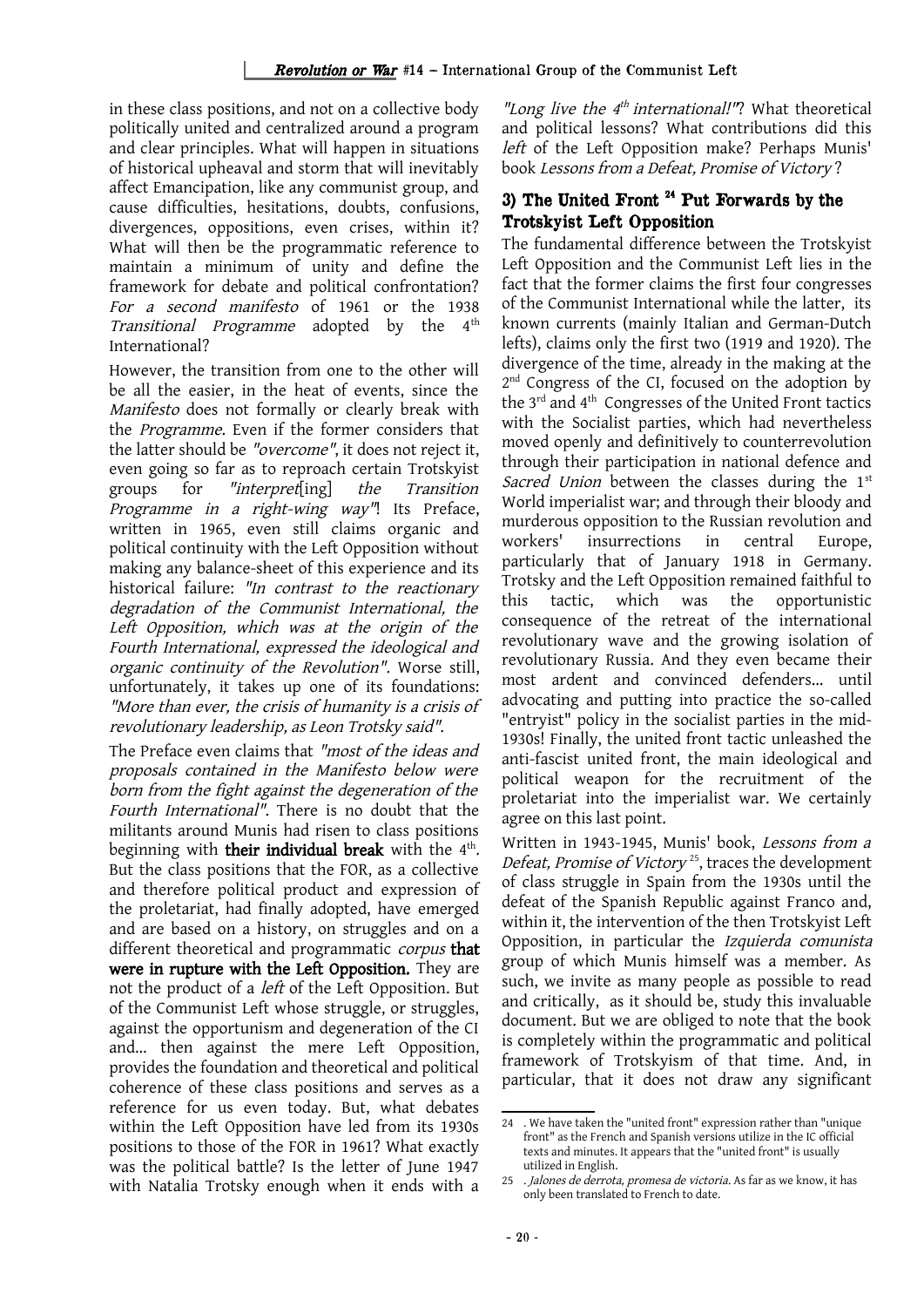critical balance-sheet of the tactics of the united front itself [26](#page-22-0) – not to mention entryism into the Socialist Party.

On the contrary, it defends and claims the tactics of the united front with the left parties, particularly with the Spanish Socialist Party (PSOE), and even with the anarchist CNT-FAI. And this was in 1943, just after the dramatic and bloody Spanish experience due to the very fact of the proletariat's enlistment behind the united front and anti-fascism from 1936 to 1939. How did the Spanish group Izquierda comunista (including its delegate to the Workers Alliance, the organization of the united front in Madrid, Munis himself), put into practice the united-front tactic?

In 1934, "Two small organizations (the Izquierda comunista and the Bloque Obrero y Campesino - Workers and Peasants Bloc [27](#page-22-1) ) took the initiative to create united-front organizations [Alianza Obrera, AO] that could have been transformed into organs of workers' power (...). For the first time in Spain, the Unique Workers' Front was accepted by such important mass organizations as the UGT [the socialist trade union which, already then, had largely demonstrated its capacity to sabotage struggles and its anti-worker character, note of the IGCL] and the socialist party. This fact could have been decisive for the triumph of the revolution, if the socialists had considered the AO as <sup>a</sup> real instrument of workers' unity and action..." (Lessons of a Defeat... [28](#page-22-2)).

This passage clearly shows us how Munis, in 1943, still defends the alliance with the PSOE which, by means of the united front, could have been, in his view and according to the "traditional" Trotskyist position, an instrument of workers' unity and in the service of the organs of the so-called "workers' power". Then, he continued on the same path by retracing the failure and impotence of the Alianza Obrera:

"But all the efforts of the Izquierda comunista to

evolve in this direction failed in the face of socialist stupidity [sic]. (...) What could be done with such manoeuvring allies who totally denied the role of the Alianza Obrera and who were moving it further and further away from its indispensable transformation into <sup>a</sup> democratic united front organization, likely to serve as a basis for the future revolutionary power? (...) For its part, dominated by anarchists, the CNT was unable to understand that its presence within the AO would have broken socialist domination and made possible **a** transformation of enormous revolutionary scope. Between the **political opportunism of some** and the 'apolitical' opportunism of others, the AO had its hands tied" » (idem  $29$ ).

If there was any need for confirmation of the validity of the Communist Left's position against the impasse of the united front for the proletariat, Munis brings it to us very clearly <sup>[30](#page-22-4)</sup>. The whole chapter, actually the whole book, is the observation – we do not use his non-political qualifier of stupid – that the bourgeois and counter-revolutionary intelligence of the Socialist Party, subsequently accompanied by the intelligence of the same nature of the Stalinists, has always opposed and sabotaged the supposed path to the Spanish revolution; and, by the way, it is also the bitter observation of the impotence of the group to which Munis was a member. It's the ritual Trotskyist lament. It comes from its opportunist position in the 1930s on the social democratic parties. The first two CI congresses had clearly declared their total and definitive passage into the bourgeois counterrevolutionary camp. The Left Opposition and the  $4<sup>th</sup>$  International abandoned these two congresses – at least on this central question – and became the apostles of the first opportunist drifts of the  $3<sup>rd</sup>$  and  $4<sup>th</sup>$  CI congresses, which served to justify the tactics of the united front, with the catastrophic political consequences that Munis himself, honest and sincere, was forced to point out.

## 4) Real or Fantasized Class Struggle?

It seems useful to us to quote another passage from the book that crowns the theoretical and political

<span id="page-22-0"></span><sup>26</sup> . The 1947 letter signed by N. Trotsky, B. Peret and G. Munis explicitly mentions the united front tactic. It does not reject it in itself, on the merits of the question itself, but merely defends that the united front is no longer possible with Stalinism, because it is the spearhead of counter-revolution: "Stalinism is today absolutely incompatible with any proletarian democracy. Wherever revolutionary power organs appeared, from Spain to Warsaw, Paris or Milan, it hastened to destroy them. Stalinism cannot allow revolutionaries to have their say. The SP-CP-CGT united front and government model cannot in any way facilitate the creation of organs of democracy and proletarian power".

<span id="page-22-1"></span><sup>27</sup> . Both, the Izquierda Comunista and the Bloque Obrero y Campesino, finally set up the POUM. Munis opposed this regroupment. He then, at the very beginning of the Spanish war, founded the Trotskyist Bolshevik-Leninist Spanish section.

<span id="page-22-2"></span><sup>28</sup> . We translate from the French version, chapitre 7, Le "virage à gauche" des socialistes et leur revirement, Éditions science marxiste.

<span id="page-22-3"></span><sup>29</sup> . Each word or "concept" that we have underlined in this quotation refers to a political critique of principle that the Communist Left, especially Italian, had brought against the International, and then against Trotskyist opportunism (for example against the confusion introduced between the historical slogan of "dictatorship of the proletariat" and that of "workers' government" from the 3<sup>rd</sup> Congress). For the sake of brevity, we cannot address them, nor even identify them all, in this letter.

<span id="page-22-4"></span><sup>30</sup> . Not to mention the incredible "overestimation" of the situation and the real forces and dynamics of the proletariat itself in the 1930s... while it was unable to create a communist group or party, even an extremely minority one, consistent and capable at least of orienting itself in the events. But that is another question: the relationship between the party and the class.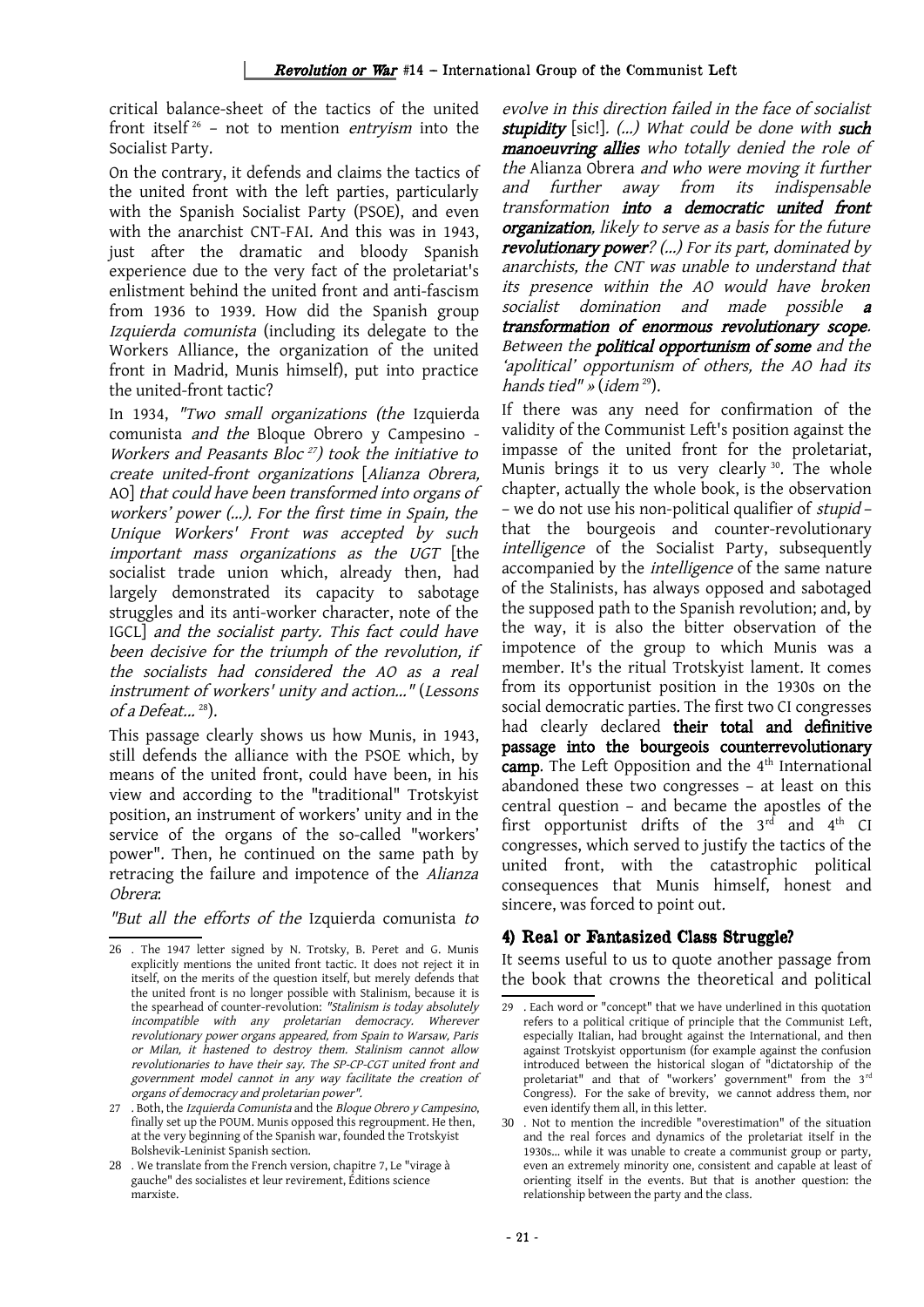#### Revolution or War #14 – International Group of the Communist Left

disarray that the united-front tactics finally produced on the revolutionary militant Munis: "Workers' organizations faithful to capitalism is the tragedy of the proletariat, not only Spanish but global. Without them, the system of exploitation of man by man would have long since disappeared in the darkness of history" (idem, chap. 9, we emphasize). Certainly, this statement is consistent with the Trotskyist position of the Transitional Program according to which "the present crisis in human culture is the crisis in the proletarian leadership". Actually, it reveals an idealization of the class struggle that has nothing to do with its reality. Indeed, how can a communist militant, all the more a group or the communist party, supposed to be guided by historical materialism, Marxism and its conception of the class struggle, conceive, believe, even worse imagine, hope, wish, dream, fantasize that the bourgeoisie may not use all its political weapons, and especially the most powerful ones, i.e. its left-wing political forces such as the socialist parties, against the proletariat? And finally lament and regret that the class struggle is... the class struggle, that is, above all a political struggle? And this after the revolutionary wave of 1917-1923 and the bloody failure of the workers' insurrection in Berlin in 1919, Rosa Luxemburg and Karl Liebknecht's assassinations by the ruling German Socialist Party? How can a consequent revolutionary current, or a party, be surprised and whine about the fact that the **bourgeois** socialist party, therefore counter-revolutionary, does not favour the path towards proletarian unity and revolution? And even sabotages it and kills the workers in struggle? There is another *tragedy*, theoretical and political: that of Munis and the sincere militants of the Left Opposition of that time in the face of the complete and bloody bankruptcy of their united front tactics.

Munis' position on the united front in 1943 was clearly opposed to that of the Communist Left, particularly that of the Italian Left. We cannot go back here to the struggle waged within the CI itself since 1920 against the tactics of the united front. We refer to the Theses of Rome of the CP of Italy (1922) and the Theses of Lyon  $(1926)$ <sup>[31](#page-23-0)</sup>. They provide a theoretical and political coherence which, even in the case of disagreement and therefore of struggle against them, can help to reflect and establish a thorough position and understanding. We invite you to discuss them among yourselves and to develop a systematic critique of these theses, at least of their parts on the united front and the slogan of "workers' government", which the CI begun to use instead of "dictatorship of the proletariat".

We have no doubt to date that Emancipation and Nuevo Curso reject any united-front tactics. The positions taken by Nuevo Curso's blog undoubtedly attest to this. But nevertheless, it remains a contradiction and a fundamental question with which Emancipation is confronted: was it a valid tactic to be used in the 1930s as Munis still defends it in 1943-1945? If the answer is yes, then it is necessary to explain why the united front tactic is no longer valid today, if only to ensure a minimum of homogeneity and political unity within Emancipation. If the answer is no, then a first breach opens up in the historical construction established by its congress, prematurely in our opinion and at the very least artificial at the risk of becoming a dogma.

Avoiding today the resolution, one way or another, of this issue, sweeping it under the carpet, would not resolve the contradiction. Inevitably, sooner or later, it will come back to hit Emancipation and its members hard. But in a time and situation that can only be much more difficult, even unfavourable, for its solution.

Fraternally, the IGCL, November 15<sup>th</sup> 2019. PS. We plan to publish this letter in our next journal because of the general interest in this debate, according to us. Even, after the reading of Revolution or War 12 and the correspondence published, some readers already asked us if you were going to answer us. Of course, we can also publish any of your answer that might encourage debate and confrontation on this subject. The next issue will be published in February. We could assure you of its publication if it would remain in three or four pages (liberation serif 11). If it were wider, then we could see how to publish it in a next issue or in two parts...

<span id="page-23-0"></span><sup>31</sup> . Particularly in points 33 to 36 for the Theses of Rome and in the chapter "Tactical Issues until the 5th Congress" for the Theses of Lyon. If the Italian Left also used the concept of "united front", it had a completely different political meaning, which is made very clear in the Lyon Theses. The German-Dutch Left also rose up, in 1920 too, against the emerging tactics of the united front. Gorter's *Open Letter to Lenin* and Anton Pannekoek's *World Revolution and Communist Tactics* are its main texts. If the two, especially the second, can share some particular arguments with the Italian Left, their criticism of the new tactics of the CI, their

fundamental understanding and positioning lie on another theoretical ground that makes them begin to open the door to what later became councilism in the 1930s. In particular, because Gorter and, less caricaturely, Pannekoek make a distinction and metaphysically oppose leaders and masses, the party and the mass of the class. We can't develop here.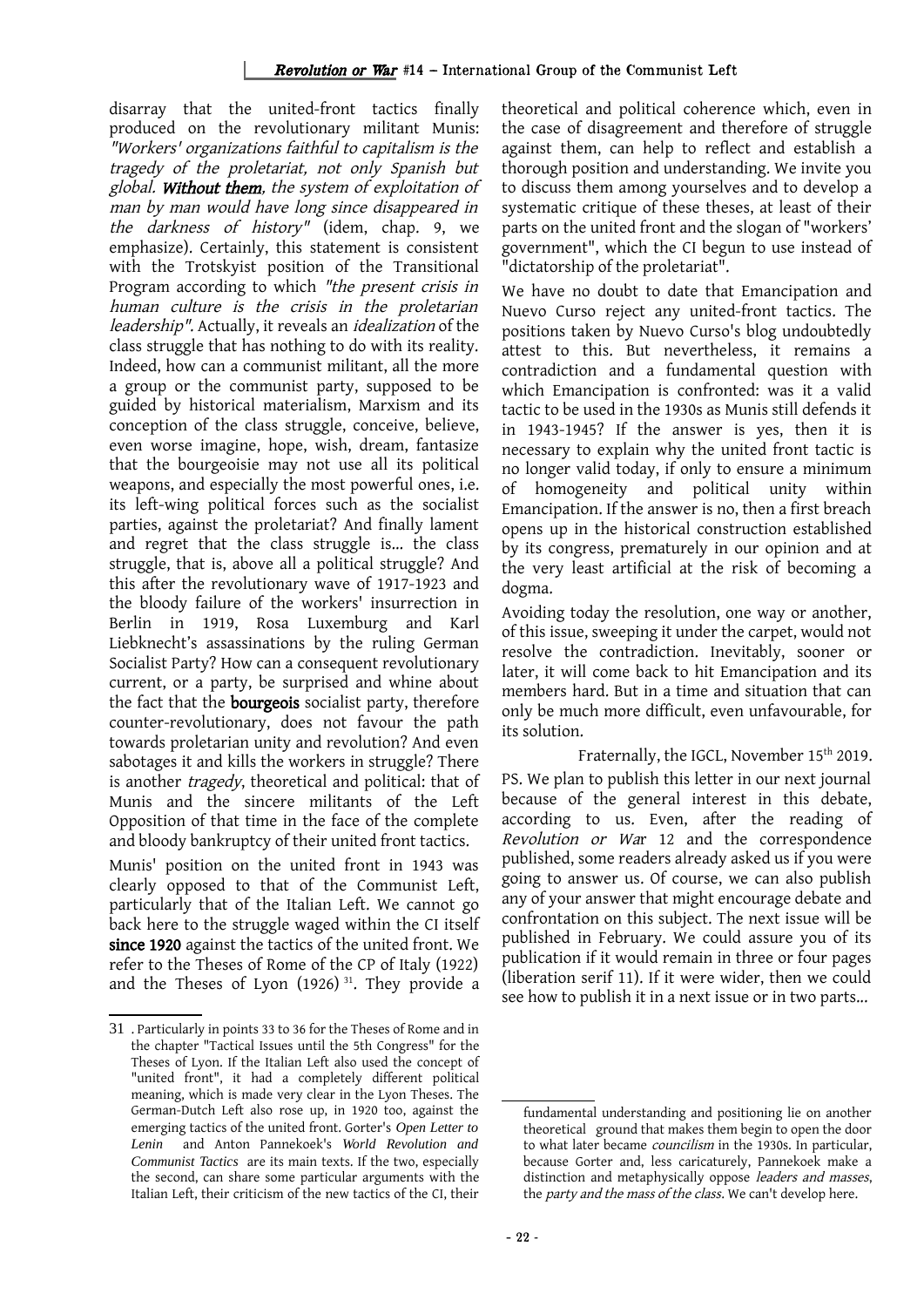## The Communist Workers Organisation, the Journal Kommunist (1918) and the Period of Transition

ur article, [Bukharin's](http://www.igcl.org/The-Bukarin-Fraction-of-1918) Fraction of [1918](http://www.igcl.org/The-Bukarin-Fraction-of-1918) Contrary to the Communist Left<sup>[32](#page-24-0)</sup>, about the Kommunist review published in issue 13 of **C**ur article, *Bukharin's Fraction of 1918*<br>Contrary to the Communist Left<sup>32</sup>, about the<br>Nour journal *Revolution or War* seems to have provoked several reactions from readers. It was in fact intended to be a detailed criticism of the positions of the Kommunist with the aim of showing that these positions do not belong in any way to the political heritage of the Communist Left, even less to its so-called Italian tradition. Indeed, we have shown how the Italian Left was completely on Lenin's side in 1918, and consequently against Bukharin, Radek, Ossinsky and others, as much on the question of Brest-Litovsk as on the question of state capitalism. And we have shown how Lenin and the Italian Left were fundamentally right. We don't come back to it here, the reader can always refer to our first article which looks at the question in more detail. If we attack the theses of Kommunist head-on, it is because a whole section of the current Communist Left takes up or tends to take up these theses as if they were part of the political heritage of the Left. The editorial line of the Smolny collective in its complete edition of the journal is quite edifying in this respect and this was criticized in its time [33](#page-24-1). For its part, the Communist Workers Organisation has published articles of Kommunist in English translation with its own introductions.

These introductions have the merit of going back over the concrete difficulties and the political and theoretical problems that the proletariat and its party, the Bolshevik Party, were facing in a dramatic way in Russia. From its first days, the dictatorship of the proletariat had to face an economy already in ruins and devastated by war. How to feed the starving population<sup>[34](#page-24-2)</sup> when the economy was already largely paralysed in an isolated country and when the imperialist world war was continuing its ravages? Thus, they are part of the indispensable debate and reflection on the period of transition from capitalism to communism.

However, it should be noted that many of these introductions tend to make concessions to the political positions put forward by Kommunist, particularly on the issue of state capitalism in Russia, by presenting the Bukharin faction, "the Left Communists of 1918 [as being] amongst the clearest about the way in which events were taking both the revolution in Russia and the world in general, but they were in no stronger <sup>a</sup> position to influence those events than anyone else. Therein lies the tragedy of the working class.  $\lambda$ <sup>[35](#page-24-3)</sup>. In this sense, we repeat, these positions are in contradiction with the historical positions of the Communist Left of Italy. That the CWO, a British group of the Internationalist Communist Tendency with a direct link to the Italian Left, defends positions opposed to the latter is not in itself a scandal, nor a crime of lèse-majesté. But it does require the CWO, the ICT, and the entire proletarian camp to further its reflection and to conduct a critical assessment of the inadequacies it would point out in the historical positioning of the Italian Left. Otherwise, to remain in political and theoretical vagueness and confusion can only put the ICT itself in front of political and theoretical contradictions, which will be insurmountable in the long run, sooner or later, and thus in danger in the face of the historical stakes that are coming up.

#### Has the signing of the Treaty of Brest-Litovsk "Squandered" the Prestige of the Russian Revolution?

Although the comrades of the CWO seem to reject the argument in favour of revolutionary war advocated by some Kommunist participants and accept the need for the Brest-Litovsk Treaty, they have a very curious appreciation of the impact of the treaty on the world revolution. Indeed, for the CWO, "the controversy over Brest-Litovsk was whether buying <sup>a</sup> temporary breathing space for the revolution in Russia came at the price of undermining the very world revolution on which the future of socialism depended. Even today it is difficult to say if the signing the Treaty of Brest-Litovsk did "squander the international capital" of *the revolution*  $(\ldots)^{n}$ <sup>[36](#page-24-4)</sup>. Unlike the comrades, we are certain that Brest-Litovsk did not damage the prestige of the Russian Revolution in the eyes of revolutionaries around the world. Wasn't it

<span id="page-24-0"></span><sup>32</sup> . http://www.igcl.org/The-Bukarin-Fraction-of-1918.

<span id="page-24-1"></span><sup>33</sup> . Fraction of the International Communist Left, The Defence of the Proletarian Character of the October Revolution is still a Class Frontier, http://fractioncommuniste.org/eng/bci07/bci07\_5.php.

<span id="page-24-2"></span><sup>34</sup> . "In March, workers in Petrograd already were allocated a daily ration amounting to only 1,082 calories (the norm was 3,600 calories). The figures for April, May and June were 1,013, 899 et 714 calories per days" (Alexander Rabinowitch, The Bolsheviks in Power, Indiana University Press) .

<span id="page-24-3"></span><sup>35</sup> . Internationalist Communist Tendency, Radek on the International Situation in spring 1918, http://www.leftcom.org/en/articles/2017-04-02/radek-onthe-international-situation-in-spring-1918.

<span id="page-24-4"></span><sup>36</sup> . Internationalist Communist Tendency, An Epitaph for the October Revolution?, http://www.leftcom.org/en/articles/2017-02-17/anepitaph-for-the-october-revolution, we underline.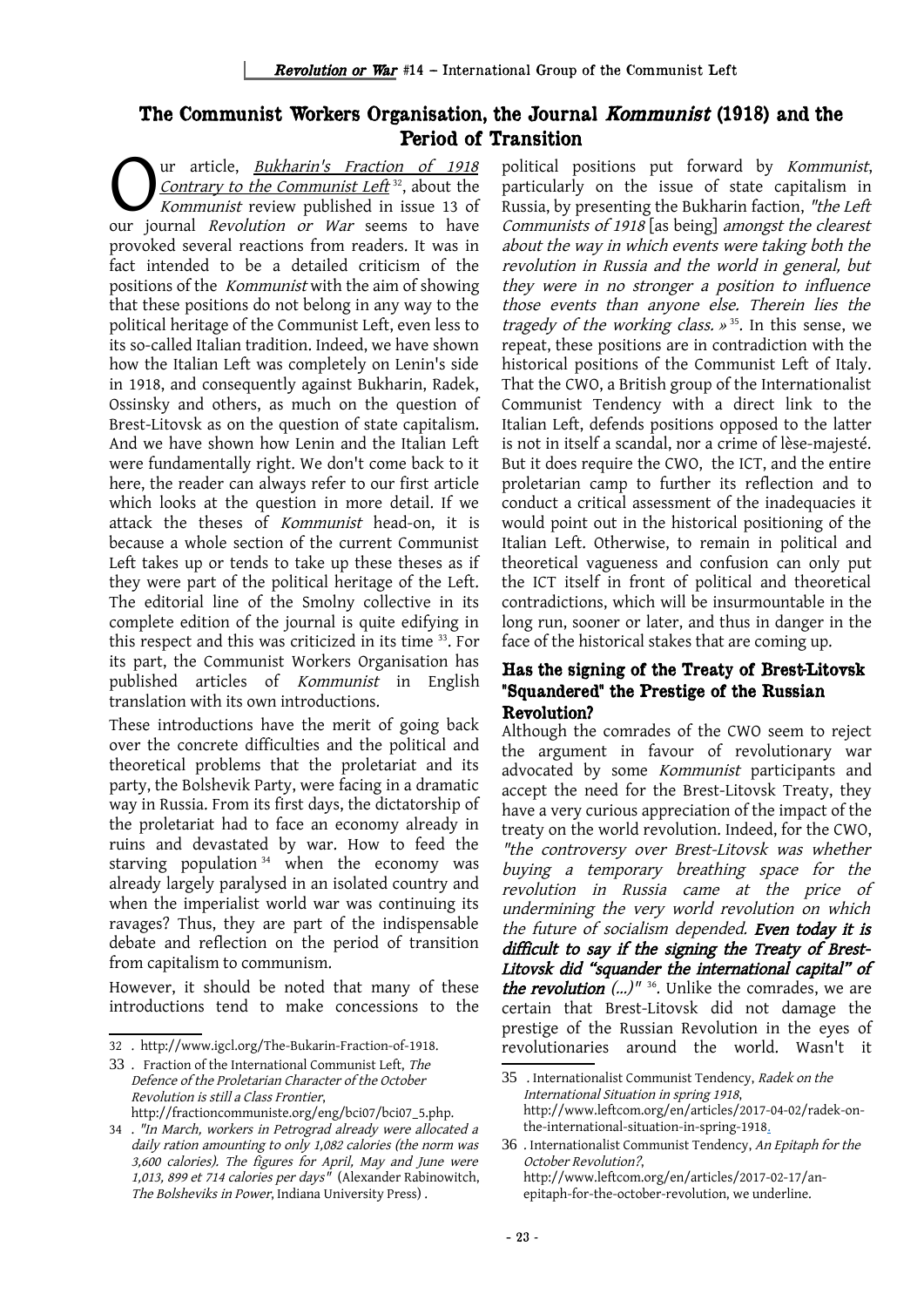precisely the prestige of the Russian Revolution that prompted the creation of the Communist International just some months after Brest-Litovsk? In fact, the militants of the time who opposed Brest-Litovsk did so because they were either foreign to Marxism or they were significantly diverging from it. End of story. The uncertain position of the CWO is thus a first concession, or at least a position that one would call centrist.

For its part, the historical position of the so-called Italian left has long been clear. "The future has proved Lenin right and wrong those who superficially judged that it was necessary to continue the struggle against militaristic Germany, not caring either for these considerations of long programmatic scope or for these practical considerations (this time absolutely coinciding with the first (...). General Ludendorff stated in his memoirs that the collapse of the German front, after a series of incredible military victories on all sides, at a time when the situation was technically good according to all reports, was due to moral, i.e. political reasons: the soldiers no longer wanted to fight. Lenin's ingeniously revolutionary policy, while speaking a language of protocol transactions with the Kaiser's delegates, was able to find revolutionary means to awaken, under the uniform of the German automaton-soldier, the exploited proletarian who is led to massacre in the interest of his oppressors"<sup>[37](#page-25-0)</sup>.

## State Capitalism, Cause of the Failure of the Russian Revolution?

But Brest-Litovsk is in a way a secondary subject for the editors of the Kommunist journal. Indeed, if this is where they originally united, the fact that they "lost the battle" and the Bolsheviks accepted the treaty made it so that the "proletarian communists" soon changed their minds and chose another battleground: state capitalism. On this question, it was very surprising to see that the CWO's introductions invariably sided with Bukharin and Ossinsky against Lenin, but also against the Italian Left, of which it claims to be the continuator: "The Left Communists (...) were the first to raise the dangers of the Russian revolution creating a new form of capitalist exploitation"; "Its [the USSR] subsequent evolution towards an even more dirigiste state capitalism which continued to exploit the workers has vindicated Bukharin's view on this right down to our own day"<sup>[38](#page-25-1)</sup>.

Indeed, for the CWO, the pages of Kommunist adequately explain how the Russian Revolution failed. "The work of the Left Communists does not explain why the Russian Revolution failed (as this was entirely due to its isolation) but they do point to precisely how it failed, and in this they give us valuable insights for our own understanding of how the future emancipation of humanity will come about"<sup>[39](#page-25-2)</sup>. This unusual separation between the "why" and the "how" of the failed Russian Revolution introduced by the CWO leads to concessions. From the beginning of the October Revolution, the right-wing Bolsheviks, led by Lenin, are supposed to have replaced the initiative of the masses toward self-organization with a regime of state capitalism, which would have oriented Russia toward capitalism instead of socialism as early as 1918. However, the reality is much more complicated than this simplistic scheme borrowed from the anarchist tradition suggests. The CWO poses the problem incorrectly. The issue of "domestic policy" in Russia was not socialism through the activity of the masses itself or state capitalism with the re-establishment of the principle of single factory management. This is a vision centered on the factory, which was the specific ground of the anarcho-syndicalists. In reality, despite some ultra-modern industrial centers, Russia was essentially in the early stages of capitalism, which implies that large parts of its economy were still pre-capitalist. Thus, faced with the need both to maintain the dictatorship of the proletariat in Russia while awaiting revolution in Europe and to revive an economy devastated by the destruction of the war so that the starving masses could simply eat, the dilemma facing the Bolsheviks in 1918 was more the following: to bet on the fragmented pre-capitalist economy largely reigning in Russia or on the few sectors, mainly industrial, highly developed and centralized? Considering that the second option is a prerequisite for communist society, the choice is not hard to make for the communists. And what is the only option for developing and accelerating the socialization of the productive forces in a backward country - 85% of the Russian population were peasants - while waiting for the spread of world revolution? State capitalism assumed, controlled and centralized as much as possible by class dictatorship.

As Lenin firmly pointed out during the controversy,

<span id="page-25-0"></span><sup>37</sup> . Amadeo Bordiga, Prometeo, #3, March 1924, translated from Italian by us.

<span id="page-25-1"></span><sup>38</sup> . Internationalist Communist Tendency, Ossinski on Bukharin's Imperialism and the World Economy, http://www.leftcom.org/en/articles/2019-09-11/ossinsky-

<span id="page-25-2"></span>on-bukharin-s-imperialism-and-the-world-economy.

<sup>39</sup> . Internationalist Communist Tendency, The Formation of the Red Army 1918, https://www.leftcom.org/en/articles/2019-02-11/theformation-of-the-red-army-1918.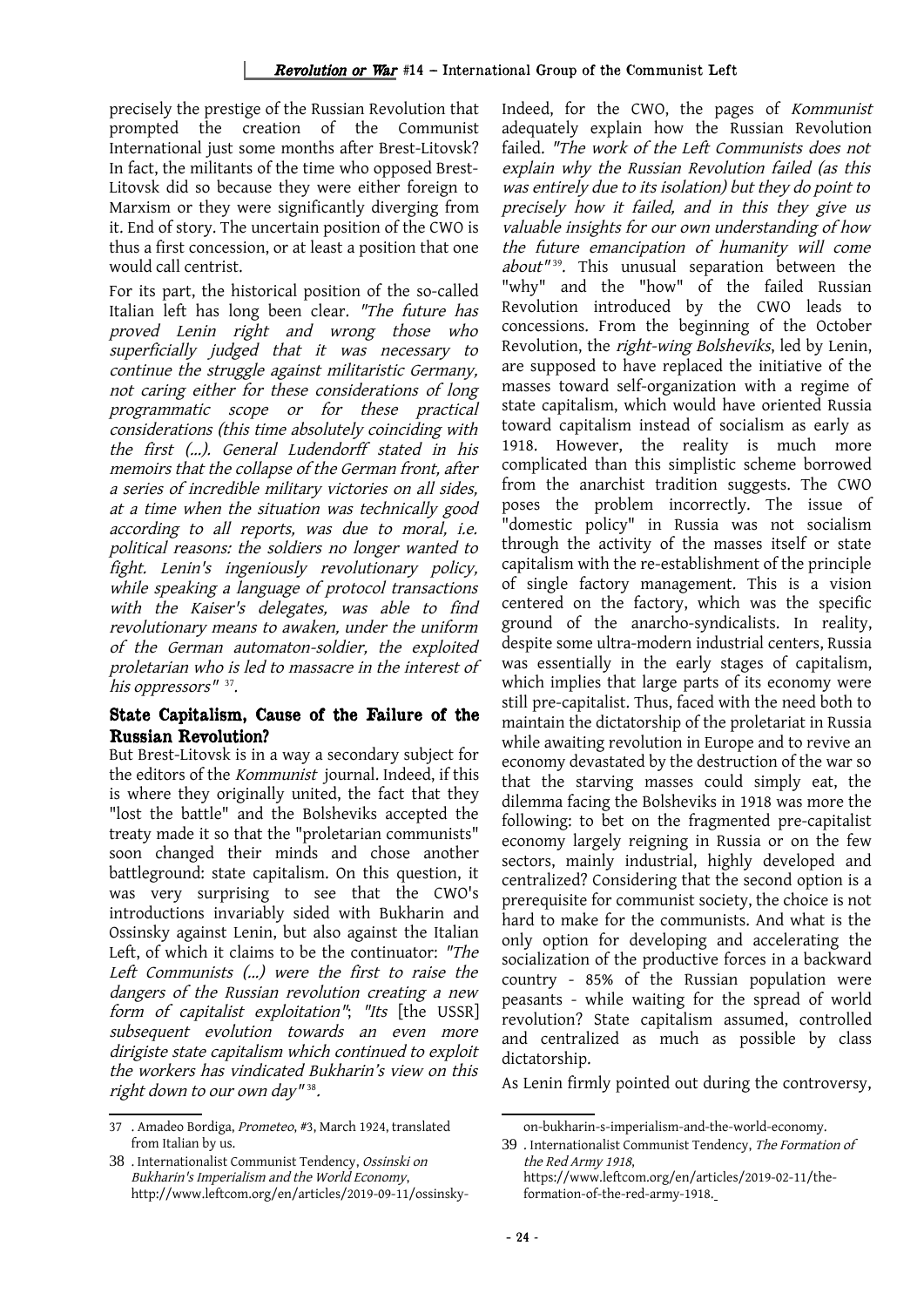"Bukharin is an extremely well-read Marxist economist. He therefore remembered that Marx was profoundly right when he taught the workers the importance of preserving the organisation of largescale production, precisely for the purpose of facilitating the transition to socialism. (…) But Bukharin went astray because he did not go deep enough into the specific features of the situation in Russia at the present time  $-$  an exceptional situation when we, the Russian proletariat, are in advance of any Britain or any Germany as regards our political order, as regards the strength of the workers' political power, but are behind the most backward West-European country as regards organising a good state capitalism, as regards our level of culture and the degree of material and productive preparedness for the "introduction" of socialism" [40](#page-26-0) .

If we cannot share the unfailing enthusiasm of Trotsky, for whom the dictatorship of the proletariat could have lasted up to 50 years while waiting for the extension of the revolution to other parts of the world, there is no doubt that the bet of Lenin and Trotsky was quite correct in the dramatic concrete conditions of that time. The proletariat, with the help of its party, first conquers power, establishes the dictatorship of the proletariat, fights for the extension of the revolution to the rest of the world and, while waiting for the extension to take place, tries at the same time to ensure the minimum maintenance of an economic activity allowing to eat and to prepare at best in Russia the conditions of a still largely inexistent socialization as bases for the future communist society. For this, they try to push for the development and concentration of the most developed capitalist sectors in an economically backward Russia, which will take the form of state capitalism, with the bourgeoisie and the bosses abandoning the factories and fleeing the country, controlled by the dictatorship of the proletariat. The Bolshevik wager was that the party could temporarily, but firmly, hold the revolutionary course despite the isolation of the revolution. And they were right, at least for a while. But in contrast to Kommunist's thesis, it was not Russian state capitalism that was the cause of the retreat of the revolution in the country, but its international isolation.

Gradually, with the failure of the revolutionary attempts, particularly in Germany, and the retreat of the international revolutionary wave, the dictatorship of the isolated proletariat, in a Russia

wiped out by another two years of devastating civil war dictated by the imperialist powers, had its hands completely tied in terms of the possibilities for social transformation. "In 1918, in his study of state capitalism, Lenin dismissed the exaggerations of the extreme leftists about the real scope of the Russian revolution with a scientific analysis that laid bare the impossibility of achieving great results because of Russia's backward economic state" (Bilan #18, review of the Italian Fraction of the Left Communist, 1935<sup>[41](#page-26-1)</sup>).

The basic economic laws of capitalism were still in force, except if one defends the Stalinist thesis of "socialism in one country" to which some considerations of Kommunist and the so-called Communist Left of Bukharin open the door when they criticise the state capitalism advocated by Lenin in the Russian conditions of March-April 1918. Ossinsky defends "the dictatorship of the proletariat and the consolidation of its basis by the construction of a proletarian socialism"  $42$  in the isolated Russia of 1918. The class contradictions linked to the maintenance of the capitalist mode of production, inevitable in an isolated country, <sup>a</sup> fortiori backward from the capitalist point of view, could only be exacerbated until the explosions, strikes and workers' demonstrations of 1921 and the Kronstadt revolt. In the face of this international isolation, one wanted to respond with voluntarist measures which unfortunately betrayed more and more the principles until the open counterrevolution: political united front, workers' government, popular front, socialism in one country, participation in the imperialist war. The international proletariat had to be won over to the cause of world revolution at all costs, and to this end, they went so far as to reintroduce socialdemocratic policies or at least an alliance with social democracy. This was the real betrayal.

## Self-organization is Everything, the Goal is Nothing

This is the crux of the problem with Kommunist, and the CWO does not seem to be aware of it since the comrades seem to be taking up some of the arguments in favour of Kommunist's selforganization by reducing the issue to a simple problem of factory management: "Ossinsky makes it clear that more worker initiative, more actual

<span id="page-26-0"></span><sup>40</sup> . Lenin, "left Wing" Childishness, April 1918,

https://www.marxists.org/archive/lenin/works/1918/may/ 09.htm

<span id="page-26-1"></span><sup>41</sup> . Bilan, #18 Parti-État-Internationale : L'État prolétarien, http://www.collectif-smolny.org/article.php3? id\_article=297

<span id="page-26-2"></span><sup>42 .</sup> Internationalist Communist Tendency, Ossinski Demands for Clear Answers (April 1918), https://www.leftcom.org/en/articles/2019-03-13/ossinskys-demand-for-clear-answers-april-1918.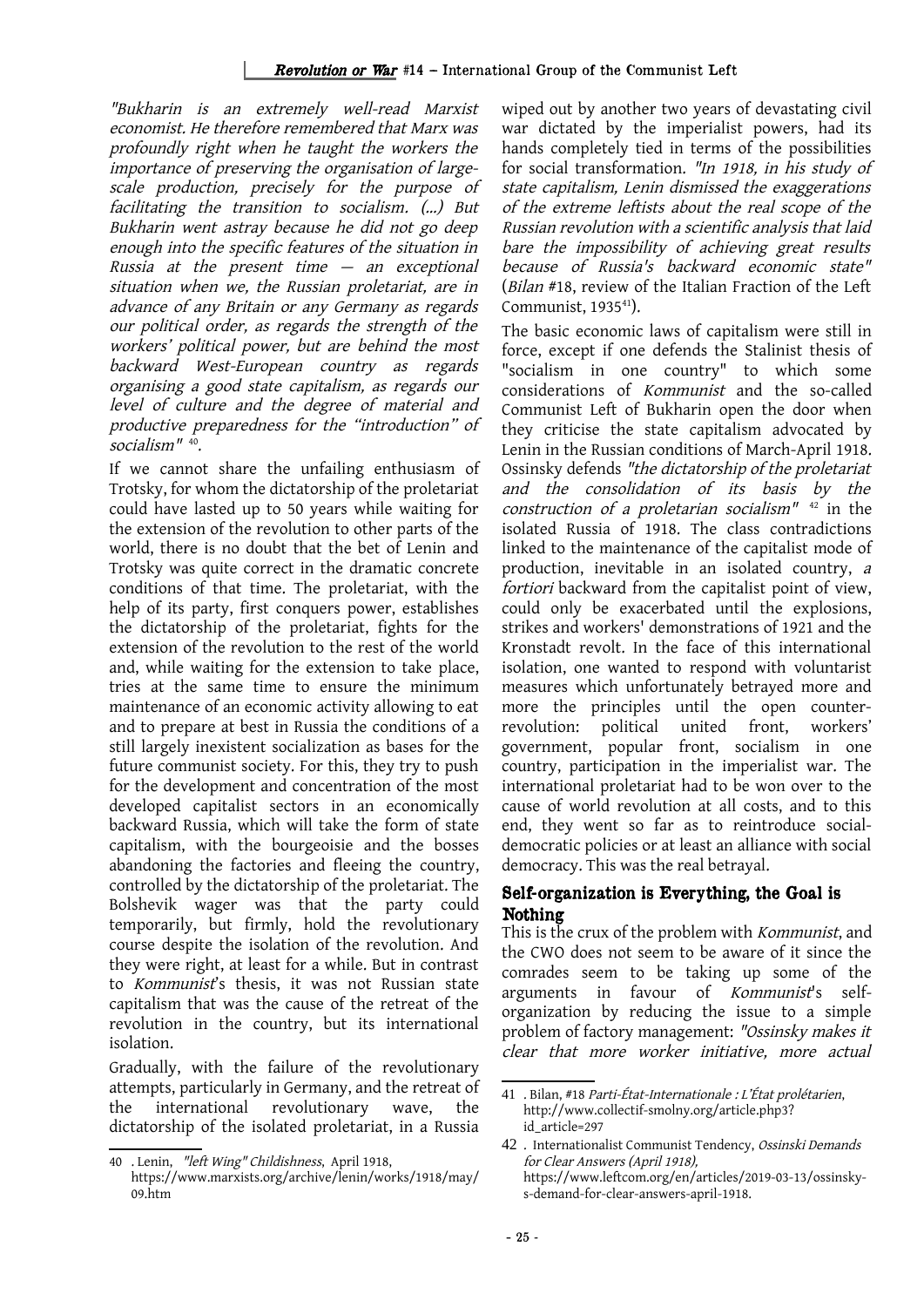running of the economy by the workers is the only solution to the decline in the economy. Lenin now took the opposite view. If the revolution in Russia was to survive until the international revolution came to its aid then capitalist management techniques would have to be restored to save the economy. It was his answer to the cruel dilemma facing soviet power in April 1918. Ossinsky though persisted in his belief which Lenin had shared up until that point. This is why he ends by calling for yet greater involvement of the working masses in the economic sphere: 'Mass discussion on these questions will involve the workers in the construction of socialism which can only be realised by the workers themselves'" [43](#page-27-0). The measures of selforganization and self-management put forward in 1918 were nothing more than fine principles that did not take into account reality, that is, they did not take into account the material conditions necessary for the establishment of a communist society. Thus, Bukharin or Ossinsky could well protest that it was absolutely necessary for the proletariat to socialize production itself. These militants, however illustrious, forgot for a moment the ABC of Marxism: it is capitalism itself that socializes production, centralizes it, raises social productivity and makes communist society possible. Yet Russia was still far from this stage. Bukharin and his friends were basically just putting the cart before the horse, a bit like the anarchists.

Lenin, for his part, clearly had the final goal in mind: communist society. In doing so, he understood that the world as a whole was in a phase ripe for revolution even though some countries, like Russia, were only at a very juvenile stage of capitalism. Always with the final goal in mind, he knew that the salvation of the revolution lay in its global extension alone, not in the tight management of Russian factories, whether by proletarians or not. The problem with the CWO is that it claims that Kommunist "give us valuable insights for our own understanding of how the future emancipation of humanitywill come about"<sup>44</sup>. For us, on the contrary, it is time to put away the abstract and anarchist principle of self-organization in the Museum of Historical Curiosities. As much as for the opportunists of the beginning of the 20th century the movement was everything and the goal did not exist, so for the opportunists of the 21st century self-organization is everything and the final goal is completely unknown to them!

"The fragmentation of production, in order to give back to the molecules of the factories or of the plot of land the 'freedom of management' would represent a tremendous step backwards which does not correspond in any way with the program of the proletariat. (...) Centralization makes it possible to regulate the whole of production according to both economic and political considerations and, to this end, the only organism that can allow the proletariat or its groups to go beyond the vision of contingency is only the class party. The problem of the need for the continuous control of the working class and the increasing adaptation of the workers in the management of industry and the economy, this problem which is, in the end, the key to revolution, can only be solved through the class party" (Bilan #19, 1935).

As we can see, the positions put forward by the socalled Bukharin fraction in 1918 prefigure at best what will be in the 1930s theorization of a councilist order preaching both workers' self-management and self-organization from the factories and the rejection of the proletarian character of the October 1917 insurrection and the Russian Revolution. At worst, they ended up helping to pave the way for the Stalinist theory of building socialism in a single country, Russia.

Nevertheless, apart from the question of the indispensable international extension of the revolution, the Russian Revolution provides us with an invaluable experience to seriously, "scientifically", address some of the problems that the proletariat and the communist party will inevitably face from the beginning of the transition period. As the CWO points out, and this is the merit of its introductions to Kommunist's articles, "by this time there was <sup>a</sup> growing mismatch between socialist intentions and the need for economic survival in the face of the horrendous economic situation which the Soviet power had inherited from the Provisional Government [Kerenski's]" [45](#page-27-2). Even if under objectively and historically more favourable conditions, any future dictatorship of the proletariat in a single country, or group of countries, will be confronted with the same problem while waiting for the international extension of the revolution. This is for what the communists of today must prepare the party of tomorrow. But they can only contribute positively to it on the sole condition that they make their own the lessons and the theoretical and political framework drawn from the Russian experience... by the genuine Communist Left.

Robin, January 2020.

<span id="page-27-0"></span><sup>43</sup> . Idem

<span id="page-27-1"></span><sup>44</sup> . *loc. cit.*

<span id="page-27-2"></span><sup>45</sup> . Internationalist Communist Tendency, *N. Ossinsky's Critique of State Capitalism in Russia*, https://www.leftcom.org/en/articles/2017-09-08/n-ossinsky %E2%80%99s-critique-of-state-capitalism-in-russia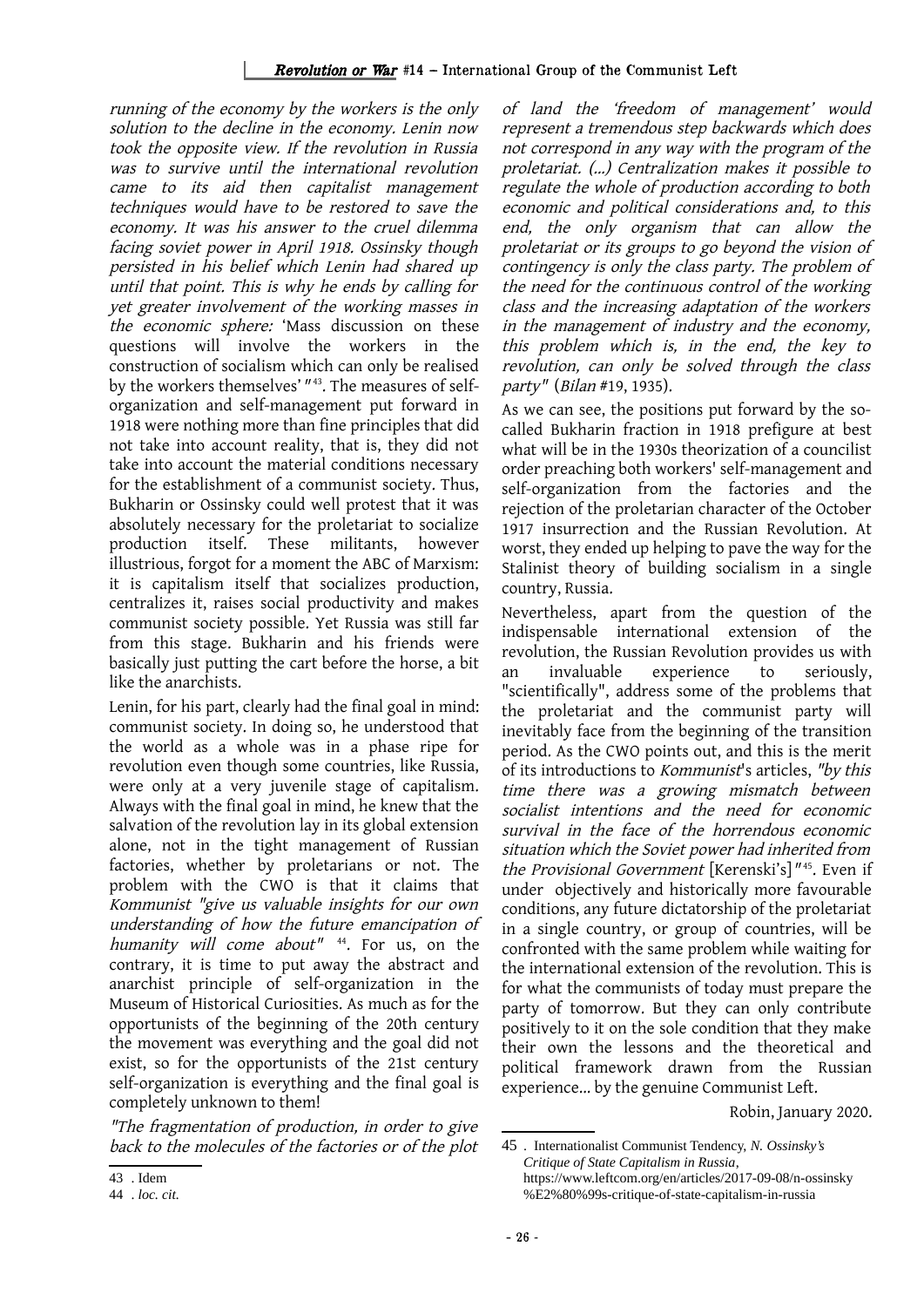# Text of the Workers Movement

# The Family According to the Marxist Conception (Prometeo #1, 1924)

*We have translated below a 1924 article by the so-called Italian Left on the family which, indirectly, also deals with the question of feminism today. Indeed, the feminist and environmentalist campaigns - which we addressed in the previous issue with the reproduction of our leaflet of 20 September 2019 (*http://igcl.org/Saving-the-Planet-Requires-the-496) *- are among the main vectors of bourgeois ideology to divert the attention of proletarians from the class struggle and bring them back to the "people"'s terrain, all classes mixed and united, and behind the capitalist democratic state. That is to say, behind the main expression and the main actor of the destruction of the planet as well as divisions of gender, sex, colour, etc. within society. And that only the collective and class struggle of the proletariat can reverse and eventually extinguish insofar as it confronts this state and capitalism.*

*We draw the reader's attention to the method, the method of historical materialism, or "Marxism", which* Prometeo *uses to raise the question of the family and, indirectly, of the differences between men and women in history according to class relationships. And how it opposes the vulgar materialism that the defenders, already won over by the opportunism that was seizing the Communist International in 1924, use to show the supposed superiority of "socialism" in the then USSR over capitalism…*

*Revolution or War.*

## The Family According to the Marxist Conception

 $\mathbf{\nabla}$  or all those who have waited impatiently for the publication, announced in the Communist Party newspapers, of La donna nella società comunista The publication, announced in the Communist Party<br>newspapers, of *La donna nella società comunista*<br>[Woman in Communist Society] by T. Luneidi and A. Faraggiana<sup>[46](#page-28-0)</sup>, reading the pamphlet was a disappointment.

The bibliography that served as a guide for the authors: Engels, Kant, Schopenhauer, Mantegazza, Vachter, Albert, Kollontai and especially Bebel, with the exception of Engels and Kollontai, does not inspire too much confidence. And "especially Bebel", as guarantor of the Marxist interpretation of the problem, leaves us immediately perplexed and in fear that the book will be marked more by ideological concessions of a reformist and petty bourgeois order than by rigorous study and historical-materialist criticism. Nor are we satisfied with the preface by Professor Giovanni Sanna, who has wanted to endorse the book.

And let us say that although we believe that the technical presentation of the case, its subdivision and proportion are well thought out, the treatment itself does not seem to us to be satisfactory, especially with regard to "Women in the Future".

We will also say, for the reader's understanding, that the book, which we deal with in these brief notes, has three essential parts: "Woman in the past, woman in the present, woman in the future". The first part on the condition of women in Antiquity, during the advent of Christianity and in the Middle Ages is briefly approached from a historical point of view - of course but not from a critical-historical point of view. The second part sets out very well and convincingly the criticisms of the current institution of matrimony, the inferior position of women in bourgeois society and their right to fight for equality with men in their condition as individuals and citizens. Finally, the third part, the one on which there are the greatest expectations, endeavours to show what the status of women will be in the society of the future and what the family of the future will be like. Taking as a starting point some achievements in the Russia of the soviets and comparisons, which are undoubtedly advantageous for our theses, between the bourgeois family in the capitalist countries and the family in the Russian proletarian state, it presents almost as our finality what the family institution in Russia is at present.

"To those who say that we want to destroy the family, we say: We don't want to destroy the family, but we want the hypocrisy, incomprehension and spirit of interest that dominate most bourgeois families on the one hand, and the misery and delinquency that are above all the scourge of proletarian families on the other hand, to disappear". And further on: "... Consequently, unions based on free love naturally lead to monogamy, which will mark the greatest progress of love in the course of time". This is how Luneidi and Faraggiana express themselves, in whom we can see

<span id="page-28-0"></span><sup>46</sup> . We found no reference or mention of this book and its authors on the web (note from RorW).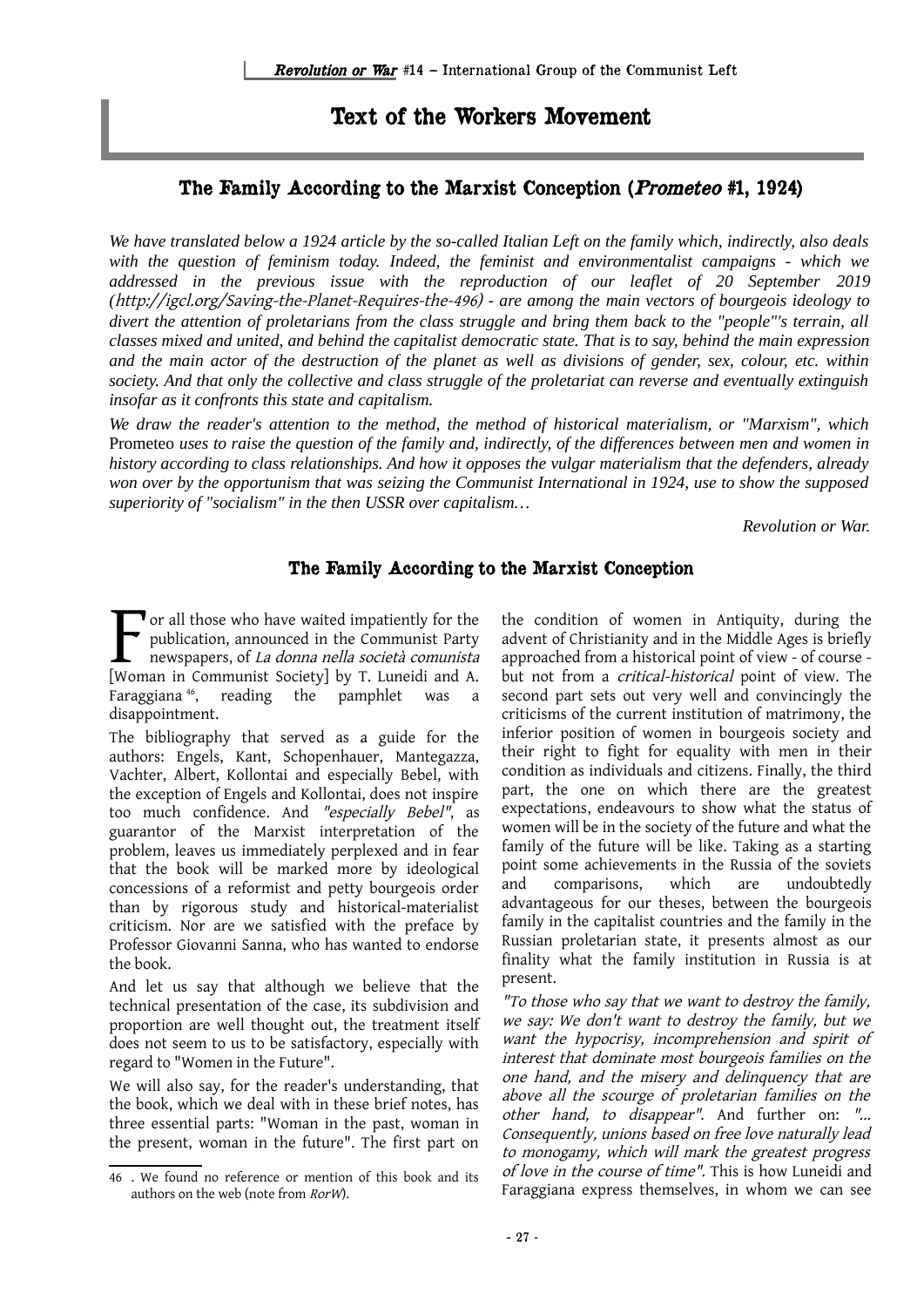the concern to demonstrate that the present family is a heap of lies and interests, but that the future family will be in relation to the present what communist society will be in relation to the present bourgeois society; and, therefore, that the very interest that drives us to fight for the realisation of the communist regime must also drive us to fight for the realisation of a family based on free love; or in other words the present family with the inherent variant of the absence of civil and religious ties and the other one of the new environment.

However, we would have expected the authors to have replied "to those who say that we want to destroy the family" that it is not we who want to destroy it, but that, as a contemporary institution dependent on the private property regime, its raison d'être will cease to exist once its cause has disappeared.

First of all, let us remember that the family is based on a physiological and economic substrate and not on indestructible and eternal ethical principles. To say the opposite would be to accept the thesis of the bourgeois philosophers and would represent the reversal of our principles, to admit that the materialistic entity and relations depend on idealistic relations and not the opposite: it would be to admit that pre-existing ethical reasons have created an institution that has its own essence in the physiological and economic reality. The essential necessity of the perpetuation of the species has been and will be the essential motive of the couple, the economic form of the society has given and will give the form of this union.

To verify this, it is sufficient to examine the various historical periods and we will find a constant element of sexual union which, in accordance with the evolution of the economic form of private society, undergoes changes, particularly in the relationship between the spouses, but remains almost unchanged as a whole, as remains unchanged the fundamental basis of the society based on the principle of individual private property. One economic principle was the main reason for this; that of the division of labour: for men, work outside home, for women, housework; the two jobs are integrated, and as long as this integration continues, the family will also rest on its foundations. But when the family's economic motivation weakens, it too loses its cohesion. In fact, we see before our eyes that in those strata of the population where the economic foundation of the family has remained more homogeneous, only the family continues in its traditional forms of conjugal fidelity and holiness in the relations between its members. Among the peasants for whom the bell tower and the small house are the heritage of life and work without any real changes, there the division of labour is well defined and constant: for the father to plough or prune the sacred olive tree, for the mother with a full breast to feed the infant, then to lead the sheeps singing the

villanella<sup>[47](#page-29-0)</sup>; there the family has not undergone too many changes over the centuries. In the petty bourgeoisie, where the family economy is based on the wage or on the more or less constant income of the husband or on the interest or fruits of the more or less scarce goods of the wife, the division of labour is well defined and cannot be changed; the family therefore remains unchanged in its traditional forms of feelings, honour and aspirations. If, on the other hand, we enter into the study of the family as it is in those strata of the population which have undergone the most profound changes since the advent and consolidation of capitalism, we observe that the family exists almost only in name among the tycoons of capital and the proletarians. Indeed, in the case of the former, for whom marriage is a contract initiated and perfected outside the will of the parties, the family life of both spouses is a free exposition of individual needs, and the education of the children is entrusted to maids or governesses, then to colleges. Here the family exists only for the legitimate passage of the name, property and possibly the blazon. Within the proletariat, even if we exclude those strata of the proletariat where delinquency and prostitution are daily life, among the workers who, without distinction of sex, are recruited for exploitation in the big workshops, factories or mines, the family is reduced to the cohabitation of its members, and still not always. Here we are not talking about the family nest, the upbringing of children, etc. Some incredulous readers wonder, or are concerned to observe, what the sacred bonds of a family are reduced to when the father is abroad, wandering from workshop to workshop, the mother tormented by the thousand needs of life and the children abandoned to themselves.

The social form taken by the sexual union depends on the economic forms in force, and the current form of the family is closely linked to the private property regime.

Thus, without fear of going off the beaten track or being prophets of doom, it seems legitimate to us to affirm that with the abolition of private property, the family will finally disappear. In a society where the means of production will be collectivized and where production will satisfy the needs of all, where women will have acquired full equality of rights and duties with men, and where maintaining the home will no longer be the work of one sex, but of a category of persons of both sexes, the family will no longer have any reason to exist. Nor will it be the painful abandonment of a conquest, a heritage of family affections and traditions, but it will happen naturally because it will be the greatest convenience of all. Communism is not - as stupidly or maliciously insinuated by adversaries and friends - a reduction of

<span id="page-29-0"></span><sup>47 .</sup> The Villanella is a pastoral poetry of Italian origin, translator's note.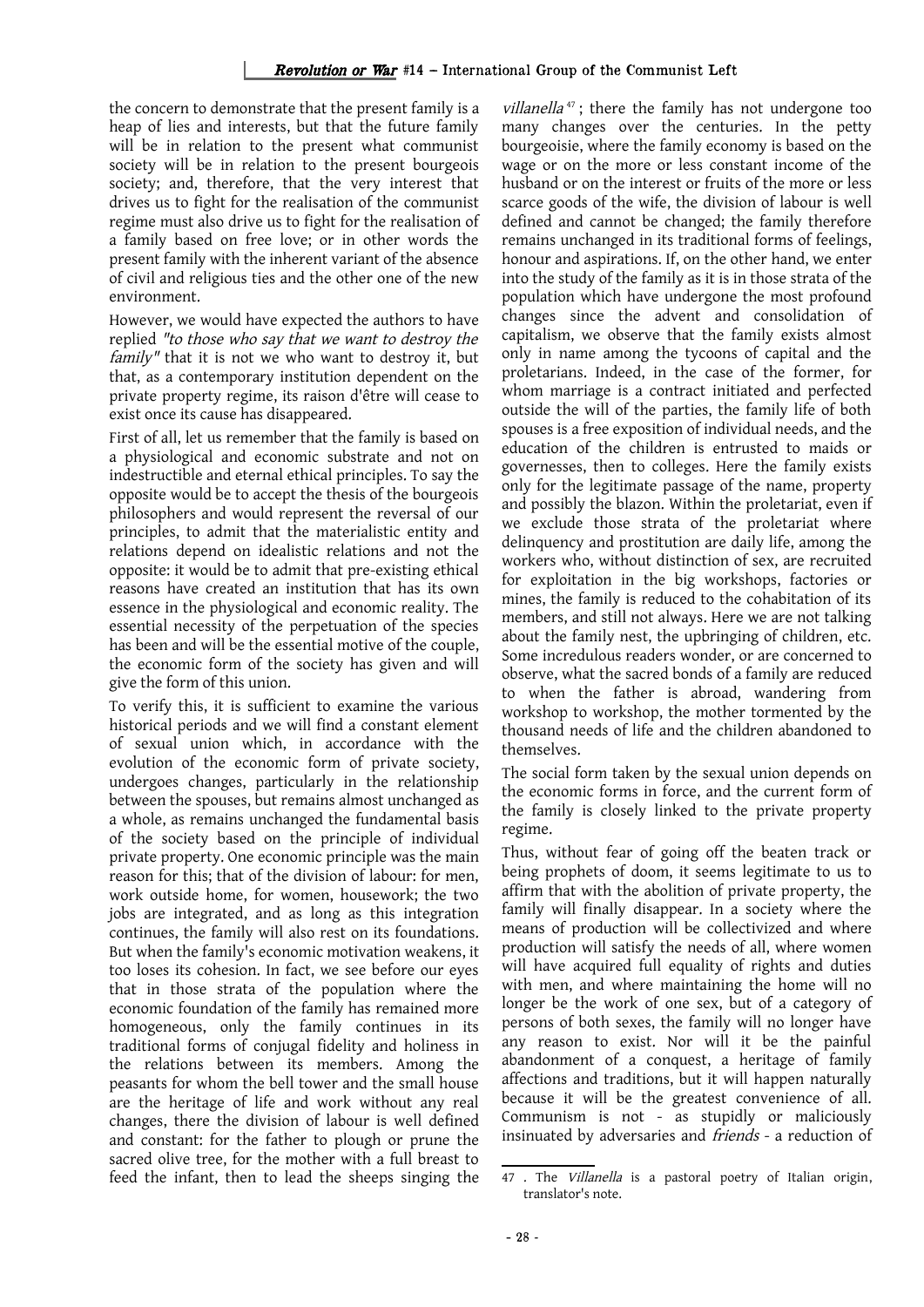human individuality through the formation of individuals and consciences of a single mould; on the contrary, it represents the liberation from all the present chains imposed on the expression of the individuality of the majority of men and the maximum realisation of the personality of each one compatible with the needs of others. It follows, therefore, that if the family and its existence prove - by hypothesis - to depend on the will of men, rather than on the economic needs of society, then men in their totality or even partially will be able to keep it alive if it suits them.

So we do not want to destroy the family, but we only say that it will die out because its causes will disappear and therefore individuals will no longer feel the need for it because they'll have adopted other forms of relationships. What these forms will be, how the physiological needs will be satisfied and how they will fit into the modified standard of living of the communist society, what will be the final aspects and what will be the final solutions to the problem of child rearing, do not seem to us to be things we have to answer in order to be able to support our thesis.

We want to make a final observation for those for whom it may even seem cynical to consider the greatest family feelings, for which a thousand sacrifices are made in silence every day, as economic needs, which are often sacrificed to them. Family feelings and attachments are certainly inescapable realities of the human psyche, and as such they are also decisive factors in our actions. However, it should be considered that serene scientific research, free of rhetoric and sophistry, undeniably highlights the primacy and therefore the causal function of materialist elements over idealistic elements. The latter, in their turn, can be the reasons for materialistic variations as derived realities, and appear even more important than their cause; but by distinguishing all the causes of the effects and their multiple interferences, we can always trace back to a primary cause of materialistic essence, and by far stronger and more important than the materialistic element which has been modified by an ideal motive which, taken in itself and as a primary cause, can also appear less strong and less important. We will therefore also have a transitional period, during which the institution of the family will remain alive by tradition and inertia, even if the material economic causes have in fact disappeared, until their living strength, precisely family feelings and attachments, finally die out. In other words, we will have a period in which elements of an idealistic order will support states of fact, thus appearing even more important and stronger than their cause; but it is essentially the persistence of the force and the importance of the primary cause, of a materialistic nature through causal elements, but derived from them.

In conclusion, it does not seem to us that, even for the purposes of propaganda, it is a question of opposing in itself - often in a not very happy way. An exact version of reality must be given; the truth must always be told without veil or distortion, it imposes itself easier.

On the part of Luneidi and Faraggiana, one would have expected not the affirmation that the future family will be infinitely better than the present one, just as communist society will be infinitely better than capitalist society; but purely and simply the demonstration of the concordance of the family institution with private property and the inevitable decline of the former with the disappearance of the latter

They would have reached this conclusion if they had taken Marx, Bukarin, Pokrowski, etc. as a guide in approaching this question, since "Kant, Schopenhauer Mantegazza, Vachter, Albert and especially Bebel", if I am not mistaken, are not the happiest interpreters of Marxist doctrine.

Ugo Girone (Prometeo #1, January1924, translated by Revolution or War)

## The Social Basis of the Woman Question, Alexandra Kollontaï, 1909

"While for the feminists the achievement of equal rights with men in the framework of the contemporary capitalist world represents a sufficiently concrete end in itself, equal rights at the present time are, for the proletarian women, only a means of advancing the struggle against the economic slavery of the working class. The feminists see men as the main enemy, for men have unjustly seized all rights and privileges for themselves, leaving women only chains and duties. For them a victory is won when a prerogative previously enjoyed exclusively by the male sex is conceded to the "fair sex". Proletarian women have a different attitude. They do not see men as the enemy and the oppressor; on the contrary, they think of men as their comrades, who share with them the drudgery of the daily round and fight with them for a better future. The woman and her male comrade are enslaved by the same social conditions; the same hated chains of capitalism oppress their will and deprive them of the joys and charms of life".